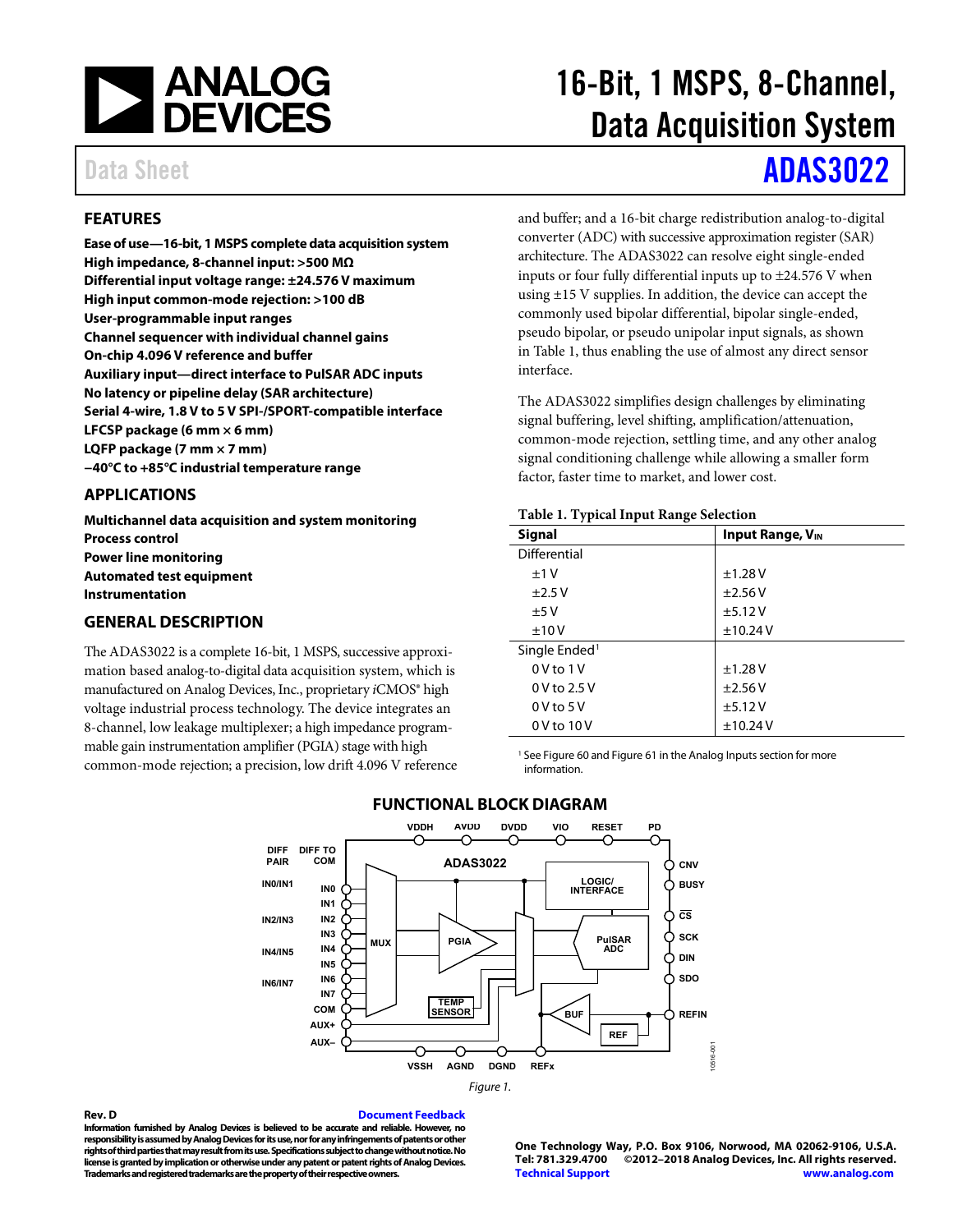## TABLE OF CONTENTS

| Pin Configuration and Function Descriptions 10 |  |
|------------------------------------------------|--|
|                                                |  |
|                                                |  |
|                                                |  |
|                                                |  |
|                                                |  |
|                                                |  |

#### <span id="page-1-0"></span>**REVISION HISTORY**

#### **8/2018—Rev. C to Rev. D**

| Changes to Figure 5, Figure 5 Caption, and Table 5  11      |  |
|-------------------------------------------------------------|--|
| Added Figure 6; Renumbered Sequentially and Table 6;        |  |
|                                                             |  |
| Changed ADAS3022 Operation Section to Operation Section  25 |  |
|                                                             |  |
|                                                             |  |
|                                                             |  |
|                                                             |  |

#### **2/2014—Rev. B to Rev. C**

| Added On Demand Conversion Mode Section and Table 12; |  |
|-------------------------------------------------------|--|
|                                                       |  |
|                                                       |  |
|                                                       |  |
|                                                       |  |

#### **4/2013—Rev. A to Rev. B**

| Added Input Impedance of 500 MΩ Min, Table 23 |
|-----------------------------------------------|

#### **1/2013—Rev. 0 to Rev. A**

| Removed Endnote 3 and Added $T_A = 25^{\circ}C$ to Gain Error Test |
|--------------------------------------------------------------------|
|                                                                    |
|                                                                    |
| Added Figure 25 to Figure 28; Renumbered Sequentially  15          |
|                                                                    |
|                                                                    |
| Changes to Figure 33, Figure 34, and Figure 35  16                 |
|                                                                    |
|                                                                    |
|                                                                    |
|                                                                    |
| Changes to Figure 57, Figure 58, Figure 59, and Figure 60 26       |
| Changes to Voltage Reference Output/Input Section, Figure 62,      |
|                                                                    |
|                                                                    |

**11/2012—Revision 0: Initial Version**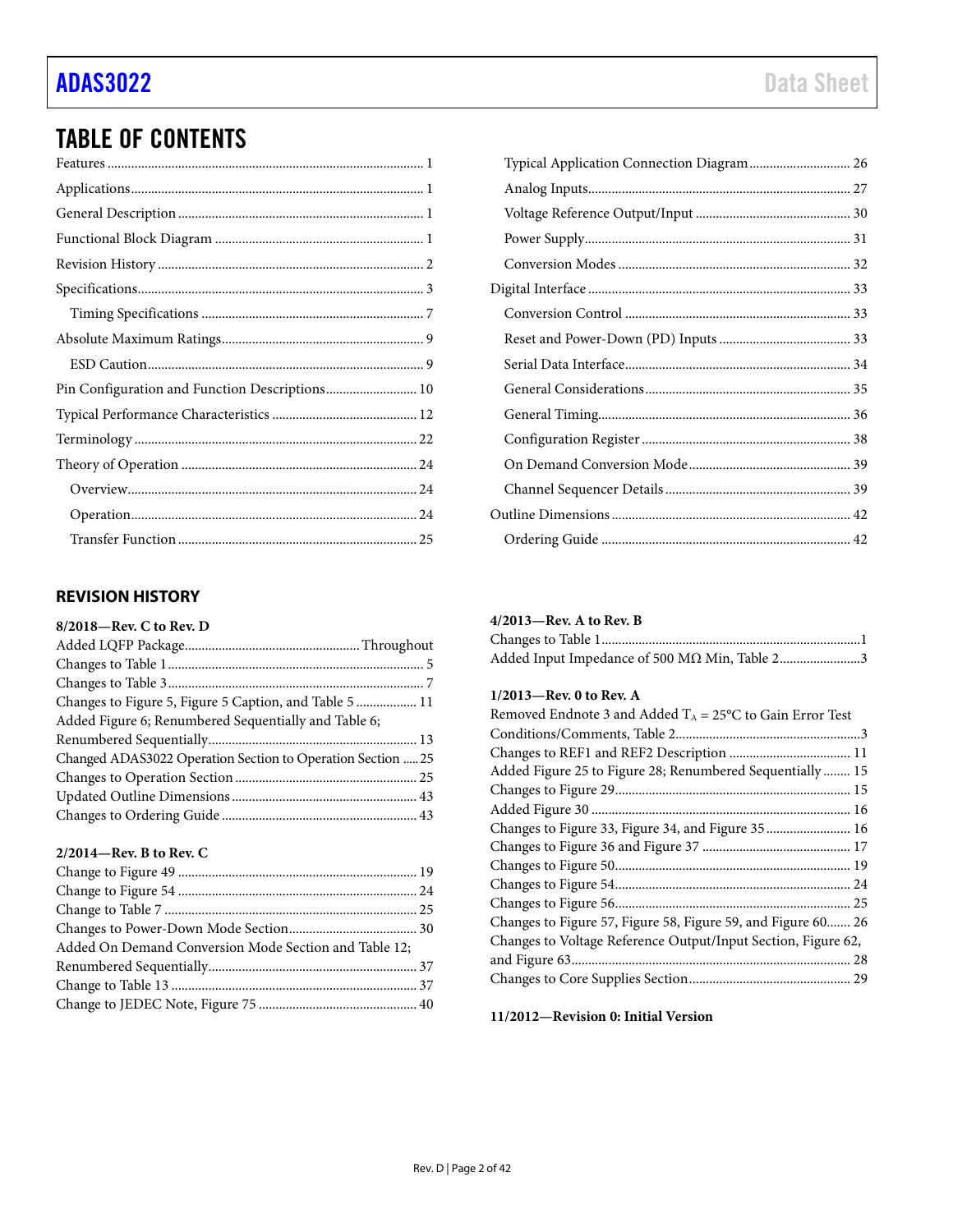## <span id="page-2-0"></span>**SPECIFICATIONS**

VDDH = 15 V ± 5%, VSSH =  $-15$  V ± 5%, AVDD = DVDD = 5 V ± 5%, VIO = 1.8 V to AVDD, internal reference, V<sub>REF</sub> = 4.096 V,  $\rm{f}_{\rm{S}} = 1$  MSPS. All specifications  $\rm{T}_{\rm{MIN}}$  to  $\rm{T}_{\rm{MAX}}$  unless otherwise noted.

| Table 2.                               |                                                                      |                   |                |                            |                   |
|----------------------------------------|----------------------------------------------------------------------|-------------------|----------------|----------------------------|-------------------|
| <b>Parameter</b>                       | <b>Test Conditions/Comments</b>                                      | Min               | <b>Typ</b>     | Max                        | Unit <sup>1</sup> |
| <b>RESOLUTION</b>                      |                                                                      | 16                |                |                            | <b>Bits</b>       |
| ANALOG INPUTS-IN[7:0], COM             |                                                                      |                   |                |                            |                   |
| Operating Input Voltage Range          | $V_{\text{IN}}$                                                      | $-VSSH + 2.5$     |                | $VDDH - 2.5$               | V                 |
| Differential Input Voltage Range, VIN  | $V_{IN+} - V_{IN-}$                                                  |                   |                |                            |                   |
|                                        | PGIA gain = $0.16$ , $V_{IN} = 49.15$ V p-p                          | $-6$ $VREF$       |                | $+6$ $VREF$                | V                 |
|                                        | PGIA gain = 0.2, $V_{IN}$ = 40.96 V p-p                              | $-5$ $V_{REF}$    |                | $+5$ $VREF$                | V                 |
|                                        | PGIA gain = 0.4, $V_{IN}$ = 20.48 V p-p                              | $-2.5$ $V_{REF}$  |                | $+2.5$ $V_{REF}$           | V                 |
|                                        | PGIA gain = 0.8, $V_{IN}$ = 10.24 V p-p                              | $-1.25$ $V_{REF}$ |                | $+1.25V_{REF}$             | V                 |
|                                        | PGIA gain = 1.6, $V_{IN}$ = 5.12 V p-p                               | $-0.625$ VREF     |                | $+0.625$ V <sub>REF</sub>  | $\vee$            |
|                                        | PGIA gain = 3.2, $V_{IN}$ = 2.56 V p-p                               | $-0.3125 V_{REF}$ |                | $+0.3125 V_{REF}$          | V                 |
|                                        | PGIA gain = 6.4, $V_{IN}$ = 1.28 V p-p                               | $-0.1563$ VREF    |                | $+0.1563$ V <sub>REF</sub> | V                 |
| Input Impedance                        | $Z_{IN}$                                                             | 500               |                |                            | MΩ                |
| Channel Off Leakage                    |                                                                      |                   | ±0.6           |                            | nA                |
| Channel On Leakage                     |                                                                      |                   | ±0.02          |                            | nA                |
| Common-Mode Voltage Range <sup>2</sup> | V <sub>IN+</sub> , V <sub>IN-</sub> ; full-scale differential inputs |                   |                |                            |                   |
|                                        | $PGIA gain = 0.4$                                                    | $-5.12$           |                | $+5.12$                    | $\vee$            |
|                                        | PGIA gain $= 0.8$                                                    | $-7.68$           |                | $+7.68$                    | $\vee$            |
|                                        | PGIA gain $= 1.6$                                                    | $-8.96$           |                | $+8.96$                    | $\vee$            |
|                                        | $PGIA$ gain = 3.2                                                    | $-9.60$           |                | $+9.60$                    | v                 |
|                                        | PGIA gain $= 6.4$                                                    | $-9.92$           |                | $+9.92$                    | $\mathsf{V}$      |
| ANALOG INPUTS-AUX+, AUX-               |                                                                      |                   |                |                            |                   |
| Differential Input Voltage Range       |                                                                      | $-V_{REF}$        |                | $+VREF$                    | $\vee$            |
| <b>THROUGHPUT</b>                      |                                                                      |                   |                |                            |                   |
| <b>Conversion Rate</b>                 | One channel/one pair                                                 | 0                 |                | 1000                       | <b>kSPS</b>       |
|                                        | Two channels/two pairs                                               | 0                 |                | 500                        | kSPS              |
|                                        | Four channels/four pairs                                             | 0                 |                | 250                        | <b>kSPS</b>       |
|                                        | Eight channels                                                       | 0                 |                | 125                        | <b>kSPS</b>       |
| <b>Transient Response</b>              | Full-scale step                                                      |                   |                | 520                        | ns                |
| DC ACCURACY                            |                                                                      |                   |                |                            |                   |
| No Missing Codes                       |                                                                      | 16                |                |                            | <b>Bits</b>       |
| <b>Integral Linearity Error</b>        | PGIA gain = 0.16, 0.2, 0.4, 0.8, 1.6                                 | $-2$              | ±0.6           | $+2$                       | <b>LSB</b>        |
|                                        | $PGIA gain = 3.2$                                                    | $-3$              | ±1.0           | $+3$                       | <b>LSB</b>        |
|                                        | PGIA gain $= 6.4$                                                    | $-5$              | ±1.5           | $+5$                       | <b>LSB</b>        |
| <b>Differential Linearity Error</b>    | PGIA gain = 0.16, 0.2, 0.4, 0.8, 1.6                                 | $-0.9$            | ±0.6           | $+1.0$                     | <b>LSB</b>        |
|                                        | PGIA gain $= 3.2$                                                    | $-0.9$            | ±0.75          | $+1.25$                    | <b>LSB</b>        |
|                                        | $PGIA$ gain = 6.4                                                    | $-0.9$            | ±0.75          | $+1.25$                    | <b>LSB</b>        |
| <b>Transition Noise</b>                | External reference                                                   |                   |                |                            |                   |
|                                        | PGIA gain = 0.16, 0.2, 0.4, 0.8, 1.6                                 |                   | 5              |                            | <b>LSB</b>        |
|                                        | $PGIA$ gain = 3.2                                                    |                   | $\overline{7}$ |                            | <b>LSB</b>        |
|                                        | PGIA gain $= 6.4$                                                    |                   | 11             |                            | <b>LSB</b>        |
| Gain Error                             | External reference, all PGIA gains, $T_A = 25^{\circ}C$              | $-9$              |                | $+9$                       | <b>LSB</b>        |
| Gain Error Temperature Drift           | External reference, all PGIA gains                                   |                   |                | 0.1                        | ppm/°C            |
| <b>Offset Error</b>                    | External reference, $T_A = 25^{\circ}C$                              |                   |                |                            |                   |
|                                        | PGIA gain = 0.16, 0.2, 0.4, 0.8                                      | $-3.0$            | $+0.2$         | $+3.0$                     | LSB               |
|                                        | $PGIA gain = 1.6$                                                    | $-4.0$            | $+0.2$         | $+4.0$                     | <b>LSB</b>        |
|                                        | $PGIA$ gain = 3.2                                                    | $-7.5$            | $+0.2$         | $+7.5$                     | <b>LSB</b>        |
|                                        | PGIA gain $= 6.4$                                                    | $-12.5$           | $+0.2$         | $+12.5$                    | <b>LSB</b>        |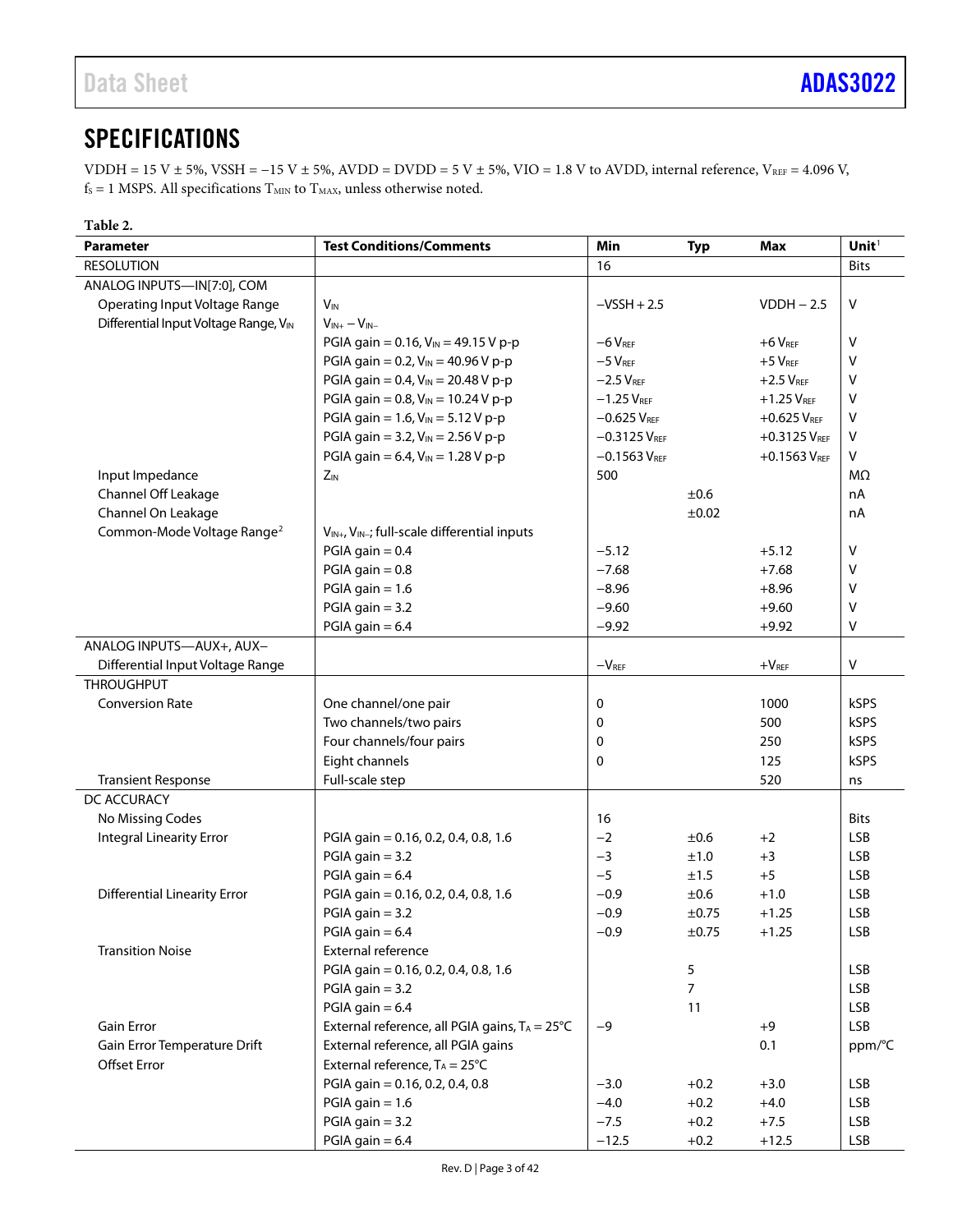# [ADAS3022](http://www.analog.com/ADAS3022?doc=ADAS3022.pdf) Data Sheet

| <b>Parameter</b>                          | <b>Test Conditions/Comments</b>           | Min    | <b>Typ</b> | <b>Max</b> | Unit <sup>1</sup> |
|-------------------------------------------|-------------------------------------------|--------|------------|------------|-------------------|
| Offset Error Temperature Drift            | External reference                        |        |            |            |                   |
|                                           | PGIA gain = 0.16, 0.2, 0.4, 0.8           |        | 0.1        | 0.5        | ppm/°C            |
|                                           | $PGIA$ gain = 1.6                         |        | 0.2        | 1.0        | ppm/°C            |
|                                           | $PGIA$ gain = 3.2                         |        | 0.4        | 2.0        | ppm/°C            |
|                                           | $PGIA$ gain = 6.4                         |        | 0.8        | 4.0        | ppm/°C            |
| <b>Total Unadjusted Error</b>             | External reference, $T_A = 25^{\circ}C$   |        |            |            |                   |
|                                           | PGIA gain = 0.16, 0.2, 0.4, 0.8, 1.6, 3.2 | $-9$   |            | $+9$       | LSB               |
|                                           | PGIA gain $= 6.4$                         | $-15$  |            | $+15$      | <b>LSB</b>        |
| AC ACCURACY <sup>3</sup>                  |                                           |        |            |            |                   |
| Signal-to-Noise Ratio (SNR)               | $f_{IN} = 10$ kHz                         |        |            |            |                   |
|                                           | PGIA gain $= 0.16$                        | 90.0   | 91.5       |            | dB                |
|                                           | $PGIA$ gain = 0.2                         | 90.0   | 91.5       |            | dB                |
|                                           | PGIA gain $= 0.4$                         | 89.5   | 91.5       |            | dB                |
|                                           | $PGIA$ gain = 0.8                         | 89.0   | 91.0       |            | dB                |
|                                           | $PGIA gain = 1.6$                         | 88.0   | 89.7       |            | dB                |
|                                           | $PGIA$ gain = 3.2                         | 86.0   | 86.8       |            | dB                |
|                                           | PGIA gain $= 6.4$                         | 83.0   | 84.5       |            | dB                |
| Signal-to-Noise-and-Distortion<br>(SINAD) | $f_{IN} = 10$ kHz                         |        |            |            |                   |
|                                           | PGIA gain $= 0.16$                        | 88.0   | 90.0       |            | dB                |
|                                           | $PGIA$ gain = 0.2                         | 88.0   | 90.0       |            | dB                |
|                                           | PGIA gain $= 0.4$                         | 88.5   | 91.0       |            | dB                |
|                                           | $PGIA$ gain = 0.8                         | 88.5   | 90.5       |            | dB                |
|                                           | $PGIA$ gain = 1.6                         | 87.5   | 89.5       |            | dB                |
|                                           | $PGIA$ gain = 3.2                         | 85.5   | 86.5       |            | dB                |
|                                           | PGIA gain $= 6.4$                         | 82.5   | 84.0       |            | dB                |
| <b>Dynamic Range</b>                      | $f_{IN}$ = 10 kHz, -60 dB input           |        |            |            |                   |
|                                           | PGIA gain $= 0.16$                        | 91.0   | 92.0       |            | dB                |
|                                           | $PGIA$ gain = 0.2                         | 91.0   | 92.0       |            | dB                |
|                                           | $PGIA$ gain = 0.4                         | 90.5   | 91.5       |            | dB                |
|                                           | $PGIA$ gain = 0.8                         | 90.0   | 91.0       |            | dB                |
|                                           | $PGIA$ gain = 1.6                         | 89.0   | 90.0       |            | dB                |
|                                           | $PGIA$ gain = 3.2                         | 86.0   | 87.0       |            | dB                |
|                                           | PGIA gain $= 6.4$                         | 83.5   | 85.0       |            | dB                |
| <b>Total Harmonic Distortion (THD)</b>    | $f_{IN}$ = 10 kHz, all PGIA gains         |        | $-100$     |            | dB                |
| Spurious-Free Dynamic Range               | $f_{IN}$ = 10 kHz, all PGIA gains         |        | 101        |            | dB                |
| (SFDR)                                    |                                           |        |            |            |                   |
| Channel-to-Channel Crosstalk              | $f_{IN}$ = 10 kHz, all channels inactive  |        | $-120$     |            | dB                |
| Common-Mode Rejection Ratio<br>(CMRR)     | $f_{IN} = 2$ kHz                          |        |            |            |                   |
|                                           | PGIA gain = 0.16, 0.2, 0.4, 0.8           | 90.0   | 110.0      |            | dB                |
|                                           | $PGIA$ gain = 1.6                         | 90.0   | 105.0      |            | dB                |
|                                           | $PGIA$ gain = 3.2                         | 90.0   | 98.0       |            | dB                |
|                                           | PGIA gain $= 6.4$                         | 90.0   | 98.0       |            | dB                |
| -3 dB Input Bandwidth                     | $-40$ dBFS                                |        | 8          |            | <b>MHz</b>        |
| AUXILIARY ADC INPUT CHANNEL               |                                           |        |            |            |                   |
| DC Accuracy                               | External reference                        |        |            |            |                   |
| <b>Integral Nonlinearity Error</b>        |                                           | $-1.5$ | ±0.5       | $+1.5$     | <b>LSB</b>        |
| <b>Differential Nonlinearity Error</b>    |                                           | $-0.8$ | ±0.6       | $+1.0$     | <b>LSB</b>        |
| <b>Gain Error</b>                         |                                           | $-2.5$ | ±0.2       | $+2.5$     | <b>LSB</b>        |
| Offset Error                              |                                           | $-5$   | ±0.2       | $+5$       | <b>LSB</b>        |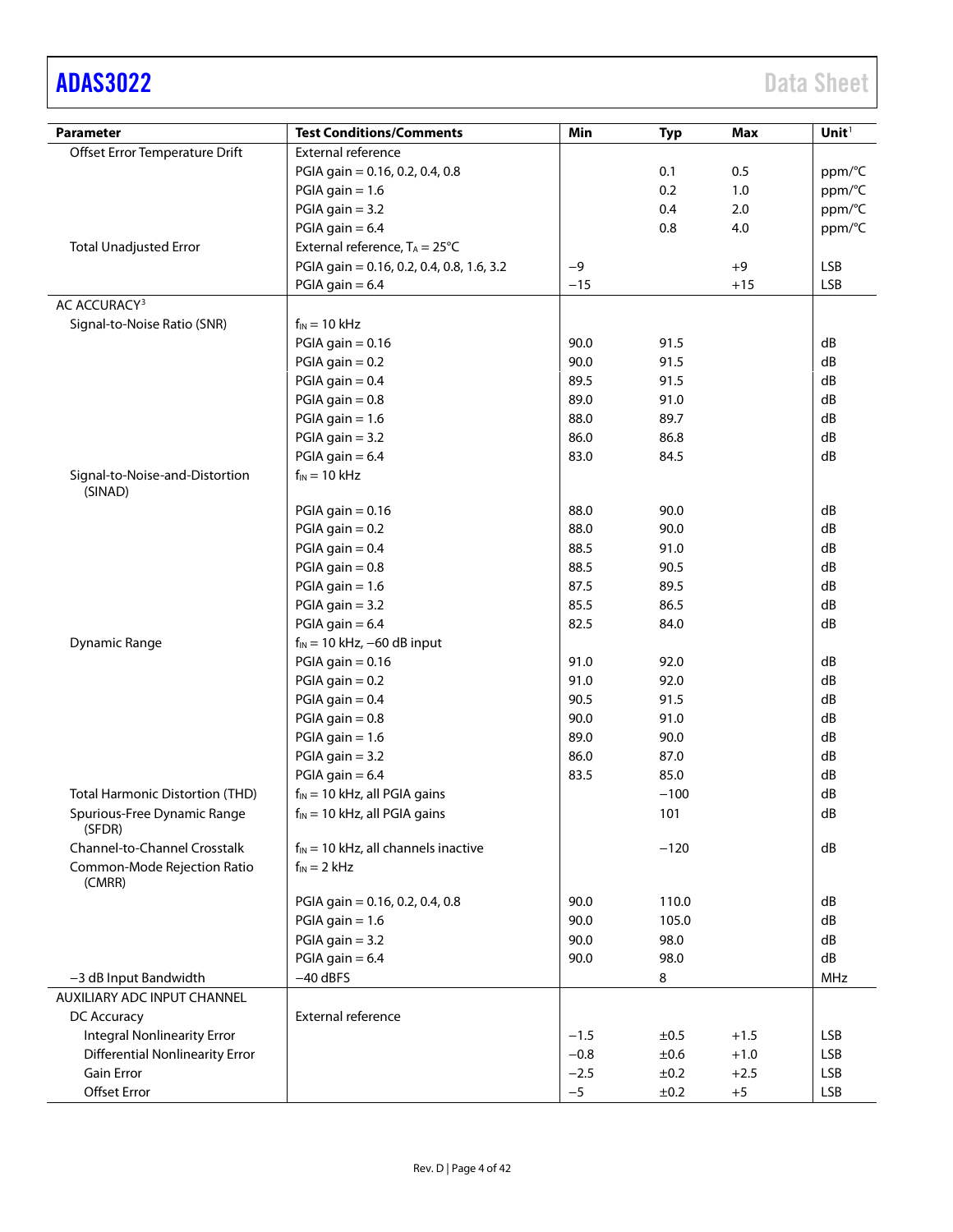# Data Sheet **[ADAS3022](http://www.analog.com/ADAS3022?doc=ADAS3022.pdf)**

| <b>Parameter</b>                  | <b>Test Conditions/Comments</b>         | Min              | <b>Typ</b>      | <b>Max</b>        | Unit <sup>1</sup> |
|-----------------------------------|-----------------------------------------|------------------|-----------------|-------------------|-------------------|
| <b>AC Performance</b>             | Internal reference                      |                  |                 |                   |                   |
| Signal-to-Noise Ratio             |                                         |                  |                 |                   |                   |
| <b>LFCSP</b>                      |                                         | 90.0             | 93.0            |                   | dB                |
| LQFP                              |                                         |                  | 91              |                   | dB                |
| Signal-to-Noise-and-Distortion    |                                         |                  |                 |                   |                   |
| <b>LFCSP</b>                      |                                         | 89.5             | 92.5            |                   | dB                |
| LQFP                              |                                         |                  | 90.5            |                   | dB                |
| <b>Total Harmonic Distortion</b>  |                                         |                  | $-105$          |                   | dB                |
| Spurious-Free Dynamic Range       |                                         |                  | 110             |                   | dB                |
| <b>INTERNAL REFERENCE</b>         |                                         |                  |                 |                   |                   |
| <b>REFx Output Voltage</b>        | $T_A = 25^{\circ}C$                     | 4.088            | 4.096           | 4.104             | $\mathsf{V}$      |
| <b>REFx Output Current</b>        | $T_A = 25^{\circ}C$                     |                  | 250             |                   | μA                |
| <b>REFx Temperature Drift</b>     | $REFEN = 1$                             |                  | ±5              |                   | ppm/°C            |
|                                   | $REFEN = 0$                             |                  | ±1              |                   | ppm/°C            |
| <b>REFx Line Regulation</b>       | $AVDD = 5V \pm 5%$                      |                  |                 |                   |                   |
| <b>Internal Reference</b>         |                                         |                  | 20              |                   | $\mu V/V$         |
| <b>Buffer Only</b>                |                                         |                  | 4               |                   | $\mu V/V$         |
| REFIN Output Voltage <sup>4</sup> | $T_A = 25^{\circ}C$                     | 2.495            | 2.500           | 2.505             | V                 |
| Turn-On Settling Time             | CREFIN, CREF1, CREF2 = 10 µF and 0.1 µF |                  | 100             |                   | ms                |
| <b>EXTERNAL REFERENCE</b>         |                                         |                  |                 |                   |                   |
| Voltage Range                     | <b>REFx input</b>                       | 4.000            | 4.096           | 4.104             | $\vee$            |
|                                   | REFIN input (buffered)                  |                  | 2.5             | 2.505             | V                 |
| <b>Current Drain</b>              | $V_{REF} = 4.096 V$                     |                  | 100             |                   | μA                |
| <b>TEMPERATURE SENSOR</b>         |                                         |                  |                 |                   |                   |
| Output Voltage                    | $T_A = 25 °C$                           |                  | 275             |                   | mV                |
| <b>Temperature Sensitivity</b>    |                                         |                  | 800             |                   | µV/°C             |
| <b>DIGITAL INPUTS</b>             |                                         |                  |                 |                   |                   |
| Logic Levels                      |                                         |                  |                 |                   |                   |
| $V_{IL}$                          | VIO > 3 V                               | $-0.3$           |                 | $+0.3 \times$ VIO | $\vee$            |
| V <sub>IH</sub>                   | VIO > 3 V                               | $0.7 \times$ VIO |                 | $VIO + 0.3$       | V                 |
| $V_{IL}$                          | $VIO \leq 3 V$                          | $-0.3$           |                 | $+0.1 \times$ VIO | V                 |
| V <sub>IH</sub>                   | $VIO \leq 3 V$                          | $0.9 \times$ VIO |                 | $VIO + 0.3$       | V                 |
| Ιıμ.                              |                                         | $-1$             |                 | $+1$              | μA                |
| Iн                                |                                         | $-1$             |                 | $+1$              | μA                |
| DIGITAL OUTPUTS <sup>5</sup>      |                                         |                  |                 |                   |                   |
| Data Format                       |                                         |                  | Twos complement |                   |                   |
| $V_{OL}$                          | $I_{SINK} = +500 \mu A$                 |                  |                 | 0.4               | $\mathsf{V}$      |
| $V_{OH}$                          | $I_{\text{SOWRCE}} = -500 \mu A$        | $VIO - 0.3$      |                 |                   | V                 |
| POWER SUPPLIES                    | $PD = 0$                                |                  |                 |                   |                   |
| <b>VIO</b>                        |                                         | 1.8              |                 | $AVDD + 0.3$      | $\sf V$           |
| <b>AVDD</b>                       |                                         | 4.75             | 5               | 5.25              | ٧                 |
| <b>DVDD</b>                       |                                         | 4.75             | 5               | 5.25              | $\sf V$           |
| VDDH <sup>6</sup>                 | $VDDH > input voltage + 2.5 V$          | 14.25            | 15              | 15.75             | $\mathsf V$       |
| VSSH <sup>6</sup>                 | VSSH < input voltage $-2.5V$            | $-15.75$         | $-15$           | $-14.25$          | V                 |
| <b>I</b> VDDH                     | PGIA gain $= 0.16$                      |                  | 3.0             | 3.5               | mA                |
|                                   | $PGIA gain = 0.2$                       |                  | 3.0             | 3.5               | mA                |
|                                   | PGIA gain $= 0.4$                       |                  | 3.5             | 4.0               | mA                |
|                                   | PGIA gain $= 0.8$                       |                  | 5.0             | 5.5               | mA                |
|                                   | $PGIA gain = 1.6$                       |                  | 8.5             | 9.5               | mA                |
|                                   | $PGIA$ gain = 3.2                       |                  | 15.5            | 17.5              | mA                |
|                                   | PGIA gain $= 6.4$                       |                  | 15.5            | 17.5              | mA                |
|                                   | All PGIA gains, PD = 1                  |                  | 100             |                   | μA                |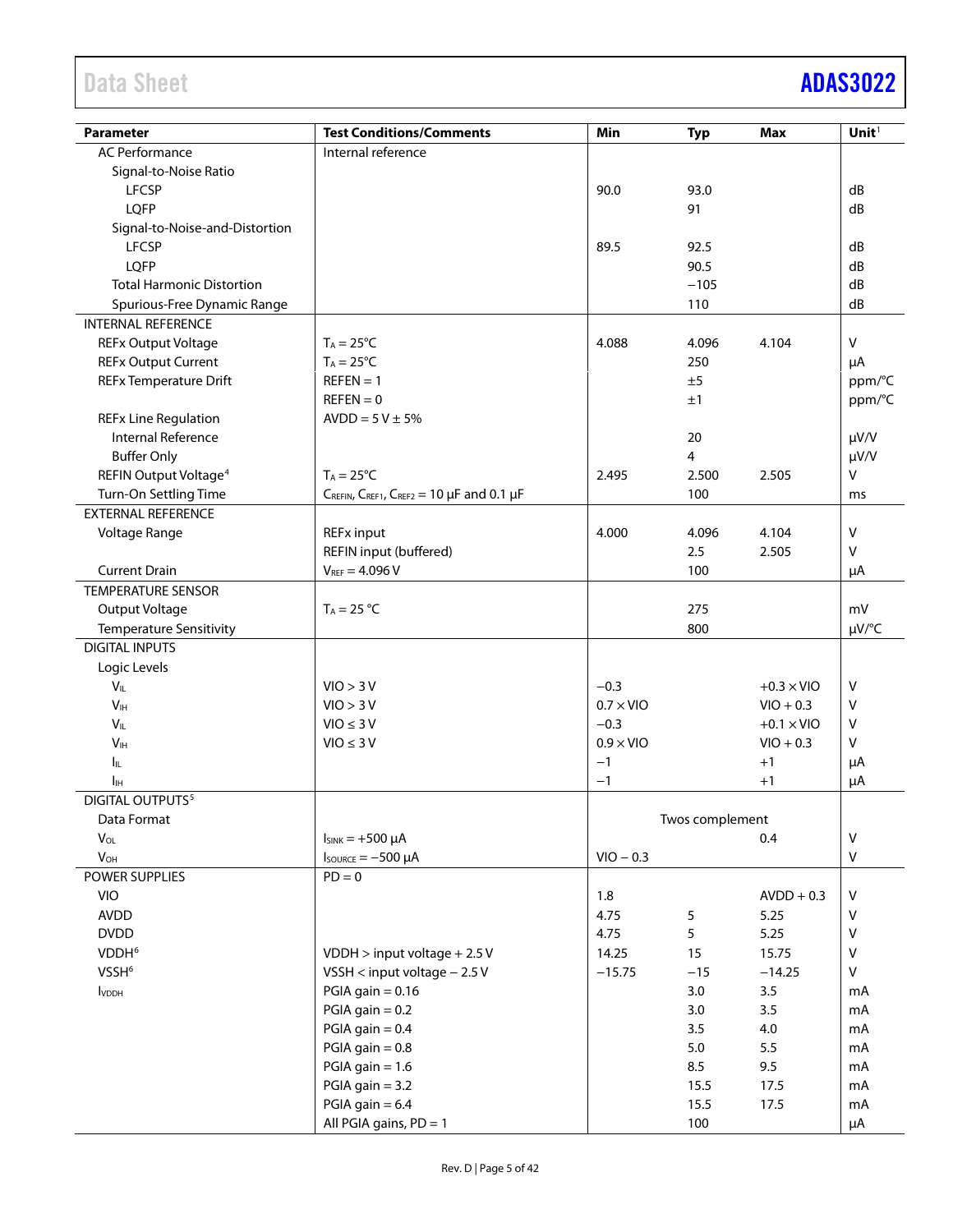## <span id="page-5-0"></span>[ADAS3022](http://www.analog.com/ADAS3022?doc=ADAS3022.pdf) Data Sheet

| <b>Parameter</b>             | <b>Test Conditions/Comments</b>                        | Min     | <b>Typ</b>      | <b>Max</b> | Unit $1$          |
|------------------------------|--------------------------------------------------------|---------|-----------------|------------|-------------------|
| <b>I</b> vss <sub>H</sub>    | PGIA gain $= 0.16$                                     | $-3.0$  | $-2.5$          |            | mA                |
|                              | PGIA gain $= 0.2$                                      | $-3.0$  | $-2.5$          |            | mA                |
|                              | PGIA gain $= 0.4$                                      | $-3.5$  | $-3.0$          |            | mA                |
|                              | PGIA gain $= 0.8$                                      | $-5.5$  | $-4.5$          |            | mA                |
|                              | PGIA gain $= 1.6$                                      | $-9.5$  | $-8.0$          |            | mA                |
|                              | $PGIA$ gain = 3.2                                      | $-17.5$ | $-15$           |            | mA                |
|                              | PGIA gain $= 6.4$                                      | $-17.5$ | $-15$           |            | mA                |
|                              | All PGIA gains, $PD = 1$                               |         | 10 <sup>°</sup> |            | $\mu$ A           |
| <b>AVDD</b>                  | PGIA gain = 6.4, reference buffer enabled              |         | 18              | 21.0       | mA                |
|                              | All other PGIA gains, reference buffer<br>enabled      |         | 16              | 19.0       | mA                |
|                              | PGIA gain = 6.4, reference buffer disabled             |         | 14              | 17.5       | mA                |
|                              | All other PGIA gains, reference buffer<br>disabled     |         | 12              | 16.0       | mA                |
|                              | All PGIA gains, $PD = 1$                               |         | 100             |            | μA                |
| <b>I</b> <sub>DVDD</sub>     | All PGIA gains, $PD = 0$                               |         | 2.5             | 3.5        | mA                |
|                              | All PGIA gains, $PD = 1$                               |         | 10 <sup>°</sup> |            | μA                |
| <b>I</b> vio                 | $VIO = 3.3 V, PD = 0$                                  |         | 0.30            | 1.2        | mA                |
|                              | $PD = 1$                                               |         | 10              |            | μA                |
| Power Supply Sensitivity     |                                                        |         |                 |            |                   |
| At $T_A = 25^{\circ}C$       | External reference                                     |         |                 |            |                   |
|                              | PGIA gain = 0.16, 0.2, 0.4, 0.8; VDDH/VSSH $\pm$<br>5% |         | ±0.5            |            | <b>LSB</b>        |
|                              | PGIA gain = 3.2, VDDH/VSSH $\pm$ 5%                    |         | ±1.0            |            | <b>LSB</b>        |
|                              | PGIA gain = 6.4, VDDH/VSSH $\pm$ 5%                    |         | ±2.0            |            | <b>LSB</b>        |
|                              | PGIA gain = 0.16, AVDD/DVDD $\pm$ 5%                   |         | ±0.6            |            | <b>LSB</b>        |
|                              | PGIA gain = 0.2, AVDD/DVDD $\pm$ 5%                    |         | ±0.8            |            | <b>LSB</b>        |
|                              | PGIA gain = 0.4, AVDD/DVDD $\pm$ 5%                    |         | ±1.0            |            | <b>LSB</b>        |
|                              | PGIA gain = 0.8, AVDD/DVDD $\pm$ 5%                    |         | ±1.5            |            | <b>LSB</b>        |
|                              | PGIA gain = 1.6, AVDD/DVDD $\pm$ 5%                    |         | ±2.0            |            | <b>LSB</b>        |
|                              | PGIA gain = 3.2, AVDD/DVDD $\pm$ 5%                    |         | ±3.5            |            | <b>LSB</b>        |
|                              | PGIA gain = 6.4, AVDD/DVDD $\pm$ 5%                    |         | ±7.0            |            | <b>LSB</b>        |
| <b>TEMPERATURE RANGE</b>     |                                                        |         |                 |            |                   |
| <b>Specified Performance</b> | <b>T<sub>MIN</sub></b> to T <sub>MAX</sub>             | $-40$   |                 | $+85$      | $^{\circ}{\sf C}$ |

<sup>1</sup> LSB means least significant bit and changes depending on the voltage range. See the Programmable Gain section for the LSB size. <sup>2</sup> The common-mode voltage (V<sub>CM</sub>) range for a PGIA gain of 0.16 or 0.2 is 0 V.

<sup>3</sup> All ac accuracy specifications expressed in decibels are referred to a full-scale input FSR and tested with an input signal at 0.5 dB below full scale, unless otherwise specified.

<sup>4</sup> This is the output from the internal band gap reference.

<sup>5</sup> There is no pipeline delay. Conversion results are available immediately after a conversion is complete.

 $^6$  The differential input common-mode voltage (V $_{\rm CM}$ ) range changes according to the maximum input range selected and the high voltage power supplies (VDDH and VSSH). Note that the specified operating input voltage of any input pin requires 2.5 V of headroom from the VDDH and VSSH supplies; therefore, (VSSH + 2.5 V) ≤  $INx/COM \leq (VDDH - 2.5 V).$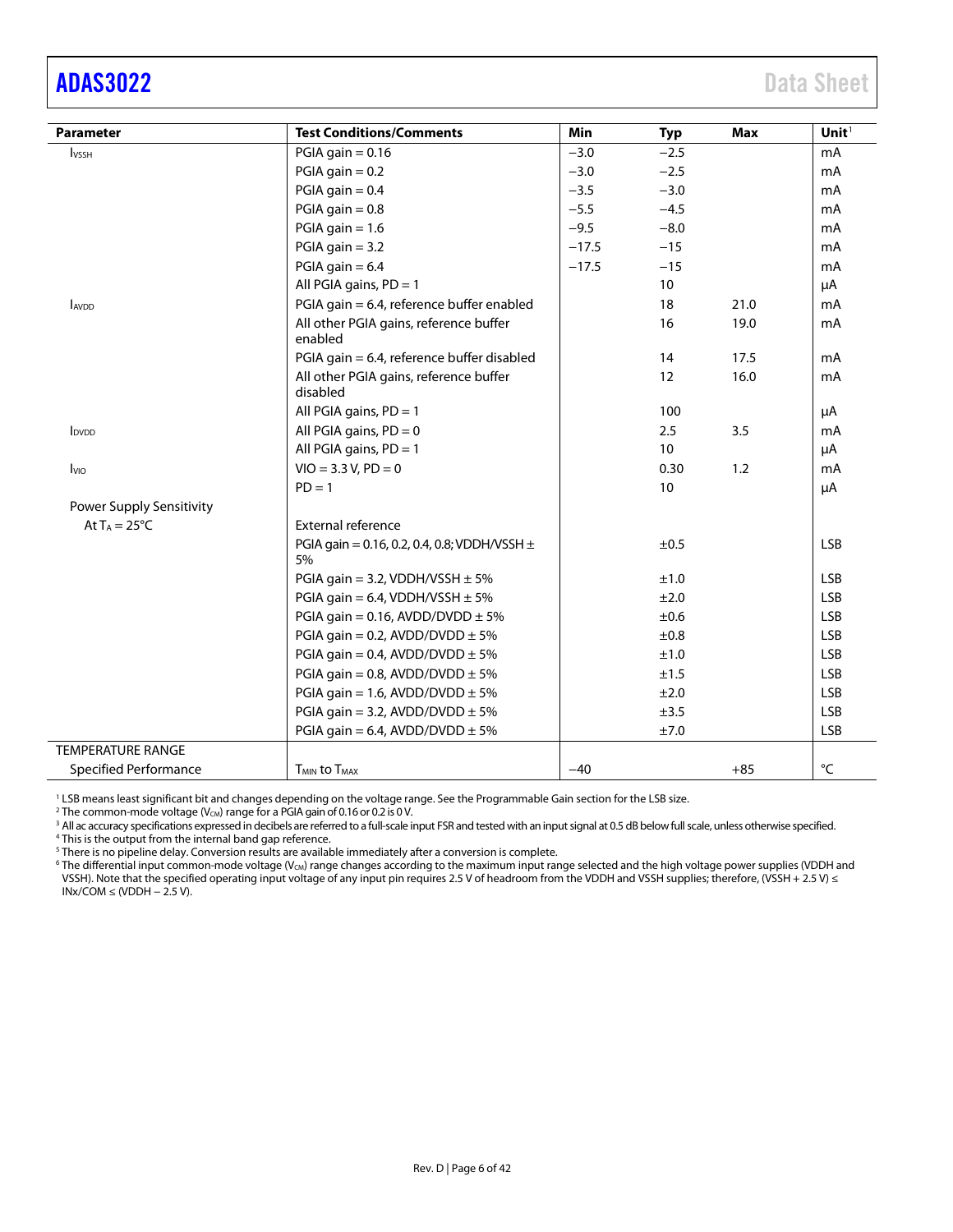#### <span id="page-6-0"></span>**TIMING SPECIFICATIONS**

VDDH = 15 V ± 5%, VSSH =  $-15$  V ± 5%, AVDD = DVDD = 5 V ± 5%, VIO = 1.8 V to AVDD, internal reference, VREF = 4.096 V,  $f_s = 1$  MSPS. All specifications  $T_{MIN}$  to  $T_{MAX}$ , unless otherwise noted.

| Symbol<br>Min<br>Unit<br><b>Parameter</b><br><b>Typ</b><br>Max<br>TIME BETWEEN CONVERSIONS<br>tcyc<br>Warp Mode, <sup>1</sup> CMS = $0$<br>1000<br>1<br>μs<br>Normal Mode (Default), CMS = 1<br>1.1<br>μs<br>CONVERSION TIME: CNV RISING EDGE TO DATA AVAILABLE<br>tconv<br>Warp Mode, $CMS = 0$<br>825<br>ns<br>925<br>Normal Mode (Default), CMS = 1<br>1000<br>ns<br>AUXILIARY ADC INPUT CHANNEL ACQUISITION TIME<br>600<br>t <sub>ACQ</sub><br>ns<br><b>CNV</b><br>Pulse Width<br>10<br>tch<br>ns<br>$\overline{2}$<br>High to Hold Time (Aperture Delay)<br>ns<br>t <sub>AD</sub><br>High to Busy Delay<br>520<br>ns<br>tcbD<br>SAFE DATA ACCESS TIME DURING CONVERSION<br>500<br>t <sub>DDC</sub><br>ns<br>QUIET CONVERSION TIME (BUSY HIGH)<br>tQUIET<br>Warp Mode, $CMS = 0$<br>415<br>ns<br>500<br>Normal Mode (Default), CMS = 1<br>ns<br>DATA ACCESS DURING QUIET CONVERSION TIME<br>t <sub>DDCA</sub><br>Warp Mode, $CMS = 0$<br>200<br>ns<br>Normal Mode (Default), CMS = 1<br>300<br>ns<br><b>SCK</b><br>Period<br>15<br>tsck<br>ns<br>Low Time<br>5<br>tsckl<br>ns<br>High Time<br>5<br>tsckh<br>ns<br>Falling Edge to Data Valid<br>4<br>t <sub>sdoh</sub><br>ns<br>Falling Edge to Data Valid Delay<br>tspop<br>VIO > 4.5 V<br>12<br>ns<br>VIO > 3.0 V<br>18<br>ns<br>VIO > 2.7 V<br>24<br>ns<br>VIO > 2.3 V<br>25<br>ns<br>VIO > 1.8 V<br>37<br>ns<br>CS/RESET/PD<br>Low to SDO<br>t <sub>EN</sub><br>VIO > 4.5 V<br>15<br>ns<br>VIO > 3.0 V<br>16<br>ns<br>VIO > 2.7 V<br>18<br>ns<br>VIO > 2.3 V<br>23<br>ns<br>VIO > 1.8 V<br>28<br>ns<br>High to SDO High Impedance<br>25<br>ns<br>t <sub>DIS</sub><br>DIN VALID TIME FROM SCK RISING EDGE<br>Setup<br>4<br>t <sub>DINS</sub><br>ns<br>Hold Time<br>4<br>t <sub>DINH</sub><br>ns<br>CNV Rising to $\overline{CS}$<br>5<br>tccs<br>ns | Table 3. |  |  |  |
|------------------------------------------------------------------------------------------------------------------------------------------------------------------------------------------------------------------------------------------------------------------------------------------------------------------------------------------------------------------------------------------------------------------------------------------------------------------------------------------------------------------------------------------------------------------------------------------------------------------------------------------------------------------------------------------------------------------------------------------------------------------------------------------------------------------------------------------------------------------------------------------------------------------------------------------------------------------------------------------------------------------------------------------------------------------------------------------------------------------------------------------------------------------------------------------------------------------------------------------------------------------------------------------------------------------------------------------------------------------------------------------------------------------------------------------------------------------------------------------------------------------------------------------------------------------------------------------------------------------------------------------------------------------------------------------------------------------------------------------------------------------------------------------------------------|----------|--|--|--|
|                                                                                                                                                                                                                                                                                                                                                                                                                                                                                                                                                                                                                                                                                                                                                                                                                                                                                                                                                                                                                                                                                                                                                                                                                                                                                                                                                                                                                                                                                                                                                                                                                                                                                                                                                                                                            |          |  |  |  |
|                                                                                                                                                                                                                                                                                                                                                                                                                                                                                                                                                                                                                                                                                                                                                                                                                                                                                                                                                                                                                                                                                                                                                                                                                                                                                                                                                                                                                                                                                                                                                                                                                                                                                                                                                                                                            |          |  |  |  |
|                                                                                                                                                                                                                                                                                                                                                                                                                                                                                                                                                                                                                                                                                                                                                                                                                                                                                                                                                                                                                                                                                                                                                                                                                                                                                                                                                                                                                                                                                                                                                                                                                                                                                                                                                                                                            |          |  |  |  |
|                                                                                                                                                                                                                                                                                                                                                                                                                                                                                                                                                                                                                                                                                                                                                                                                                                                                                                                                                                                                                                                                                                                                                                                                                                                                                                                                                                                                                                                                                                                                                                                                                                                                                                                                                                                                            |          |  |  |  |
|                                                                                                                                                                                                                                                                                                                                                                                                                                                                                                                                                                                                                                                                                                                                                                                                                                                                                                                                                                                                                                                                                                                                                                                                                                                                                                                                                                                                                                                                                                                                                                                                                                                                                                                                                                                                            |          |  |  |  |
|                                                                                                                                                                                                                                                                                                                                                                                                                                                                                                                                                                                                                                                                                                                                                                                                                                                                                                                                                                                                                                                                                                                                                                                                                                                                                                                                                                                                                                                                                                                                                                                                                                                                                                                                                                                                            |          |  |  |  |
|                                                                                                                                                                                                                                                                                                                                                                                                                                                                                                                                                                                                                                                                                                                                                                                                                                                                                                                                                                                                                                                                                                                                                                                                                                                                                                                                                                                                                                                                                                                                                                                                                                                                                                                                                                                                            |          |  |  |  |
|                                                                                                                                                                                                                                                                                                                                                                                                                                                                                                                                                                                                                                                                                                                                                                                                                                                                                                                                                                                                                                                                                                                                                                                                                                                                                                                                                                                                                                                                                                                                                                                                                                                                                                                                                                                                            |          |  |  |  |
|                                                                                                                                                                                                                                                                                                                                                                                                                                                                                                                                                                                                                                                                                                                                                                                                                                                                                                                                                                                                                                                                                                                                                                                                                                                                                                                                                                                                                                                                                                                                                                                                                                                                                                                                                                                                            |          |  |  |  |
|                                                                                                                                                                                                                                                                                                                                                                                                                                                                                                                                                                                                                                                                                                                                                                                                                                                                                                                                                                                                                                                                                                                                                                                                                                                                                                                                                                                                                                                                                                                                                                                                                                                                                                                                                                                                            |          |  |  |  |
|                                                                                                                                                                                                                                                                                                                                                                                                                                                                                                                                                                                                                                                                                                                                                                                                                                                                                                                                                                                                                                                                                                                                                                                                                                                                                                                                                                                                                                                                                                                                                                                                                                                                                                                                                                                                            |          |  |  |  |
|                                                                                                                                                                                                                                                                                                                                                                                                                                                                                                                                                                                                                                                                                                                                                                                                                                                                                                                                                                                                                                                                                                                                                                                                                                                                                                                                                                                                                                                                                                                                                                                                                                                                                                                                                                                                            |          |  |  |  |
|                                                                                                                                                                                                                                                                                                                                                                                                                                                                                                                                                                                                                                                                                                                                                                                                                                                                                                                                                                                                                                                                                                                                                                                                                                                                                                                                                                                                                                                                                                                                                                                                                                                                                                                                                                                                            |          |  |  |  |
|                                                                                                                                                                                                                                                                                                                                                                                                                                                                                                                                                                                                                                                                                                                                                                                                                                                                                                                                                                                                                                                                                                                                                                                                                                                                                                                                                                                                                                                                                                                                                                                                                                                                                                                                                                                                            |          |  |  |  |
|                                                                                                                                                                                                                                                                                                                                                                                                                                                                                                                                                                                                                                                                                                                                                                                                                                                                                                                                                                                                                                                                                                                                                                                                                                                                                                                                                                                                                                                                                                                                                                                                                                                                                                                                                                                                            |          |  |  |  |
|                                                                                                                                                                                                                                                                                                                                                                                                                                                                                                                                                                                                                                                                                                                                                                                                                                                                                                                                                                                                                                                                                                                                                                                                                                                                                                                                                                                                                                                                                                                                                                                                                                                                                                                                                                                                            |          |  |  |  |
|                                                                                                                                                                                                                                                                                                                                                                                                                                                                                                                                                                                                                                                                                                                                                                                                                                                                                                                                                                                                                                                                                                                                                                                                                                                                                                                                                                                                                                                                                                                                                                                                                                                                                                                                                                                                            |          |  |  |  |
|                                                                                                                                                                                                                                                                                                                                                                                                                                                                                                                                                                                                                                                                                                                                                                                                                                                                                                                                                                                                                                                                                                                                                                                                                                                                                                                                                                                                                                                                                                                                                                                                                                                                                                                                                                                                            |          |  |  |  |
|                                                                                                                                                                                                                                                                                                                                                                                                                                                                                                                                                                                                                                                                                                                                                                                                                                                                                                                                                                                                                                                                                                                                                                                                                                                                                                                                                                                                                                                                                                                                                                                                                                                                                                                                                                                                            |          |  |  |  |
|                                                                                                                                                                                                                                                                                                                                                                                                                                                                                                                                                                                                                                                                                                                                                                                                                                                                                                                                                                                                                                                                                                                                                                                                                                                                                                                                                                                                                                                                                                                                                                                                                                                                                                                                                                                                            |          |  |  |  |
|                                                                                                                                                                                                                                                                                                                                                                                                                                                                                                                                                                                                                                                                                                                                                                                                                                                                                                                                                                                                                                                                                                                                                                                                                                                                                                                                                                                                                                                                                                                                                                                                                                                                                                                                                                                                            |          |  |  |  |
|                                                                                                                                                                                                                                                                                                                                                                                                                                                                                                                                                                                                                                                                                                                                                                                                                                                                                                                                                                                                                                                                                                                                                                                                                                                                                                                                                                                                                                                                                                                                                                                                                                                                                                                                                                                                            |          |  |  |  |
|                                                                                                                                                                                                                                                                                                                                                                                                                                                                                                                                                                                                                                                                                                                                                                                                                                                                                                                                                                                                                                                                                                                                                                                                                                                                                                                                                                                                                                                                                                                                                                                                                                                                                                                                                                                                            |          |  |  |  |
|                                                                                                                                                                                                                                                                                                                                                                                                                                                                                                                                                                                                                                                                                                                                                                                                                                                                                                                                                                                                                                                                                                                                                                                                                                                                                                                                                                                                                                                                                                                                                                                                                                                                                                                                                                                                            |          |  |  |  |
|                                                                                                                                                                                                                                                                                                                                                                                                                                                                                                                                                                                                                                                                                                                                                                                                                                                                                                                                                                                                                                                                                                                                                                                                                                                                                                                                                                                                                                                                                                                                                                                                                                                                                                                                                                                                            |          |  |  |  |
|                                                                                                                                                                                                                                                                                                                                                                                                                                                                                                                                                                                                                                                                                                                                                                                                                                                                                                                                                                                                                                                                                                                                                                                                                                                                                                                                                                                                                                                                                                                                                                                                                                                                                                                                                                                                            |          |  |  |  |
|                                                                                                                                                                                                                                                                                                                                                                                                                                                                                                                                                                                                                                                                                                                                                                                                                                                                                                                                                                                                                                                                                                                                                                                                                                                                                                                                                                                                                                                                                                                                                                                                                                                                                                                                                                                                            |          |  |  |  |
|                                                                                                                                                                                                                                                                                                                                                                                                                                                                                                                                                                                                                                                                                                                                                                                                                                                                                                                                                                                                                                                                                                                                                                                                                                                                                                                                                                                                                                                                                                                                                                                                                                                                                                                                                                                                            |          |  |  |  |
|                                                                                                                                                                                                                                                                                                                                                                                                                                                                                                                                                                                                                                                                                                                                                                                                                                                                                                                                                                                                                                                                                                                                                                                                                                                                                                                                                                                                                                                                                                                                                                                                                                                                                                                                                                                                            |          |  |  |  |
|                                                                                                                                                                                                                                                                                                                                                                                                                                                                                                                                                                                                                                                                                                                                                                                                                                                                                                                                                                                                                                                                                                                                                                                                                                                                                                                                                                                                                                                                                                                                                                                                                                                                                                                                                                                                            |          |  |  |  |
|                                                                                                                                                                                                                                                                                                                                                                                                                                                                                                                                                                                                                                                                                                                                                                                                                                                                                                                                                                                                                                                                                                                                                                                                                                                                                                                                                                                                                                                                                                                                                                                                                                                                                                                                                                                                            |          |  |  |  |
|                                                                                                                                                                                                                                                                                                                                                                                                                                                                                                                                                                                                                                                                                                                                                                                                                                                                                                                                                                                                                                                                                                                                                                                                                                                                                                                                                                                                                                                                                                                                                                                                                                                                                                                                                                                                            |          |  |  |  |
|                                                                                                                                                                                                                                                                                                                                                                                                                                                                                                                                                                                                                                                                                                                                                                                                                                                                                                                                                                                                                                                                                                                                                                                                                                                                                                                                                                                                                                                                                                                                                                                                                                                                                                                                                                                                            |          |  |  |  |
|                                                                                                                                                                                                                                                                                                                                                                                                                                                                                                                                                                                                                                                                                                                                                                                                                                                                                                                                                                                                                                                                                                                                                                                                                                                                                                                                                                                                                                                                                                                                                                                                                                                                                                                                                                                                            |          |  |  |  |
|                                                                                                                                                                                                                                                                                                                                                                                                                                                                                                                                                                                                                                                                                                                                                                                                                                                                                                                                                                                                                                                                                                                                                                                                                                                                                                                                                                                                                                                                                                                                                                                                                                                                                                                                                                                                            |          |  |  |  |
|                                                                                                                                                                                                                                                                                                                                                                                                                                                                                                                                                                                                                                                                                                                                                                                                                                                                                                                                                                                                                                                                                                                                                                                                                                                                                                                                                                                                                                                                                                                                                                                                                                                                                                                                                                                                            |          |  |  |  |
|                                                                                                                                                                                                                                                                                                                                                                                                                                                                                                                                                                                                                                                                                                                                                                                                                                                                                                                                                                                                                                                                                                                                                                                                                                                                                                                                                                                                                                                                                                                                                                                                                                                                                                                                                                                                            |          |  |  |  |
|                                                                                                                                                                                                                                                                                                                                                                                                                                                                                                                                                                                                                                                                                                                                                                                                                                                                                                                                                                                                                                                                                                                                                                                                                                                                                                                                                                                                                                                                                                                                                                                                                                                                                                                                                                                                            |          |  |  |  |
|                                                                                                                                                                                                                                                                                                                                                                                                                                                                                                                                                                                                                                                                                                                                                                                                                                                                                                                                                                                                                                                                                                                                                                                                                                                                                                                                                                                                                                                                                                                                                                                                                                                                                                                                                                                                            |          |  |  |  |
|                                                                                                                                                                                                                                                                                                                                                                                                                                                                                                                                                                                                                                                                                                                                                                                                                                                                                                                                                                                                                                                                                                                                                                                                                                                                                                                                                                                                                                                                                                                                                                                                                                                                                                                                                                                                            |          |  |  |  |
|                                                                                                                                                                                                                                                                                                                                                                                                                                                                                                                                                                                                                                                                                                                                                                                                                                                                                                                                                                                                                                                                                                                                                                                                                                                                                                                                                                                                                                                                                                                                                                                                                                                                                                                                                                                                            |          |  |  |  |
|                                                                                                                                                                                                                                                                                                                                                                                                                                                                                                                                                                                                                                                                                                                                                                                                                                                                                                                                                                                                                                                                                                                                                                                                                                                                                                                                                                                                                                                                                                                                                                                                                                                                                                                                                                                                            |          |  |  |  |
| RESET/PD High Pulse<br>$\mathsf S$<br>t <sub>RH</sub><br>ns                                                                                                                                                                                                                                                                                                                                                                                                                                                                                                                                                                                                                                                                                                                                                                                                                                                                                                                                                                                                                                                                                                                                                                                                                                                                                                                                                                                                                                                                                                                                                                                                                                                                                                                                                |          |  |  |  |

<span id="page-6-1"></span><sup>1</sup> Exceeding the maximum time has an effect on the accuracy of the conversion (see th[e Conversion Modes](#page-31-0) section).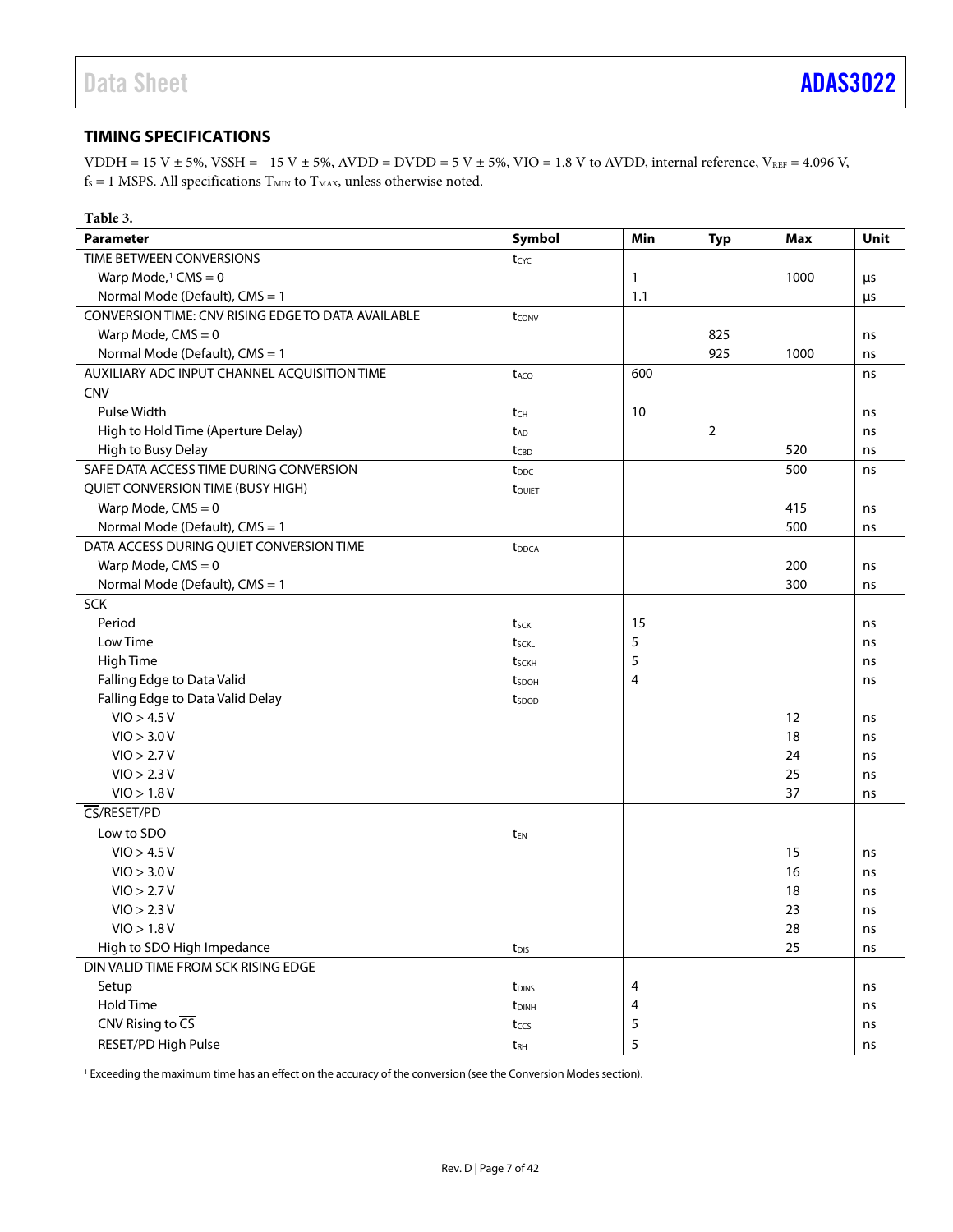### [ADAS3022](http://www.analog.com/ADAS3022?doc=ADAS3022.pdf) Data Sheet



*Figure 2. Load Circuit for Digital Interface Timing*







**NOTES**

1. DATA ACCESS CAN OCCUR DURING A CONVERSION (t<sub>DDC</sub>), AFTER A CONVERSION (t<sub>DAC</sub>), OR BOTH DURING AND AFTER A CONVERSION.<br>THE CONVERSION RESULT AND THE CFG REGISTER ARE UPDATED AT THE END OF A CONVERSION (EOC).

2. DATA ACCESS CAN ALSO OCCUR UP TO  ${\rm t_{DDCA}}$  WHILE BUSY IS ACTIVE (SEE THE DIGITAL INTERFACE SECTION FOR DETAILS). ALL OF THE BUSY TIME CAN BE USED TO ACQUIRE DATA.

**3. A TOTAL OF 16 SCK FALLING EDGES IS REQUIRED FOR A CONVERSION RESULT. AN ADDITIONAL 16 EDGES ARE REQUIRED TO READ BACK THE CFG RESULT ASSOCIATED WITH THE CURRENT CONVERSION.**

**4. CS CAN BE HELD LOW OR CONNECTED TO CNV. CS WITH FULL INDEPENDENT CONTROL IS SHOWN IN THIS FIGURE.**

**5. FOR OPTIMAL PERFORMANCE, DATA ACCESS SHOULD NOT OCCUR DURING THE SAMPLING EDGE. A MINIMUM TIME**

OF THE APERTURE DELAY (t<sub>AD</sub>) SHOULD ELAPSE PRIOR TO DATA ACCESS.

*Figure 4. General Timing Diagram*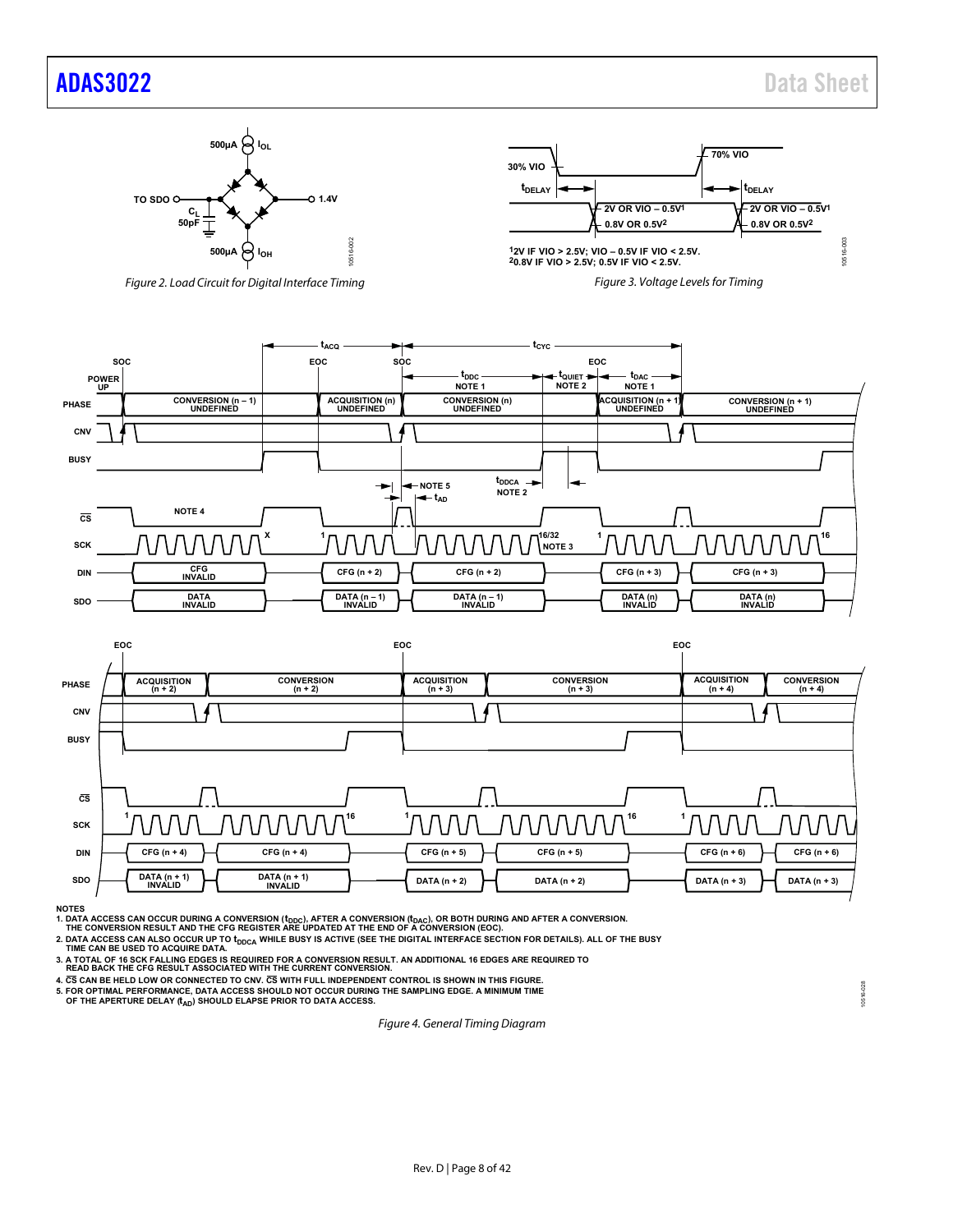### <span id="page-8-0"></span>ABSOLUTE MAXIMUM RATINGS

#### <span id="page-8-2"></span>**Table 4.**

| <b>Parameter</b>                       | Rating                              |
|----------------------------------------|-------------------------------------|
| Analog Inputs/Outputs                  |                                     |
| INx, COM to AGND                       | VSSH $-0.3$ V to VDDH $+0.3$ V      |
| AUX+, AUX- to AGND                     | $-0.3$ V to AVDD + 0.3 V            |
| RFFx to AGND                           | $AGND - 0.3 V$ to $AVDD + 0.3 V$    |
| <b>REFIN to AGND</b>                   | AGND $-0.3$ V to $+2.7$ V           |
| <b>REFN to AGND</b>                    | $\pm 0.3$ V                         |
| <b>Ground Voltage Differences</b>      |                                     |
| AGND, RGND, DGND                       | $\pm 0.3$ V                         |
| <b>Supply Voltages</b>                 |                                     |
| <b>VDDH to AGND</b>                    | $-0.3$ V to $+16.5$ V               |
| VSSH to AGND                           | $+0.3$ V to $-16.5$ V               |
| AVDD, DVDD, VIO to AGND                | $-0.3$ V to $+7$ V                  |
| ACAP, DCAP, RCAP to GND                | $-0.3$ V to $+2.7$ V                |
| Digital Inputs/Outputs                 |                                     |
| CNV, DIN, SCK, RESET, PD, CS           | $-0.3$ V to VIO $+0.3$ V            |
| to DGND                                |                                     |
| SDO, BUSY to DGND                      | $-0.3$ V to VIO + 0.3 V             |
| Internal Power Dissipation             | 2W                                  |
| Junction Temperature                   | $125^{\circ}$ C                     |
| Storage Temperature Range              | $-65^{\circ}$ C to $+125^{\circ}$ C |
| $\theta_{JA}$ Thermal Impedance        | 44.1°C/W                            |
| $\theta_{\text{JC}}$ Thermal Impedance | $0.28^{\circ}$ C/W                  |

Stresses at or above those listed under Absolute Maximum Ratings may cause permanent damage to the product. This is a stress rating only; functional operation of the product at these or any other conditions above those indicated in the operational section of this specification is not implied. Operation beyond the maximum operating conditions for extended periods may affect product reliability.

#### <span id="page-8-1"></span>**ESD CAUTION**



ESD (electrostatic discharge) sensitive device. Charged devices and circuit boards can discharge without detection. Although this product features patented or proprietary protection circuitry, damage may occur on devices subjected to high energy ESD. Therefore, proper ESD precautions should be taken to avoid performance degradation or loss of functionality.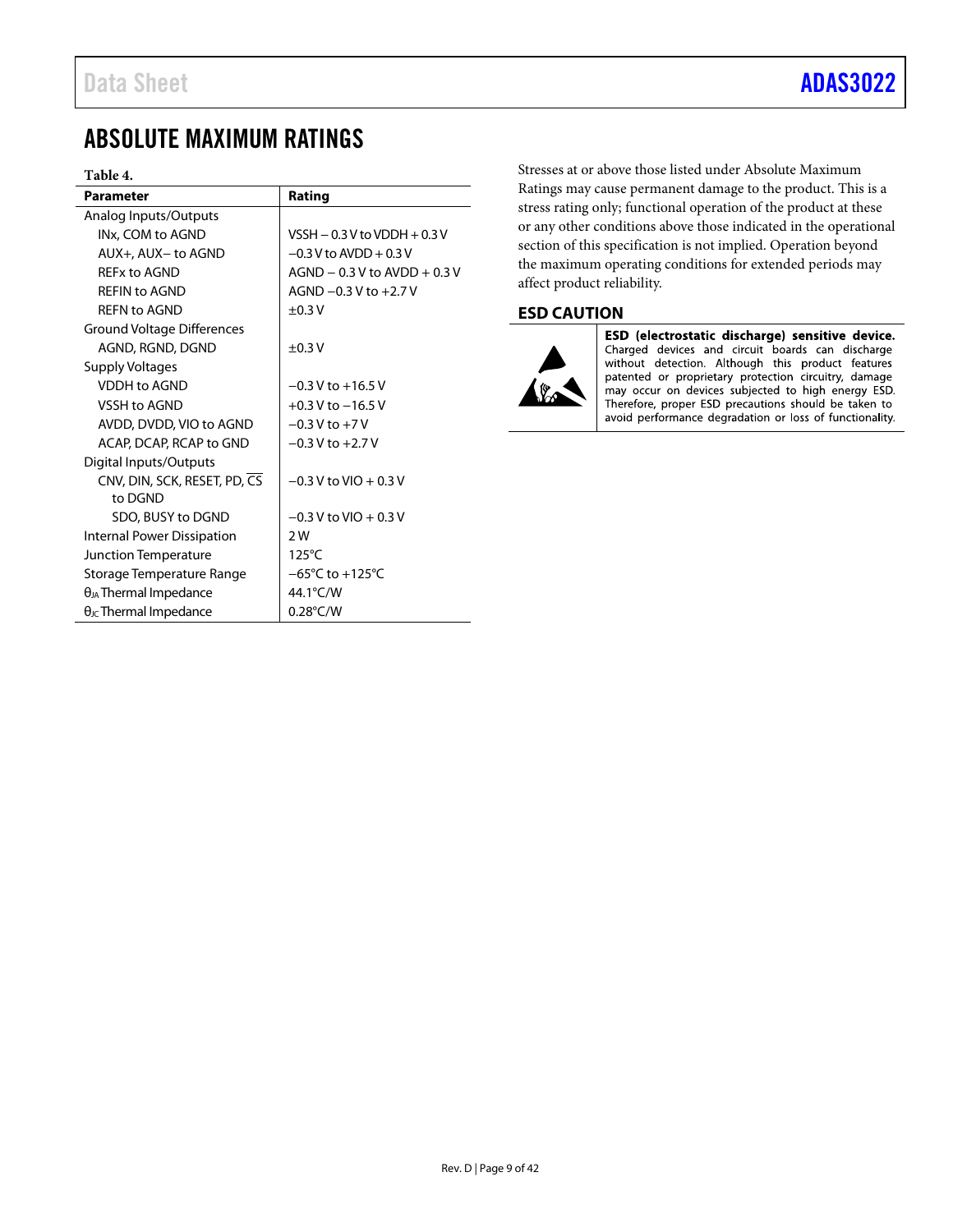## <span id="page-9-0"></span>PIN CONFIGURATION AND FUNCTION DESCRIPTIONS



**NOTES 1. NC = NO CONNECT. THIS PIN IS NOT INTERNALLY CONNECTED. 2. EXPOSED PADDLE. THE EXPOSED PADDLE MUST BE CONNECTED TO VSSH.** 10516-004

*Figure 5. LFCSP Pin Configuration*

#### **Table 5. LFCSP Pin Function Descriptions**

| Pin No.    | <b>Mnemonic</b>        | Type <sup>1</sup> | <b>Description</b>                                                                                                                                                                                                                                                                                                                                                                                                                         |
|------------|------------------------|-------------------|--------------------------------------------------------------------------------------------------------------------------------------------------------------------------------------------------------------------------------------------------------------------------------------------------------------------------------------------------------------------------------------------------------------------------------------------|
| $1$ to $4$ | INO to IN3             | AI                | Input Channel 0 to Input Channel 3.                                                                                                                                                                                                                                                                                                                                                                                                        |
| 5          | $AUX+$                 | AI                | Auxiliary Input Channel Positive Input.                                                                                                                                                                                                                                                                                                                                                                                                    |
| 6 to 9     | IN4 to IN7             | AI                | Input Channel 4 to Input Channel 7.                                                                                                                                                                                                                                                                                                                                                                                                        |
| 10         | <b>COM</b>             | AI                | IN[7:0] Common Channel Input. The IN[7:0] input channels can be referenced to a common point. The<br>maximum voltage on this pin is ±10.24 V for all PGIA gains except for a PGIA gain of 0.16, in which case<br>the maximum voltage on this pin is ±12.228 V. AUX+ and AUX- are not referenced to COM.                                                                                                                                    |
| 11         | $\overline{\text{CS}}$ | <b>DI</b>         | Chip Select. Active low signal. Enables the digital interface for writing and reading data. Use this pin<br>when sharing the serial bus. For a dedicated ADAS3022 serial interface, CS can be tied to DGND or CNV                                                                                                                                                                                                                          |
|            |                        |                   | to simplify the interface.                                                                                                                                                                                                                                                                                                                                                                                                                 |
| 12         | <b>DIN</b>             | <b>DI</b>         | Data Input. Serial data input used for writing the 16-bit configuration word (CFG) that is latched on SCK<br>rising edges. CFG is an internal register that is updated on the rising edge of the end of a conversion, which is<br>the falling edge of BUSY. The configuration register can be written to during and after a conversion.                                                                                                    |
| 13         | <b>RESET</b>           | <b>DI</b>         | Asynchronous Reset. A low-to-high transition resets the ADAS3022. The current conversion, if active, is<br>aborted and CFG is reset to the default state.                                                                                                                                                                                                                                                                                  |
| 14, 29, 30 | <b>NC</b>              | <b>NC</b>         | No Connect. This pin is not connected internally.                                                                                                                                                                                                                                                                                                                                                                                          |
| 15         | <b>PD</b>              | <b>DI</b>         | Power-Down. A low-to-high transition powers down the ADAS3022, minimizing the bias current. Note<br>that this pin must be held high until the user is ready to power on the device; after powering on the<br>device, the user must wait 100 ms until the reference is enabled and then wait for the completion of<br>two dummy conversions before the device is ready to convert. See the Power-Down Mode section for<br>more information. |
| 16         | <b>SCK</b>             | <b>DI</b>         | Serial Clock Input. The DIN and SDO data sent to and from the ADAS3022 are synchronized with SCK.                                                                                                                                                                                                                                                                                                                                          |
| 17         | <b>VIO</b>             | P                 | Digital Interface Supply. Nominally, this supply must be at the same voltage as the supply of the host<br>interface: 1.8 V, 2.5 V, 3.3 V, or 5 V.                                                                                                                                                                                                                                                                                          |
| 18         | SDO                    | DO                | Serial Data Output. The conversion result is output on this pin and is synchronized to SCK falling edges.<br>The conversion result is output in twos complement format.                                                                                                                                                                                                                                                                    |
| 19         | <b>BUSY</b>            | DO                | Busy Output. An active high signal on this pin indicates that a conversion is in process. Reading or<br>Writing data during the quiet conversion phase (tQUIET) may cause incorrect bit decisions.                                                                                                                                                                                                                                         |
| 20         | <b>CNV</b>             | DI                | Convert Input. A conversion is initiated on the rising edge of this pin.                                                                                                                                                                                                                                                                                                                                                                   |
| 21, 22     | <b>DGND</b>            | P                 | Digital Ground. Connect these pins to the system digital ground plane.                                                                                                                                                                                                                                                                                                                                                                     |
| 23, 24     | <b>AGND</b>            | P                 | Analog Ground. Connect these pins to the system analog ground plane.                                                                                                                                                                                                                                                                                                                                                                       |
| 25         | <b>DCAP</b>            | P                 | Internal 2.5 V Digital Regulator Output. Decouple this internally regulated output using a 10 µ F<br>capacitor and a 0.1 µ F local capacitor.                                                                                                                                                                                                                                                                                              |
| 26         | <b>ACAP</b>            | ${\sf P}$         | Internal 2.5 V Analog Regulator Output. This regulator supplies power to the internal ADC core and all<br>of the supporting analog circuits with the exception of the internal reference. Decouple this internally<br>regulated output using a 10 $\mu$ F capacitor and a 0.1 $\mu$ F local capacitor.                                                                                                                                     |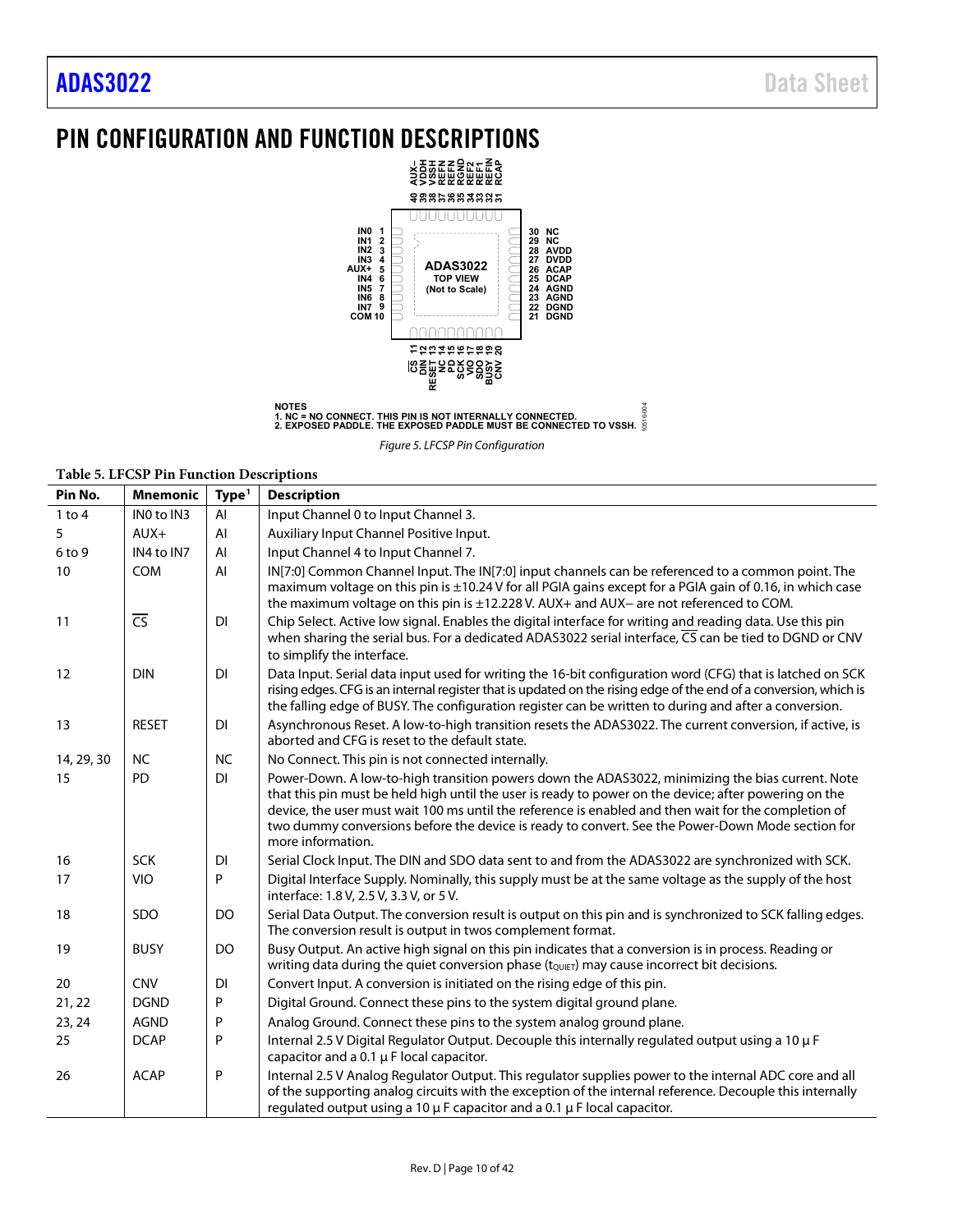<span id="page-10-0"></span>

| Pin No. | <b>Mnemonic</b> | Type <sup>1</sup> | <b>Description</b>                                                                                                                                                                                                                                                                                                               |
|---------|-----------------|-------------------|----------------------------------------------------------------------------------------------------------------------------------------------------------------------------------------------------------------------------------------------------------------------------------------------------------------------------------|
| 27      | <b>DVDD</b>     | P                 | Digital 5 V Supply. Decouple this supply using a 10 $\mu$ F capacitor and a 0.1 $\mu$ F local capacitor.                                                                                                                                                                                                                         |
| 28      | <b>AVDD</b>     | P                 | Analog 5 V Supply. Decouple this supply using a 10 $\mu$ F capacitor and a 0.1 $\mu$ F local capacitor.                                                                                                                                                                                                                          |
| 31      | <b>RCAP</b>     | P                 | Internal 2.5 V Analog Regulator Output. This regulator supplies power to the internal reference.<br>Decouple this pin using a 1 $\mu$ F capacitor connected to RCAP and a 0.1 $\mu$ F local capacitor.                                                                                                                           |
| 32      | <b>REFIN</b>    | AI/O              | Internal 2.5 V Band Gap Reference Output, Reference Buffer Input, or Reference Power-Down Input. See<br>the Voltage Reference Input/Output section for more information.                                                                                                                                                         |
| 33, 34  | REF1, REF2      | AI/O              | Reference Input/Output. Regardless of the reference method, these pins need individual decoupling<br>using external 10 µ F ceramic capacitors connected as close to REF1, REF2, and REFN as possible. See<br>the Voltage Reference Output/Input section for more information. REF1 and REF2 must be tied<br>together externally. |
| 35      | <b>RGND</b>     | P                 | Reference Supply Ground. Connect this pin to the system analog ground plane.                                                                                                                                                                                                                                                     |
| 36, 37  | <b>REFN</b>     | P                 | Reference Input/Output Ground. Connect the 10 $\mu$ F capacitors on REF1 and REF2 to these pins, and<br>connect these pins to the system analog ground plane.                                                                                                                                                                    |
| 38      | <b>VSSH</b>     | P                 | High Voltage Analog Negative Supply. Nominally, the supply of this pin must be $-15$ V. Decouple this<br>pin using a 10 $\mu$ F capacitor and a 0.1 $\mu$ F local capacitor.                                                                                                                                                     |
| 39      | <b>VDDH</b>     | P                 | High Voltage Analog Positive Supply. Nominally, the supply of this pin must be +15 V. Decouple this pin<br>using a 10 $\mu$ F capacitor and a 0.1 $\mu$ F local capacitor.                                                                                                                                                       |
| 40      | $AUX-$          | Al                | Auxiliary Input Channel Negative Input.                                                                                                                                                                                                                                                                                          |
|         | <b>EPAD</b>     |                   | Exposed Paddle. The exposed paddle must be connected to VSSH.                                                                                                                                                                                                                                                                    |

1 AI = analog input, AI/O = analog input/output, DI = digital input, DO = digital output, and P = power.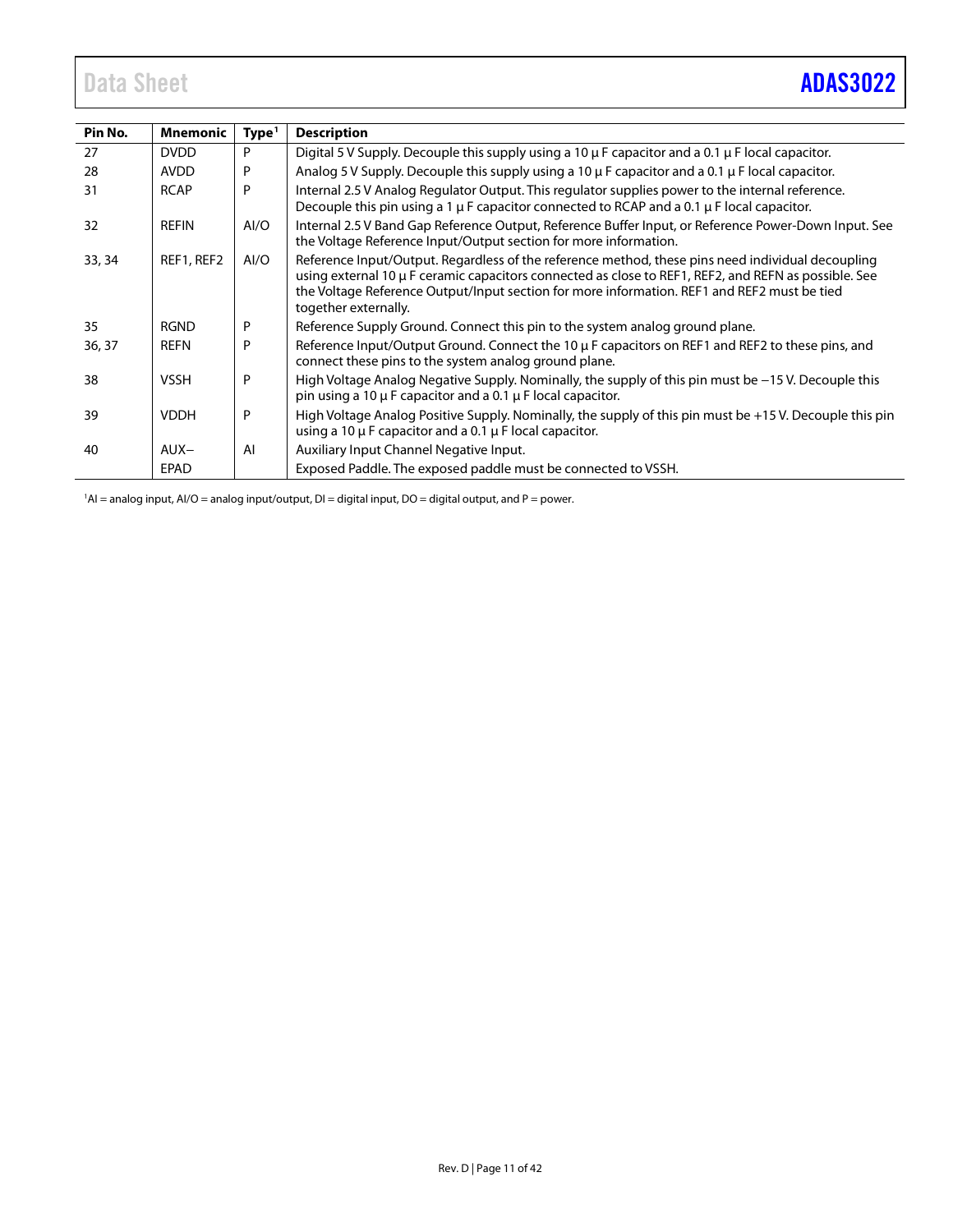<span id="page-11-0"></span>

*Figure 6. LQFP Pin Configuration*

| Pin No.                                       | <b>Mnemonic</b>          | Type <sup>1</sup> | <b>Description</b>                                                                                                                                                                                                                                                                                                                                                                                                                                                                                                                 |
|-----------------------------------------------|--------------------------|-------------------|------------------------------------------------------------------------------------------------------------------------------------------------------------------------------------------------------------------------------------------------------------------------------------------------------------------------------------------------------------------------------------------------------------------------------------------------------------------------------------------------------------------------------------|
| 1 to 4, 7 to<br>10                            | IN0 to IN7               | AI                | Input Channel 0 to Input Channel 7.                                                                                                                                                                                                                                                                                                                                                                                                                                                                                                |
| 5, 12, 18, 22,<br>32, 34 to 36,<br>41, 44, 45 | <b>NIC</b>               |                   | Not Internally Connected                                                                                                                                                                                                                                                                                                                                                                                                                                                                                                           |
| 6                                             | $AUX+$                   |                   | Auxiliary Input Channel Positive Input.                                                                                                                                                                                                                                                                                                                                                                                                                                                                                            |
| 16, 27, 28                                    | <b>AGND</b>              | PI                | Analog Ground. Connect AGND to the system analog ground plane.                                                                                                                                                                                                                                                                                                                                                                                                                                                                     |
| 11                                            | <b>COM</b>               | AI                | IN0 to IN7 Common Channel Input. Input Channel IN0 to Input Channel IN7 are referenced to a<br>common point. The maximum input voltage on this pin is ±10.24 V for all PGIA gains.                                                                                                                                                                                                                                                                                                                                                 |
| 13                                            | $\overline{\mathsf{CS}}$ |                   | Chip Select. Active low signal. Enables the digital interface for writing and reading data. Use the $\overline{\mathsf{CS}}$ pin<br>when sharing the serial bus. For a dedicated and simplified ADAS3022 serial interface, tie CS to DGND or<br>CNV.                                                                                                                                                                                                                                                                               |
| 14                                            | <b>DIN</b>               | DI                | Data Input. DIN is the serial data input for writing the 16-bit configuration (CFG) word that is<br>clocked into the device on the SCK rising edges. CFG is an internal register that is updated on the<br>rising edge of the next end of a conversion pulse, which coincides with the falling edge of<br>BUSY/SDO2. The CFG register is written into the device on the first 16 clocks after conversion. To<br>avoid corrupting a conversion due to digital activity on the serial bus, do not write data during a<br>conversion. |
| 15                                            | <b>RESET</b>             | DI                | Asynchronous Reset. A low to high transition resets the ADAS3022. The current conversion, if active,<br>is aborted and the CFG register is reset to the default state.                                                                                                                                                                                                                                                                                                                                                             |
| 17                                            | PD                       | <b>DI</b>         | Power-Down. A low to high transition powers down the ADAS3022, minimizing the device<br>operating current. PD must be held high until the user is ready to power on the device. After<br>powering on the device, the user must wait 100 ms until the reference is enabled and then wait for<br>the completion of one dummy conversion before the device is ready to convert. The RESET pin<br>remains low for 100 ns after the release of PD. See the Power-Down Mode section for more<br>information.                             |
| 19                                            | <b>SCK</b>               | DI                | Serial Clock Input. The DIN and SDO data sent to and from the ADAS3022 are synchronized with<br>SCK.                                                                                                                                                                                                                                                                                                                                                                                                                               |
| 20                                            | <b>VIO</b>               | P                 | Digital Interface Supply. Nominally, it is recommended that VIO be at the same voltage as the<br>supply of the host interface: 1.8 V, 2.5 V, 3.3 V, or 5 V.                                                                                                                                                                                                                                                                                                                                                                        |
| 21                                            | <b>SDO</b>               | DO                | Serial Data Output. The conversion result is output on this pin and synchronized to the SCK falling<br>edges. The conversion results are presented on this pin in twos complement format.                                                                                                                                                                                                                                                                                                                                          |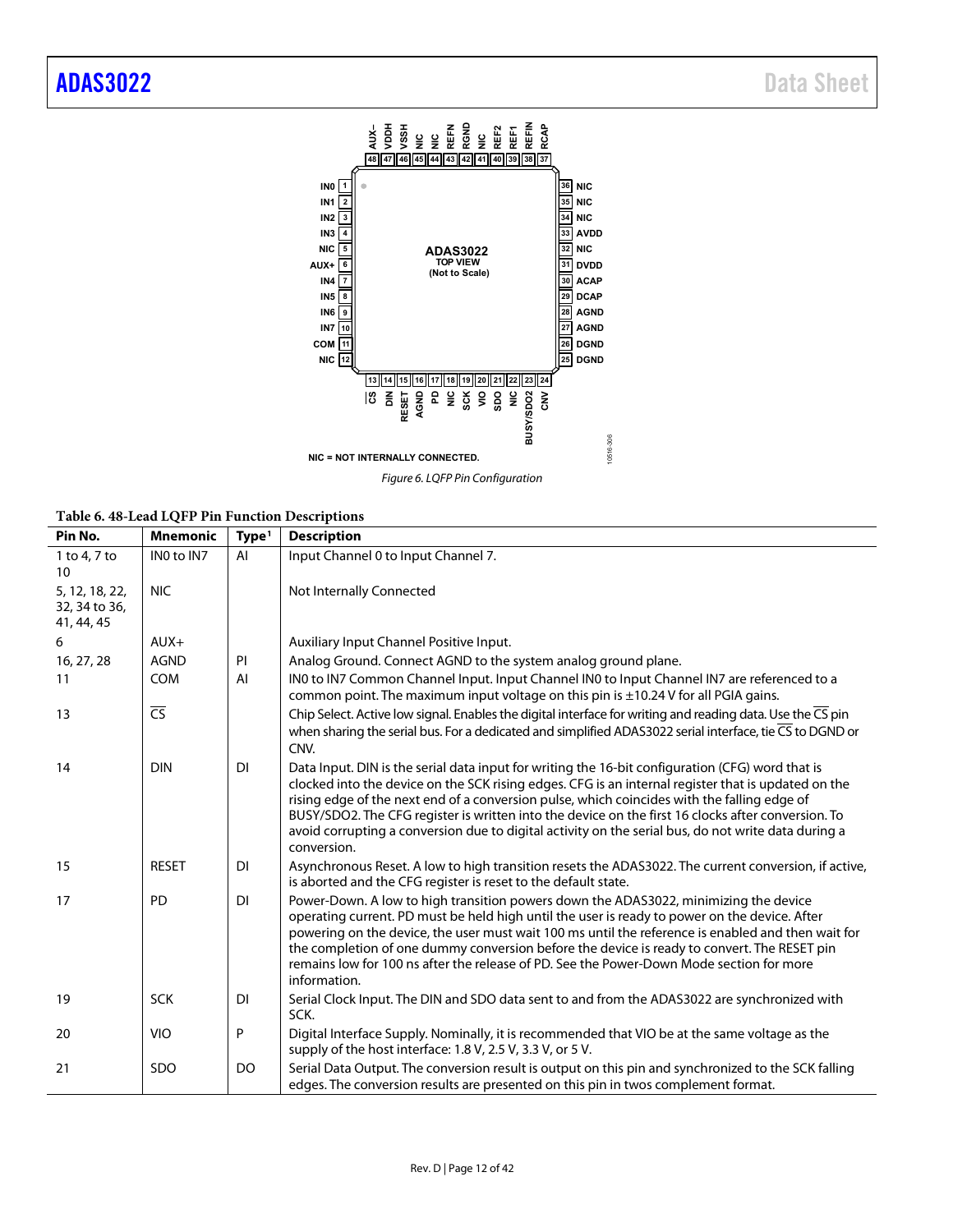<span id="page-12-0"></span>

| Pin No. | <b>Mnemonic</b> | Type <sup>1</sup> | <b>Description</b>                                                                                                                                                                                                                                                                                                               |
|---------|-----------------|-------------------|----------------------------------------------------------------------------------------------------------------------------------------------------------------------------------------------------------------------------------------------------------------------------------------------------------------------------------|
| 23      | BUSY/SDO2       | DO                | Busy/Serial Data Output 2. The converter busy signal is always output on the BUSY/SDO2 pin<br>when $\overline{CS}$ is logic high. If SDO2 is enabled when $\overline{CS}$ is brought low after the end of conversion (EOC),<br>the SDO outputs the data. The conversion result is output on this pin and synchronized to the SCK |
|         |                 |                   | falling edges. The conversion results are presented on this pin in twos complement format.                                                                                                                                                                                                                                       |
| 24      | <b>CNV</b>      | <b>DI</b>         | Convert Input. A conversion initiates on the rising edge of the CNV pin.                                                                                                                                                                                                                                                         |
| 25, 26  | <b>DGND</b>     | P                 | Digital Ground. Connect DGND to the system digital ground plane.                                                                                                                                                                                                                                                                 |
| 29      | <b>DCAP</b>     | P                 | Internal 2.5 V Digital Regulator Output. Decouple DCAP, an internally regulated output, using a 10 µ<br>F and a 0.1 $\mu$ F local capacitor.                                                                                                                                                                                     |
| 30      | <b>ACAP</b>     | P                 | Internal 2.5 V Analog Regulator Output. This regulator supplies power to the internal ADC core and<br>to all of the supporting analog circuits, except for the internal reference. Decouple this internally<br>regulated output (ACAP) using a 10 µ F capacitor and a 0.1 µ F local capacitor.                                   |
| 31      | <b>DVDD</b>     | P                 | Digital 5 V Supply. Decouple the DVDD supply to DGND using a 10 µ F capacitor and 0.1 µ F local<br>capacitor.                                                                                                                                                                                                                    |
| 33      | <b>AVDD</b>     | P                 | Analog 5 V Supply. Decouple the AVDD supply to AGND using a 10 µ F capacitor and 0.1 µ F local<br>capacitor.                                                                                                                                                                                                                     |
| 37      | <b>RCAP</b>     | P                 | Internal 2.5 V Analog Regulator Output. RCAP supplies power to the internal reference. Decouple<br>this internally regulated output (RCAP) using a 10 $\mu$ F capacitor and a 0.1 $\mu$ F local capacitor.                                                                                                                       |
| 38      | <b>REFIN</b>    |                   | Internal 2.5 V Band Gap Reference Output, Reference Buffer Input, or Reference Power-Down Input.<br>REF1 and REF2 must be tied together externally. See the Voltage Reference Output/Input section for<br>more information.                                                                                                      |
| 39,40   | REF1, REF2      | AI/O              | Reference Input/Output. Regardless of the reference method, REF1 and REF2 require individual<br>decoupling using external 10 μF ceramic capacitors connected as close to REF1, REF2, and REFN as<br>possible. See the Voltage Reference Output/Input section for more information.                                               |
| 42      | <b>RGND</b>     | P                 | Reference Supply Ground. Connect RGND to the system analog ground plane.                                                                                                                                                                                                                                                         |
| 43      | <b>REFN</b>     | P                 | Reference Input/Output Ground. Connect the 10 µ F capacitors that are on REF1 and REF2 to the<br>REFN pins, then connect the REFN pins to the system analog ground plane.                                                                                                                                                        |
| 46      | <b>VSSH</b>     | P                 | High Voltage Analog Negative Supply. Nominally, the supply of VSSH is -15 V. Decouple VSSH using<br>a 10 $\mu$ F capacitor and a 0.1 $\mu$ F local capacitor. Connect the exposed pad to VSSH.                                                                                                                                   |
| 47      | <b>VDDH</b>     | P                 | High Voltage Analog Positive Supply. Nominally, the supply of VDDH is 15 V. Decouple VDDH using<br>a 10 $\mu$ F capacitor and a 0.1 $\mu$ F local capacitor.                                                                                                                                                                     |
| 48      | $AUX-$          | AI                | Auxiliary Input Channel Negative Input.                                                                                                                                                                                                                                                                                          |

 $1$  AI = analog input, AI/O = analog input/output, DI = digital input, DO = digital output, and P = power.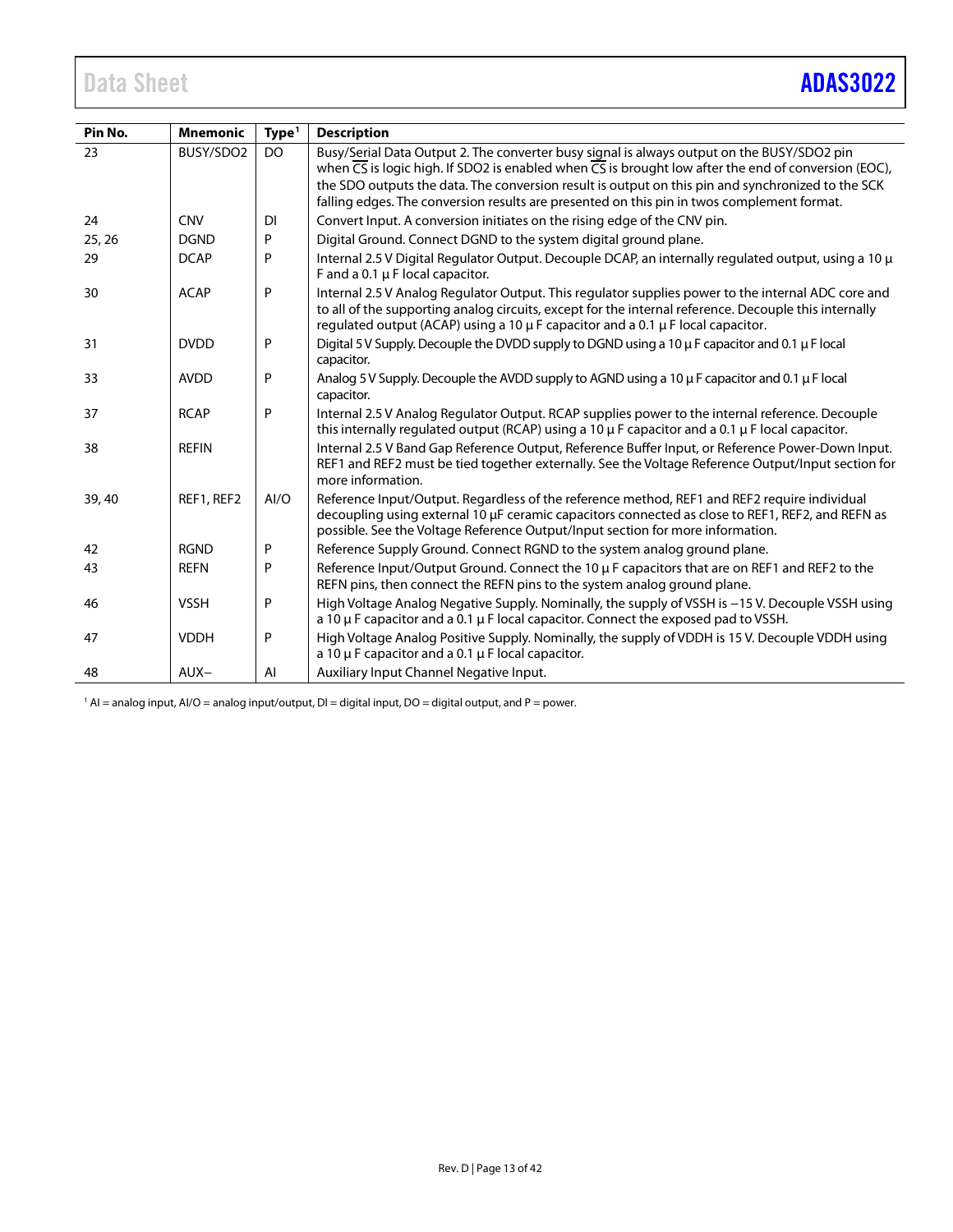## TYPICAL PERFORMANCE CHARACTERISTICS

VDDH = 15 V, VSSH = −15 V, AVDD = DVDD = 5 V, VIO = 1.8 V to AVDD, unless otherwise noted.



*Figure 9. Integral Nonlinearity vs. Code, PGIA Gain = 6.4*



*Figure 10. Differential Nonlinearity vs. Code for All PGIA Gains*



*Figure 11. Histogram of a DC Input at Code Center, PGIA Gain = 0.16, 0.2, 0.4, 0.8, and 1.6*



*Figure 12. Histogram of a DC Input at Code Center, PGIA Gain = 3.2*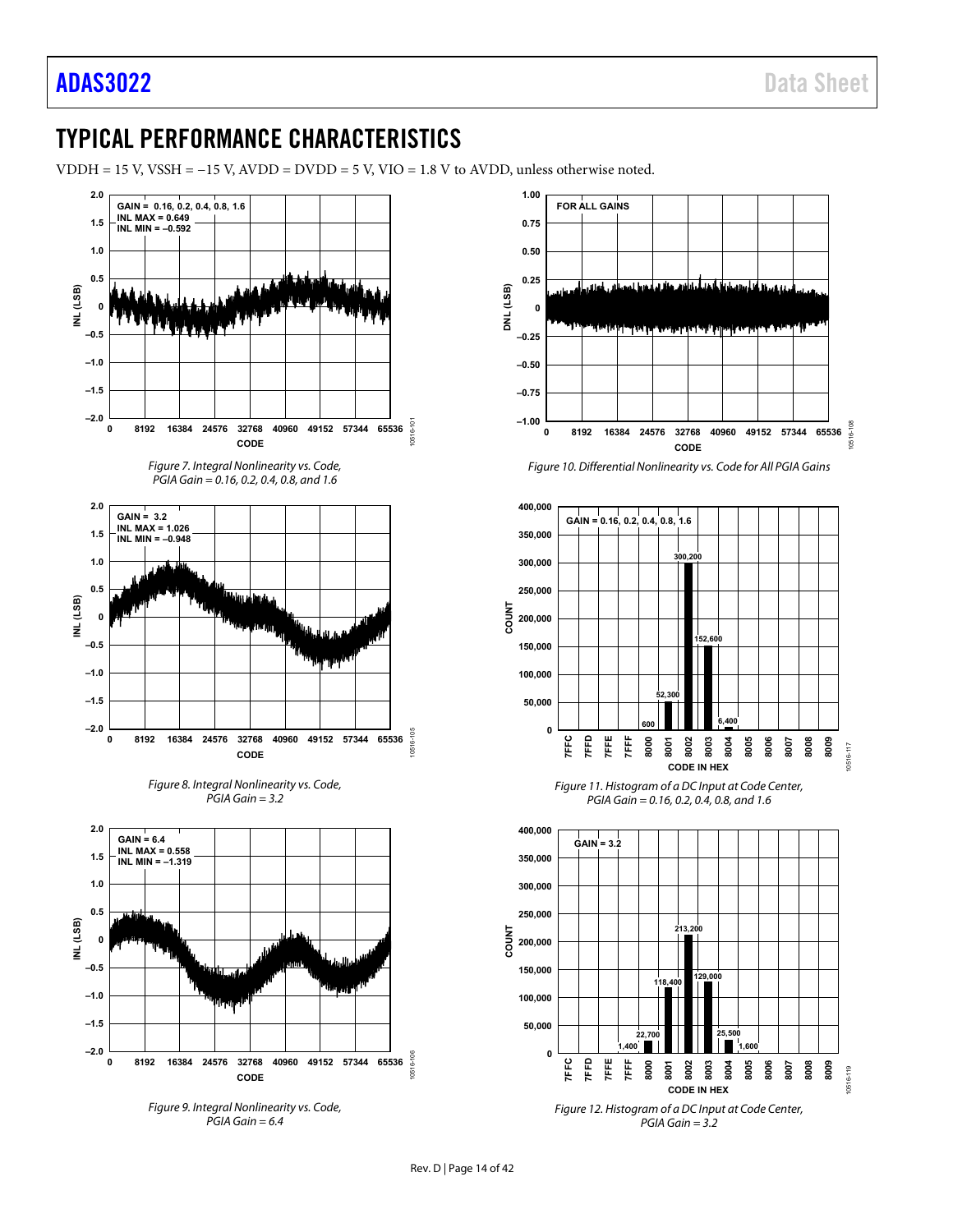### Data Sheet **[ADAS3022](http://www.analog.com/ADAS3022?doc=ADAS3022.pdf)**

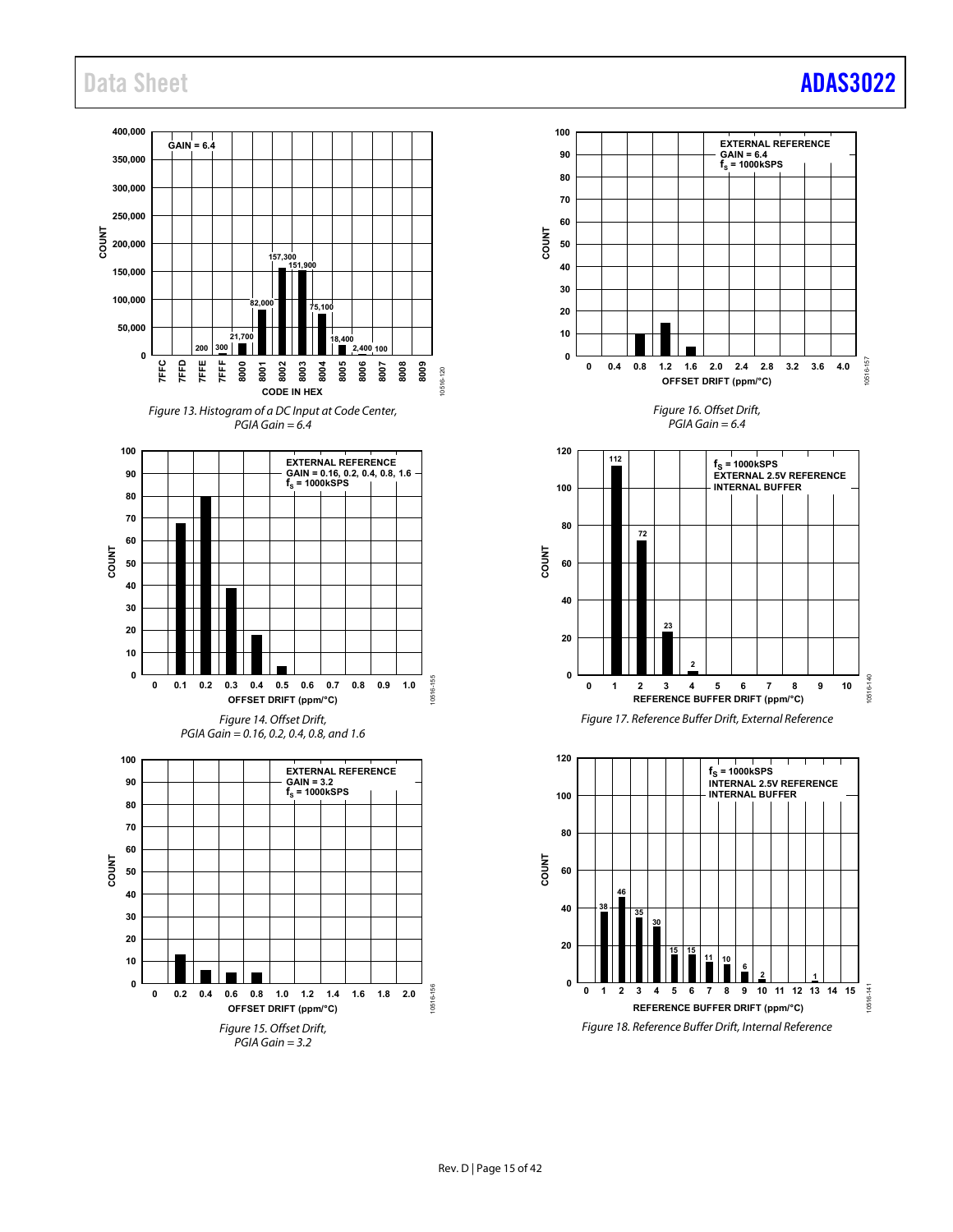### [ADAS3022](http://www.analog.com/ADAS3022?doc=ADAS3022.pdf) Data Sheet

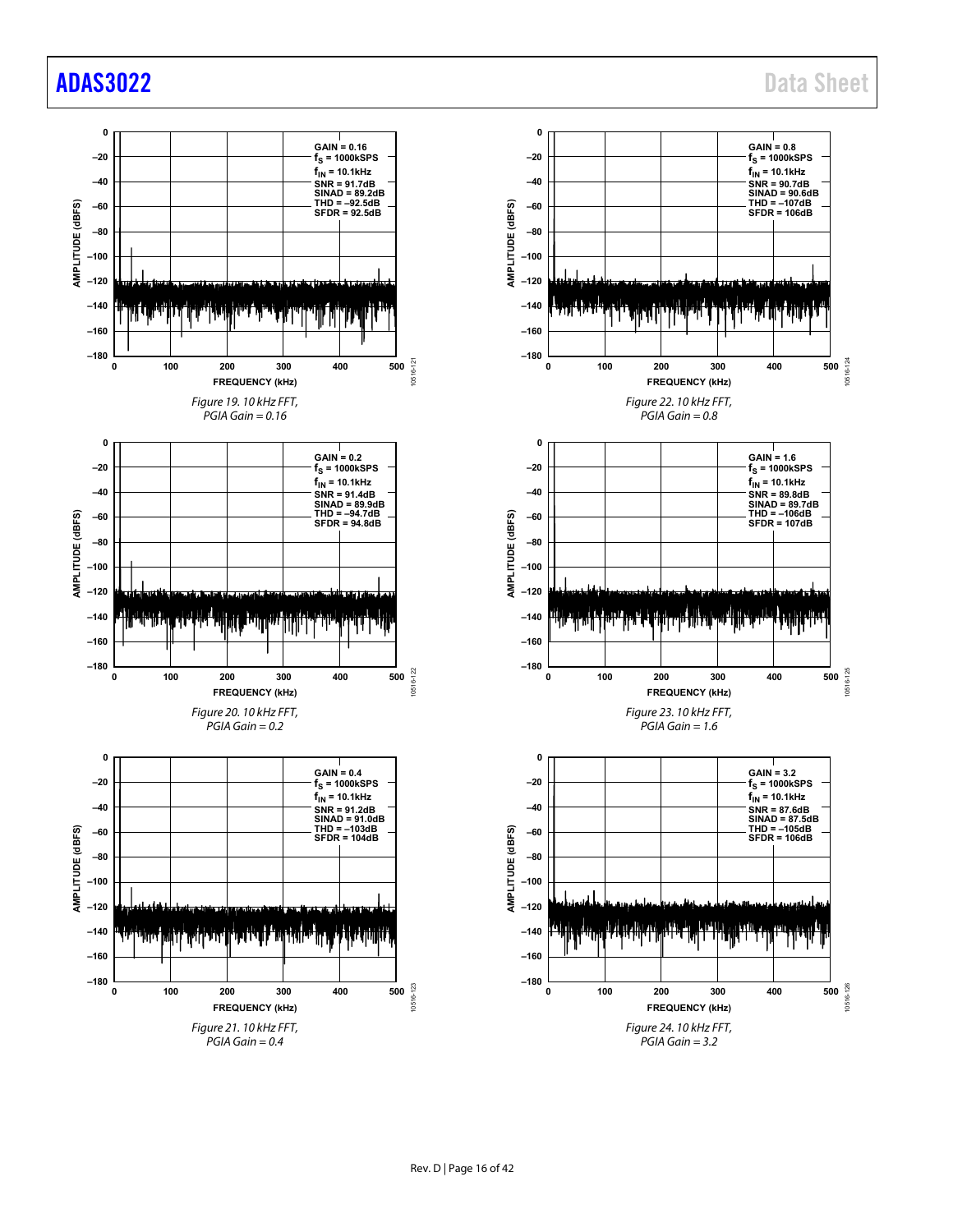### Data Sheet **[ADAS3022](http://www.analog.com/ADAS3022?doc=ADAS3022.pdf)**



*Figure 27. SINAD vs. Frequency*











*Figure 30. CMRR vs. Frequency*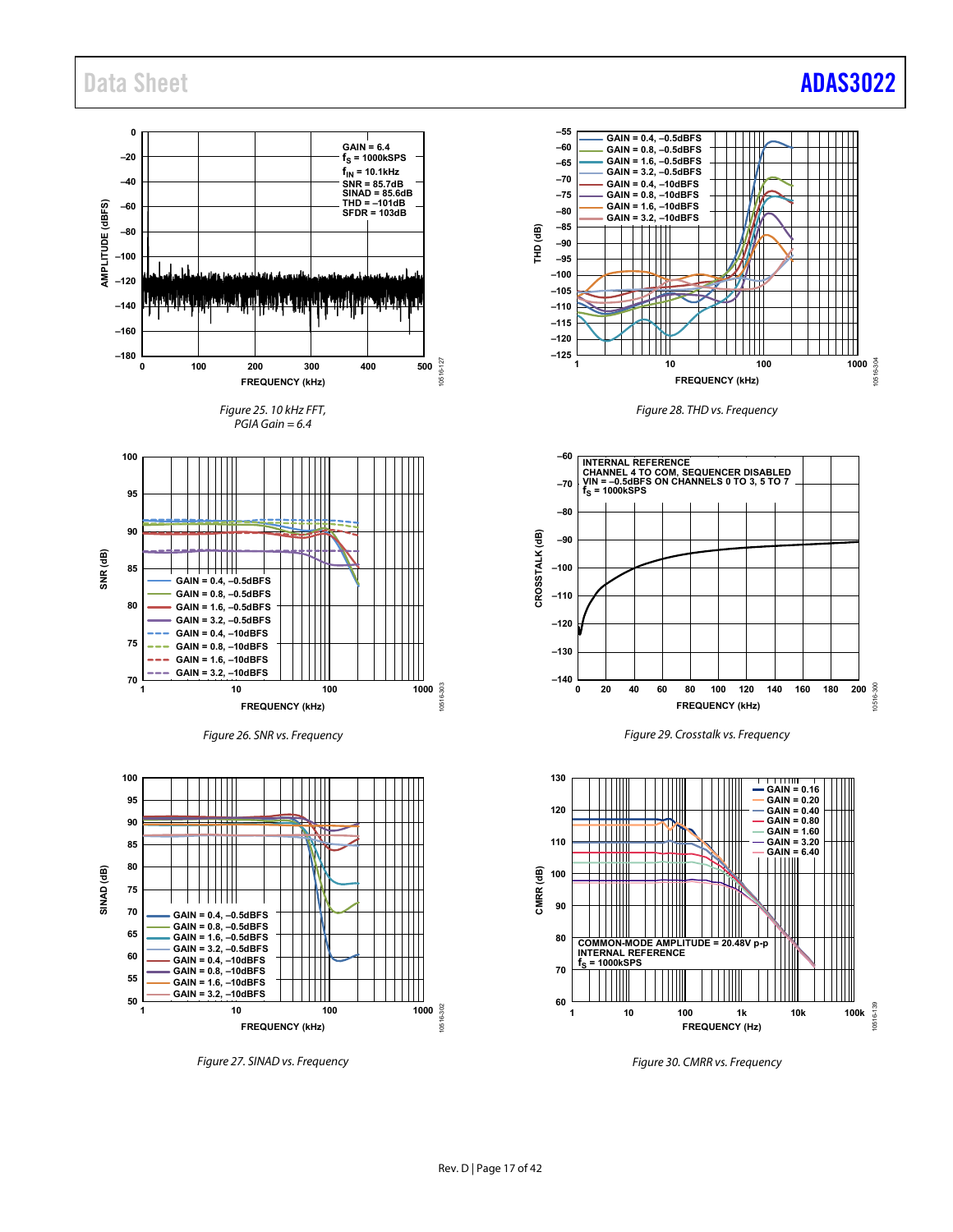## [ADAS3022](http://www.analog.com/ADAS3022?doc=ADAS3022.pdf) Data Sheet



*Figure 31. PSRR vs. Frequency*



*Figure 32. AVDD Current vs. Supply, Internal Reference*



*Figure 33. AVDD Current vs. Supply, External Reference*



*Figure 34. AVDD Current vs. Throughput, Internal Reference*



*Figure 35. AVDD Current vs. Throughput, External Reference*

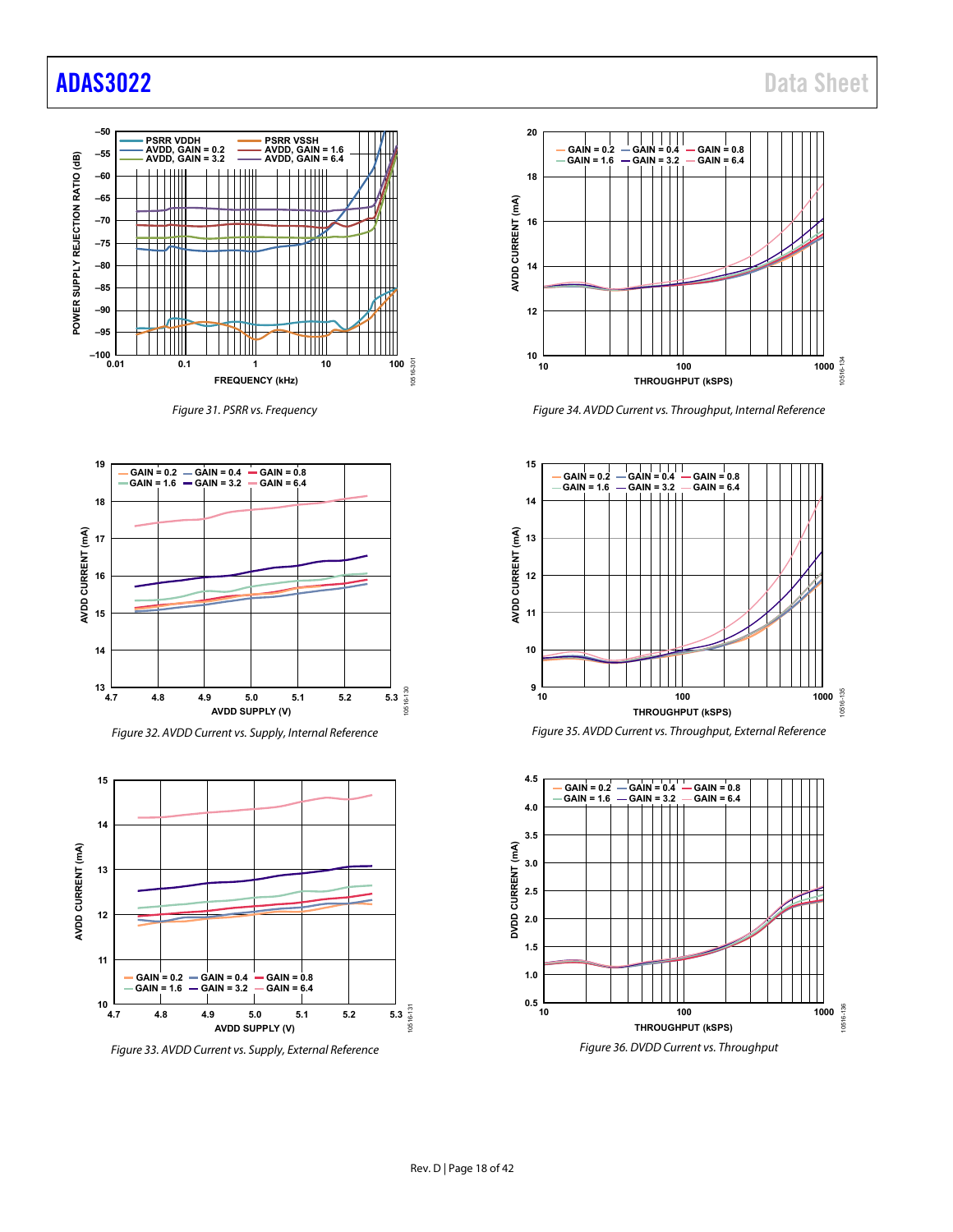







*Figure 39. VDDH Current vs. Temperature*









*Figure 42. DVDD Current vs. Temperature*

## Data Sheet **[ADAS3022](http://www.analog.com/ADAS3022?doc=ADAS3022.pdf)**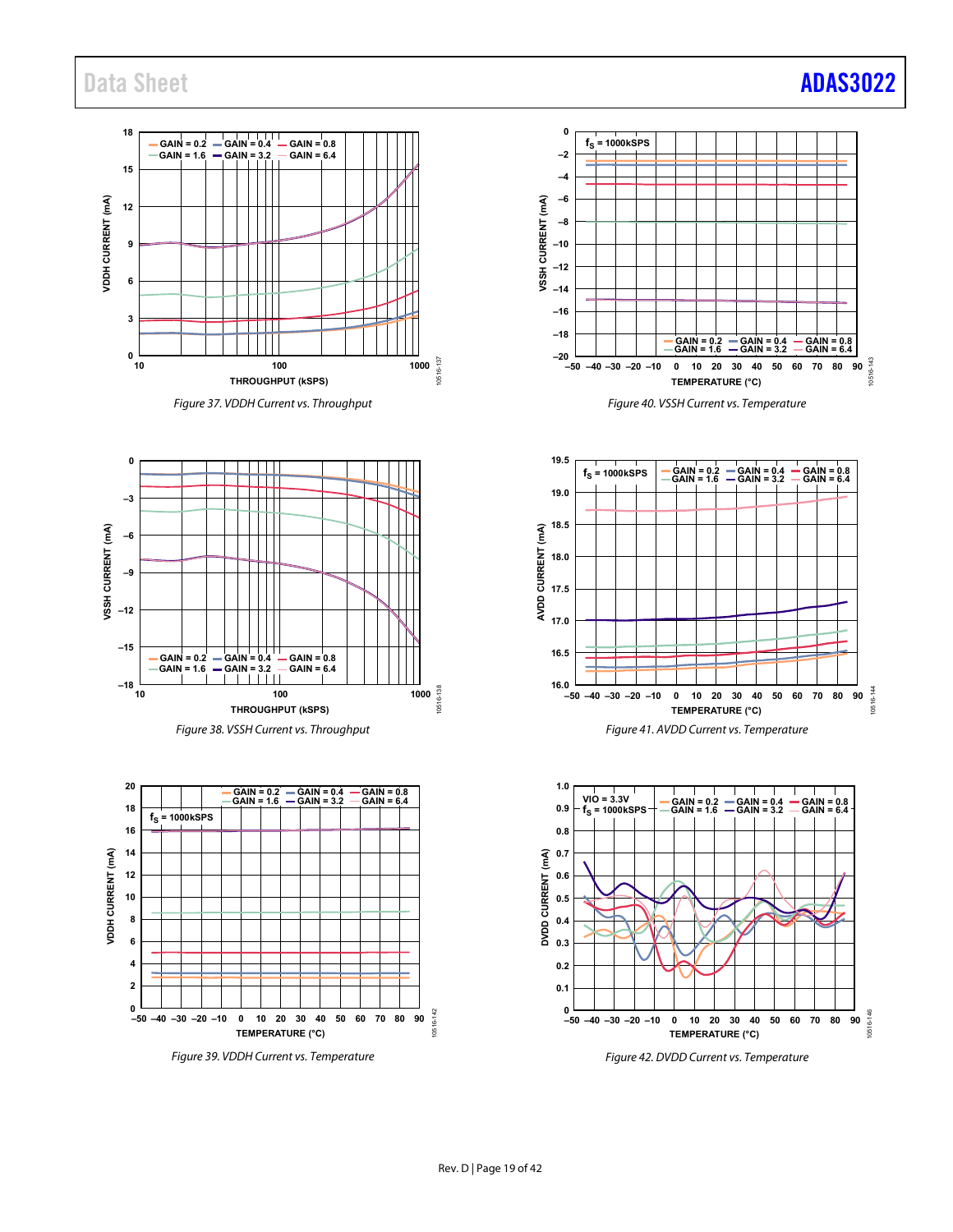## [ADAS3022](http://www.analog.com/ADAS3022?doc=ADAS3022.pdf) Data Sheet

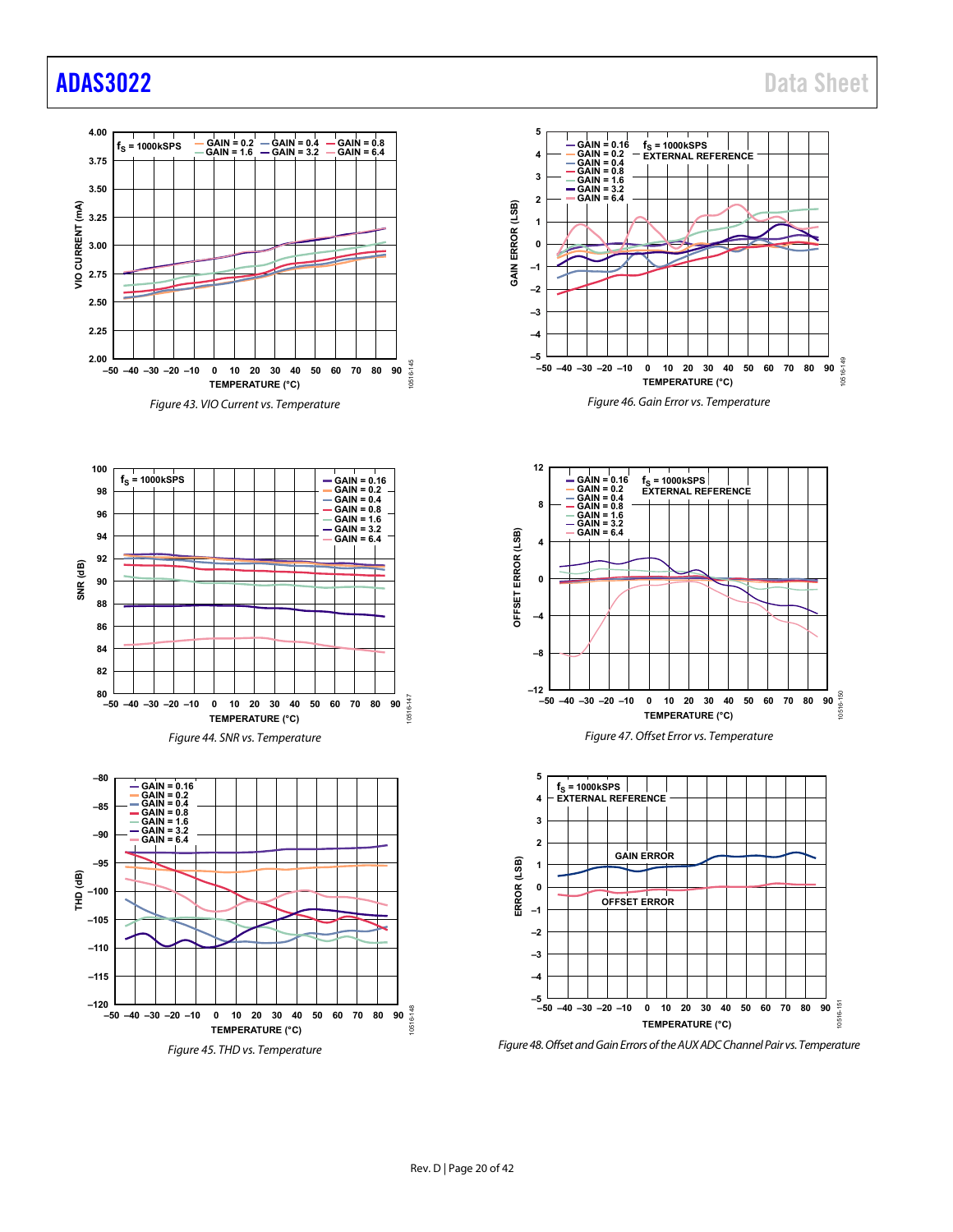

*Figure 49. Temperature Sensor Output Code vs. Temperature*



*Figure 50. Large Signal Frequency Response vs. Gain*



*Figure 51. Temperature Sensor Output Error vs. Throughput*

## Data Sheet **[ADAS3022](http://www.analog.com/ADAS3022?doc=ADAS3022.pdf)**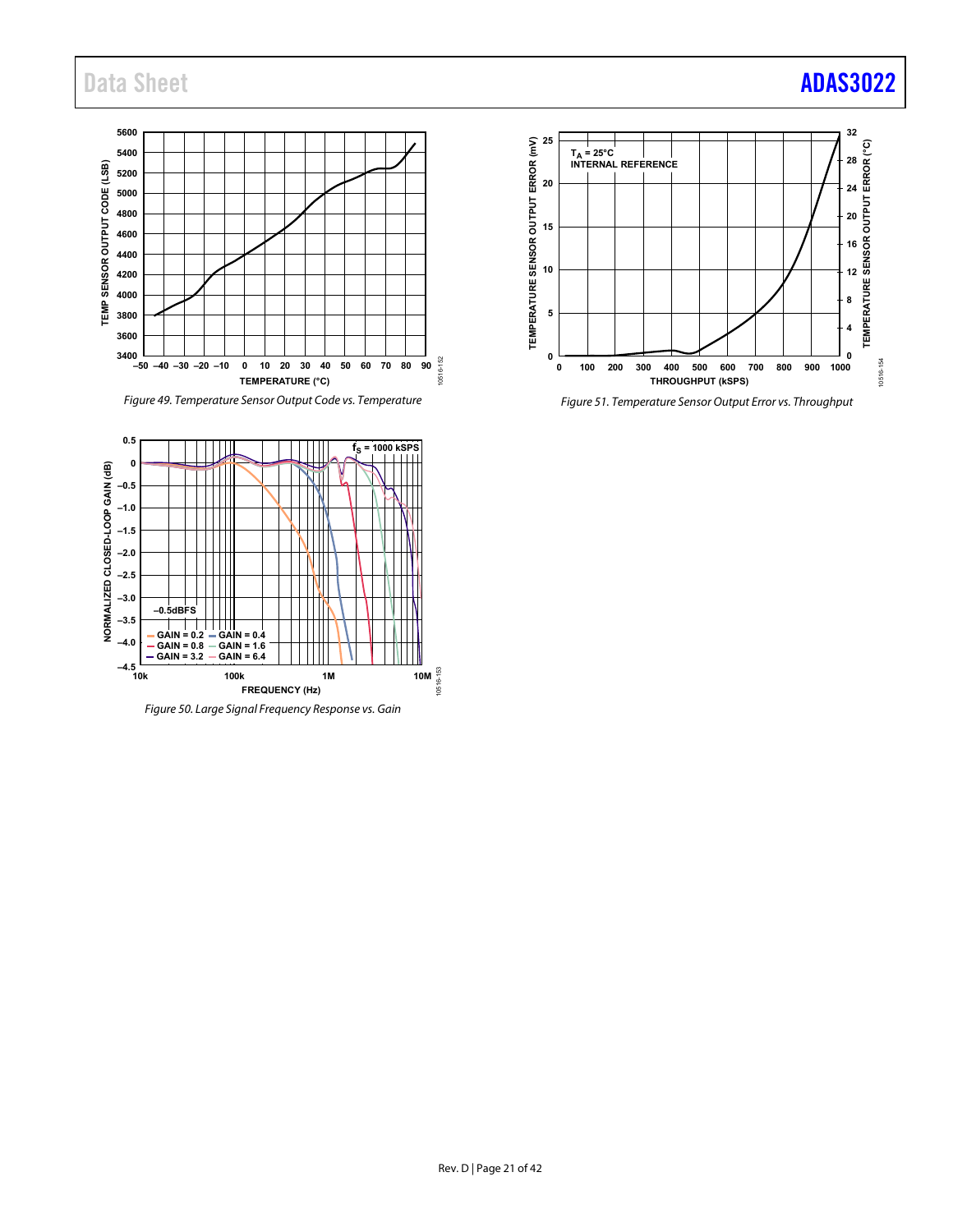### <span id="page-21-0"></span>**TERMINOLOGY**

#### **Operating Input Voltage Range**

Operating input voltage range is the maximum input voltage range, including the common-mode voltage, allowed on the input channels IN[7:0] and COM.

#### **Differential Input Voltage Range**

Differential input voltage range is the maximum differential full-scale input range. The value changes according to the programmable gain setting.

#### **Channel Off Leakage**

Channel off leakage is the leakage current with the channel off.

#### **Channel On Leakage**

Channel on leakage is the leakage current with the channel on.

#### **Charge Injection**

Charge injection is a measure of the glitch impulse that is transferred through the analog input pin into the source when the sample is taken and/or the multiplexer is switched.

#### **Common-Mode Rejection Ratio**

CMRR is the ratio of the amplitude of a signal referred to input in the converted result to the amplitude of the modulation common to a pair of inputs and is expressed in decibels. CMRR is a measure of the ability of the ADAS3022 to reject signals, such as power line noise, that are common to the inputs. This specification is for a 2 kHz sine wave of 20.48 V p-p applied to both channels of an input pair.

#### **Transient Response**

Transient response is a measure of the time required for the ADAS3022 to properly acquire the input after a full-scale step function is applied to the system.

#### **Least Significant Bit**

LSB is the smallest increment that can be represented by a converter. For a fully differential input ADC with N bits of resolution, the LSB expressed in volts is

$$
LSB(V) = \frac{2V_{REF}}{2^N}
$$

#### **Integral Nonlinearity Error**

INL refers to the deviation of each individual code from a line drawn from negative full scale to positive full scale. The point used as negative full scale occurs ½ LSB before the first code transition. Positive full scale is defined as a level 1½ LSB beyond the last code transition. The deviation is measured from the middle of each code to the true straight line (se[e Figure 54\)](#page-24-1).

#### **Differential Nonlinearity (DNL) Error**

In an ideal ADC, code transitions are 1 LSB apart. DNL is the maximum deviation from this ideal value. It is often specified in terms of resolution for which no missing codes are guaranteed.

#### **Offset Error**

Offset error is the deviation of the actual MSB transition from the ideal MSB transition point. The ideal MSB transition occurs at an input level ½ LSB above analog ground.

#### **Gain Error**

The last transition (from 111 … 10 to 111 … 11) for an analog voltage must occur 1½ LSB below the nominal full scale. The gain error is the deviation expressed in LSB (or as a percentage of the full-scale range) of the actual level of the last transition from the ideal level after the offset error is removed. Closely related to this parameter is the full-scale error (also expressed in LSB or as a percentage of the full-scale range), which includes the effects of the offset error.

#### **Total Unadjusted Error (TUE)**

TUE is the deviation of each code from an ideal transfer function and is a combination of all error contributors, including nonlinearity, offset error, and gain error. TUE for the ADAS3022 is expressed as the maximum deviation in LSB or as a percentage of the full-scale range.

#### **Aperture Delay**

Aperture delay is a measure of the acquisition performance. It is the time between the rising edge of the CNV input and the point at which the input signal is held for a conversion.

#### **Dynamic Range**

Dynamic range is the ratio of the rms value of the full-scale signal to the total rms noise measured with the inputs shorted together. The value for the dynamic range is expressed in decibels.

#### **Signal-to-Noise Ratio**

SNR is the ratio of the rms value of the actual input signal to the rms sum of all other spectral components below the Nyquist frequency, excluding harmonics and dc. The value for SNR is expressed in decibels.

#### **Signal-to-Noise-and-Distortion Ratio**

SINAD is the ratio of the rms value of the actual input signal to the rms sum of all other spectral components below the Nyquist frequency, including harmonics but excluding dc. The value for SINAD is expressed in decibels.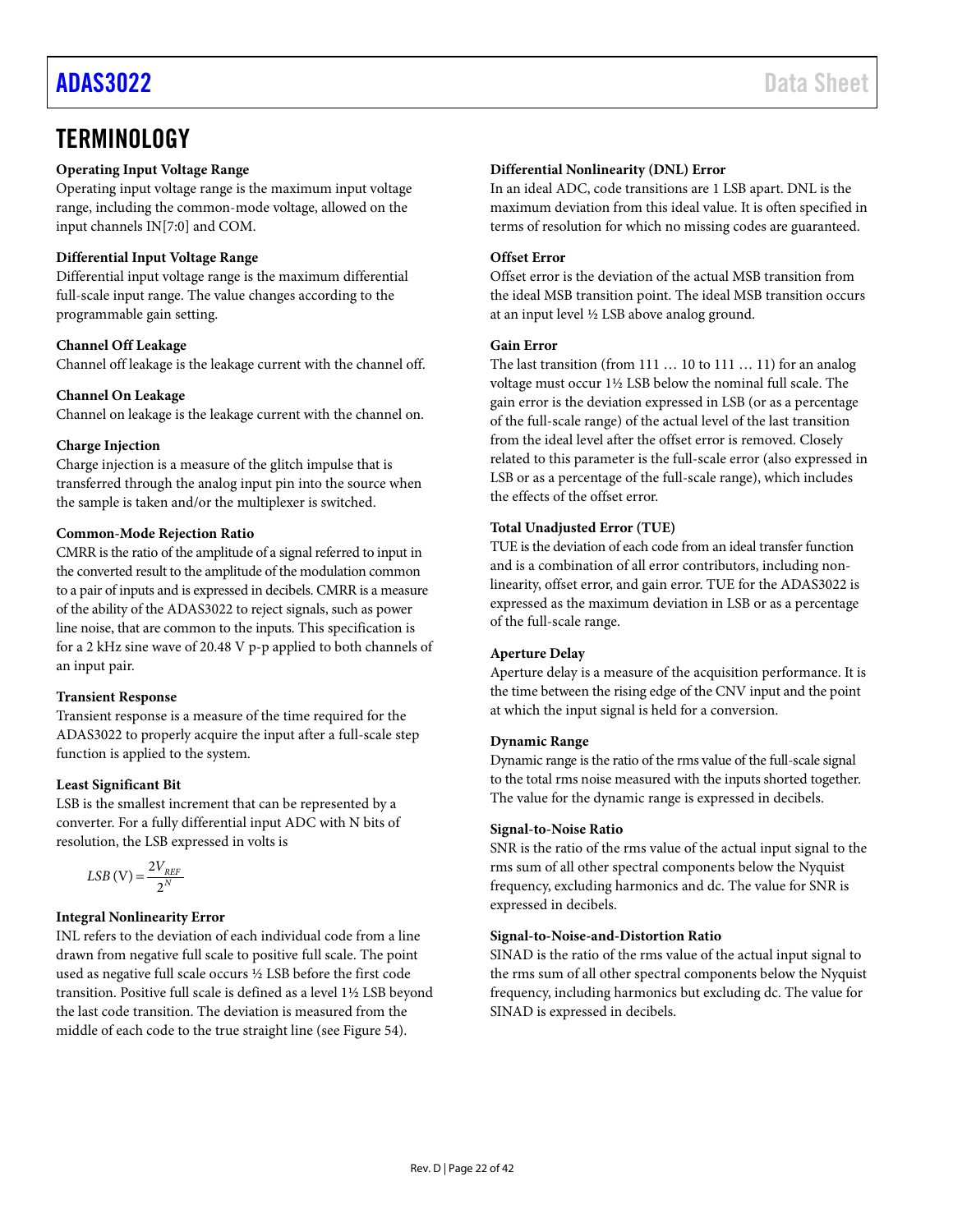#### **Total Harmonic Distortion**

THD is the ratio of the rms sum of the first five harmonic components to the rms value of a full-scale input signal and is expressed in decibels.

#### **Spurious-Free Dynamic Range**

SFDR is the difference, expressed in decibels, between the rms amplitude of the input signal and the peak spurious signal.

#### **Channel-to-Channel Crosstalk**

Channel-to-channel crosstalk is a measure of the level of crosstalk between any channel and all other channels. The crosstalk is measured by applying a dc input to the channel under test and applying a full-scale, 10 kHz sine wave signal to all other channels. The crosstalk is the amount of signal that leaks into the test channel and is expressed in decibels.

#### **Reference Voltage Temperature Coefficient**

Reference voltage temperature coefficient is derived from the typical shift of output voltage at 25°C on a sample of parts at the maximum and minimum reference output voltage  $(V_{REF})$  measured at  $T<sub>MIN</sub>, T (25°C),$  and  $T<sub>MAX</sub>.$  The value is expressed in ppm/°C as

$$
TCV_{REF} (ppm/°C) = \frac{V_{REF} (Max) - V_{REF} (Min)}{V_{REF} (25°C) \times (T_{MAX} - T_{MIN})} \times 106
$$

where:

 $V_{REF}$  *(Max)* is the maximum reference output voltage at  $T_{MIN}$ ,  $T(25^{\circ}C)$ , or  $T_{MAX}$ .

 $V_{REF}(Min)$  is the minimum reference output voltage at  $T_{MIN}$ ,  $T(25^{\circ}C)$ , or  $T_{MAX}$ .

*VREF* (25°*C*) is the reference output voltage at 25°C.

 $T_{MAX} = +85^{\circ}$ C.

 $T<sub>MIN</sub> = -40$ <sup>o</sup>C.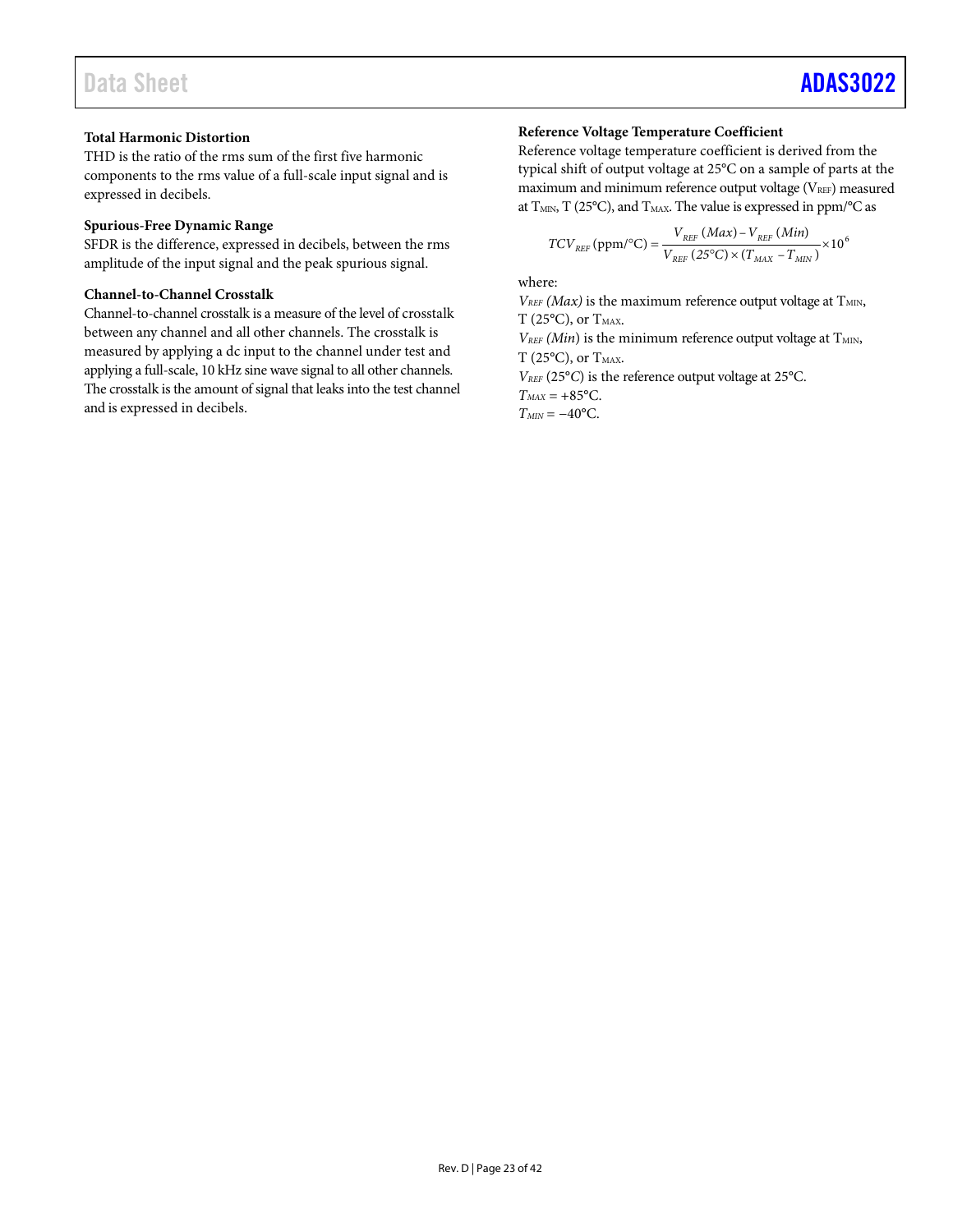### <span id="page-23-0"></span>THEORY OF OPERATION

#### <span id="page-23-1"></span>**OVERVIEW**

The ADAS3022 is the first system on a single chip that integrates the typical components used in a data acquisition system in one easy to use, programmable device. This single-chip solution is capable of converting up to 1,000,000 samples per second (1 MSPS) of aggregate throughput. The ADAS3022 features

- High impedance inputs
- High common-mode rejection
- 8-channel, low crosstalk multiplexer (mux)
- Programmable gain instrumentation amplifier (PGIA) with seven selectable differential input ranges from ±0.64 V to ±24.576 V
- 16-bit PulSAR® ADC with no missing codes
- Internal, precision, low drift 4.096 V reference and buffer
- Temperature sensor
- Channel sequencer

The ADAS3022 uses an Analog Devices patented high voltage *i*CMOS process, allowing up to a ±24.576 V differential input voltage range when using  $\pm 15$  V supplies, which makes the device suitable for industrial applications.

The device is housed in a small,  $6 \text{ mm} \times 6 \text{ mm}$ ,  $40$ -lead LFCSP and a 7 mm × 7 mm, 48-lead LQFP and can operate over the industrial temperature range (−40°C to +85°C). A typical discrete multichannel data acquisition system containing similar circuitry requires at least three times more space on the printed circuit board (PCB).

Therefore, advantages of the ADAS3022 solution include reduced footprint and less complex design requirements, which also results in faster time to market and lower cost.

### <span id="page-23-2"></span>**OPERATION**

As shown in [Figure 52,](#page-23-3) the ADAS3022 internal analog circuitry consists of a high impedance, low leakage multiplexer and a programmable gain instrumentation amplifier that can accept full-scale differential voltages of  $\pm 0.64$  V,  $\pm 1.28$  V,  $\pm 2.56$  V,  $\pm 5.12$  V, ±10.24 V, ±20.48 V, and ±24.576 V. The ADAS3022 can be configured to use up to eight single-ended input channels or four pairs of channels, that is, 125 kSPS per channel for eight channels or effectively 250 kSPS for four channel pairs. The device can also provide a relative temperature measurement using the internal temperature sensor. In addition, the differential auxiliary channel pair (AUX+ and AUX−) is provided with the specified input range of  $\pm$ V<sub>REF</sub>. This option bypasses the mux and PGIA stages, allowing direct access to the SAR ADC core.

Reducing the number of channels or pairs increases the throughput rate by an amount proportional to the reciprocal of the number of sampled channels multiplied by the aggregate throughput:

1/(*Number of Channels or Pairs*) × 1000 kSPS

For a single channel or channel pair, the maximum throughput rate is 1 MSPS. For all eight channels, the AUX channel pair, and the temperature sensor, the throughput rate of a given channel decreases to 100 kSPS.



<span id="page-23-3"></span>*Figure 52. ADAS3022 Simplified Block Diagram*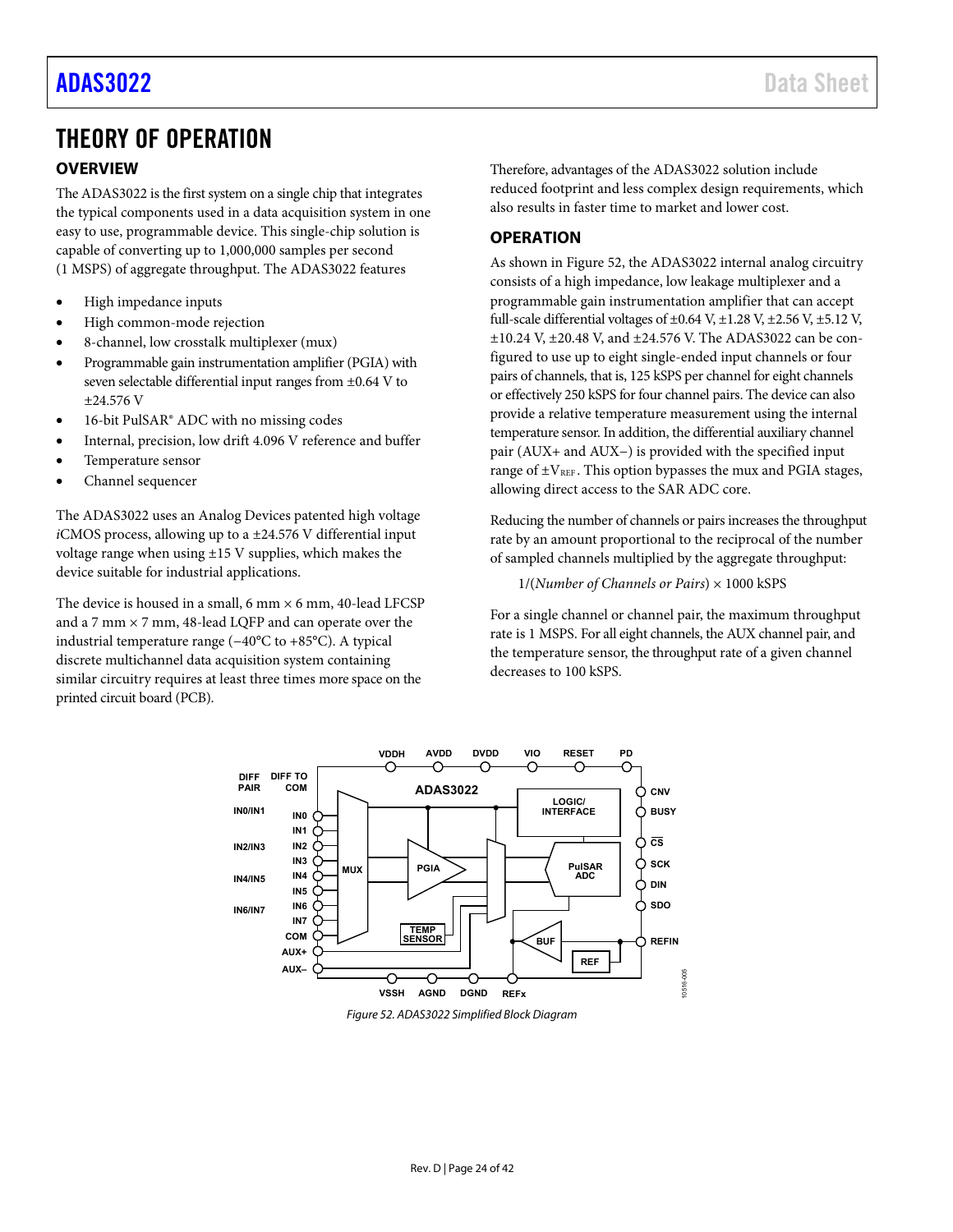The ADAS3022 offers true high impedance inputs in a differential structure and rejects common-mode signals present on the inputs. The ADAS3022 architecture does not require any of the additional input buffers (op amps) that are usually required to condition the input signal and drive the ADC inputs when using switched capacitor-based SAR ADCs.

The inputs are multiplexed to the PGIA using a high voltage multiplexer with low charge injection and very low leakage. The inputs can be configured for a single-ended to common point (COM) measurement or can be paired for up to four fully differential inputs with independent gain settings. This requires using the advanced sequencer or programming sequential configuration words with the desired gain for each pair. The digitally controlled, programmable gain is used to select one of seven voltage input ranges (se[e Table 8\)](#page-26-2).

When the sequencer option is used, an on-chip sequencer scans the channels in order and offers independent input voltage ranges for each channel (see th[e On Demand Conversion Mode](#page-38-0) section). In this mode, a single configuration word initiates the sequencer to scan repeatedly without the need to rewrite the register. After the last channel is scanned, the ADAS3022 automatically begins at IN0 again and repeats the sequence until a word is written to stop the sequencer or the asynchronous RESET is asserted. Additionally, if changes are made to certain configuration bits, the sequencer is reset to IN0.

The PulSAR-based ADC core is capable of converting 1 MSPS from a single rising edge on the convert start input (CNV). The conversion results are available in twos complement format and are presented on the serial data output (SDO). The digital interface uses a dedicated chip select pin (CS) to transfer data to and from the ADAS3022 and also provides a BUSY indicator, asynchronous RESET, and power-down (PD) inputs.

The ADAS3022 on-chip reference uses an internal temperature compensated 2.5 V output band gap reference and a precision buffer amplifier to provide the 4.096 V high precision system reference.

All of the bits in [Table 12](#page-37-1) are configured through a serial (SPIcompatible), 16-bit configuration register (CFG). Configuration and conversion results can be read after or during a conversion, or the readback option can be disabled.

The ADAS3022 requires a minimum of three power supplies: +5 V, +15 V, and −15 V. On-chip low dropout regulators provide the necessary 2.5 V system voltages and must be decoupled externally via dedicated pins (ACAP, DCAP, and RCAP). The ADAS3022 can be interfaced to any 1.8 V to 5 V digital logic family using the dedicated VIO logic level voltage supply (see [Table 10\)](#page-30-1).

A rising edge on CNV initiates a conversion and changes the state of the ADAS3022 from track to hold. In this state, the ADAS3022 performs analog signal conditioning. When the signal conditioning is complete, the ADAS3022 returns to the track state while at the same time quantizing the sample. This two-part process satisfies the necessary settling time requirement while achieving a fast throughput rate of up to 1 MSPS with 16-bit accuracy. [Figure 53](#page-24-2) shows the timing diagram and the tcyc start at the positive edge of the CNV.



<span id="page-24-2"></span>Regardless of the type of signal (differential or single-ended, antiphase or nonantiphase, symmetric or asymmetric), the ADAS3022 converts all signals present on the enabled inputs in a differential fashion, like an industry-standard difference or instrumentation amplifier.

The conversion result is available after the conversion completes and can be read back at any time before the end of the next conversion. Reading back data must be avoided during the quiet period, as indicated by BUSY being active high. Because the ADAS3022 has an on-board conversion clock, the serial clock (SCK) is not required for the conversion process. It is only required to present results to the user.

#### <span id="page-24-0"></span>**TRANSFER FUNCTION**

The ideal transfer characteristics of the ADAS3022 are shown in [Figure 54.](#page-24-1) With the inputs configured for differential input ranges, the data output is twos complement, as described i[n Table 7.](#page-25-1)



<span id="page-24-1"></span>*Figure 54. ADC Ideal Transfer Function*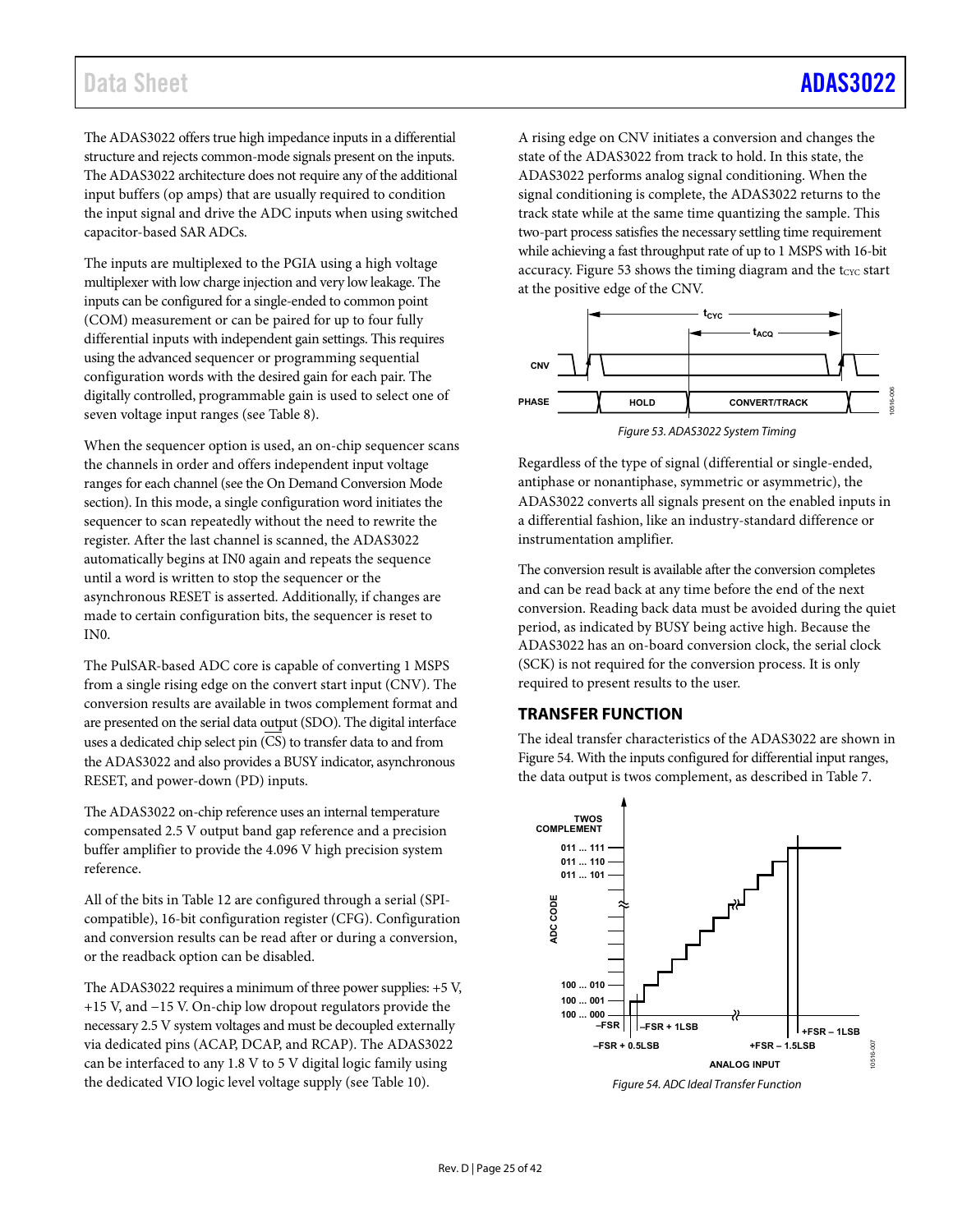10516-200

#### <span id="page-25-1"></span>**Table 7. Output Codes and Ideal Input Voltages**

| <b>Description</b> | <b>Differential Analog</b><br>Inputs, $V_{\text{REF}} = 4.096 V$  | <b>Digital Output</b><br><b>Code (Twos</b><br><b>Complement, Hex)</b> |
|--------------------|-------------------------------------------------------------------|-----------------------------------------------------------------------|
| $FSR - 11SB$       | $(32.767 \times V_{\text{REF}})$ /<br>$(32,768 \times PGL)$ qain) | 0x7FFF                                                                |
| Midscale $+1$ LSB  | $V_{\rm{REF}}$ /(32.768 $\times$ PGIA<br>qain)                    | 0x0001                                                                |
| Midscale           | o                                                                 | 0x0000                                                                |
| Midscale $-1$ LSB  | $-(V_{REF}/(32.768)$<br>PGIA gain))                               | 0xFFFF                                                                |
| $-FSR + 1 LSB$     | $-(32,767 \times V_{REF})/$<br>$(32,768 \times PGL)$ gain)        | 0x8001                                                                |
| $-FSR$             | $-V_{\text{REF}} \times$ PGIA gain                                | 0x8000                                                                |

#### <span id="page-25-0"></span>**TYPICAL APPLICATION CONNECTION DIAGRAM**

As shown in [Figure 55,](#page-25-2) the [ADP1613](http://www.analog.com/ADP1613?doc=ADAS3022.pdf) is used in an inexpensive SEPIC-Ćuk topology, which is an ideal candidate for providing the ADAS3022 with the necessary high voltage ±15 V robust supplies (at 20 mA) and low output ripple (3 mV maximum) from an external 5 V supply. Th[e ADP1613](http://www.analog.com/ADP1613?doc=ADAS3022.pdf) satisfies the specification requirements of the ADAS3022 with minimal external components while achieving greater than 86% of efficiency. Refer to th[e CN-0201](http://www.analog.com/CN0201?doc=ADAS3022.pdf) circuit note for complete information about this test setup.



<span id="page-25-2"></span>*Figure 55. Complete 5 V, Single-Supply, 8-Channel Multiplexed Data Acquisition System with PGIA*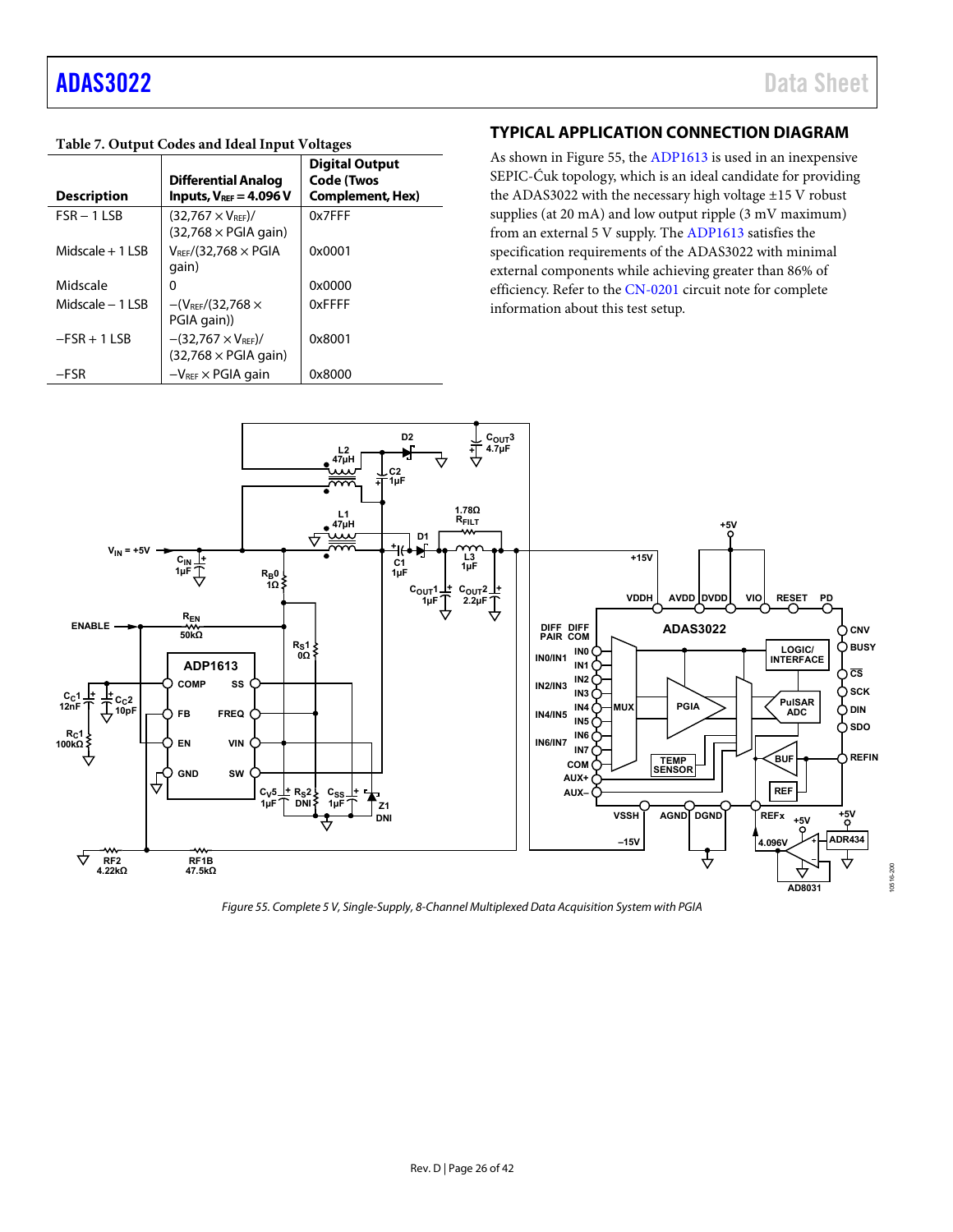#### <span id="page-26-4"></span><span id="page-26-0"></span>*Input Structure*

The ADAS3022 uses a differential input structure between IN[7:0] and COM or between IN[7:0]+ and IN[7:0]− of a channel pair. The COM input is sampled identically such that the same voltages can be present on inputs IN[7:0]. Therefore, the selection of paired channels or all channels referenced to one common point is available. Because all inputs are sampled differentially, the ADAS3022 offers true high common-mode rejection, whereas a discrete system requires the use of additional instrumentation or a difference amplifier.

[Figure 56](#page-26-3) shows an equivalent circuit of the analog inputs. The internal diodes provide ESD protection for the analog inputs (IN[7:0] and COM) from the high voltage supplies (VDDH and VSSH). Take care to ensure that the analog input signal does not exceed the supply rails by more than 0.3 V because this can cause the diodes to become forward-biased and to start conducting current. Note that if the auxiliary input pair (AUX±) is used, the diodes provide ESD protection from only the lower voltage AVDD (5 V) supply and the system analog ground because these inputs are connected directly to the internal SAR ADC circuitry.



*Figure 56. Equivalent Analog Input Circuit*

<span id="page-26-3"></span>Voltages beyond the absolute maximum ratings may cause permanent damage to the ADAS3022 (see [Table 4\)](#page-8-2).

#### <span id="page-26-1"></span>*Programmable Gain*

The ADAS3022 incorporates a programmable gain instrumentation amplifier with seven selectable ranges (±0.64 V, ±1.28 V, ±2.56 V, ±5.12 V, ±10.24 V, ±20.48 V, and ±24.576 V), enabling the use of almost any direct sensor interface. The PGIA settings are specified in terms of the maximum absolute differential input voltage across a pair of inputs (for example, INx+ to INx− or INx+ to COM). The power-on and default conditions are preset to the  $\pm 20.48$  V (PGIA = 111) input range.

Note that because the ADAS3022 can use any input type, such as bipolar differential (antiphase or nonantiphase), bipolar single ended, or pseudo bipolar, setting the PGIA is important to make full use of the allowable input span.

[Table 8](#page-26-2) describes each differential input range and the corresponding LSB size, PGIA bits settings, and PGIA gain.

<span id="page-26-2"></span>

|                 | Table 8. Differential Input Ranges, LSB Size, and PGIA |  |  |
|-----------------|--------------------------------------------------------|--|--|
| <b>Settings</b> |                                                        |  |  |

| <b>Differential Input Ranges,</b><br>$INx+ - INx- (V)$ | $LSB(\mu)$<br>V) | <b>PGIA Bits</b> | <b>PGIA Gain</b><br>(V/V) |
|--------------------------------------------------------|------------------|------------------|---------------------------|
| ±24.576                                                | 750              | 000              | 0.16                      |
| ±20.48                                                 | 625              | 111              | 0.2                       |
| ±10.24                                                 | 312.5            | 001              | 0.4                       |
| ±5.12                                                  | 156.3            | 010              | 0.8                       |
| ±2.56                                                  | 78.13            | 011              | 1.6                       |
| ±1.28                                                  | 39.06            | 100              | 3.2                       |
| $\pm 0.64$                                             | 19.53            | 101              | 6.4                       |

#### *Common-Mode Operating Range*

The differential input common-mode voltage  $(V_{CM})$  range changes according to the maximum input range selected and the high voltage power supplies (VDDH and VSSH). Note that the specified operating input voltage of any input pin (see the [Specifications](#page-2-0) section) requires 2.5 V of headroom from the VDDH and VSSH supplies; therefore,

(*VSSH* + 2.5 V) ≤ *INx*/*COM* ≤ (*VDDH* − 2.5 V)

This section provides some examples of setting the PGIA for various input signals. Note that the ADAS3022 always calculates the difference between the IN+ and IN− signals.

#### *Fully Differential, Antiphase Signals with a Zero Common Mode*

For a pair of 20.48 V p-p differential antiphase signals with a zero common mode, the maximum differential voltage across the inputs is ±20.48 V, and the PGIA gain configuration must be set to 111.



*Figure 57. Differential, Antiphase Inputs with a Zero Common Mode*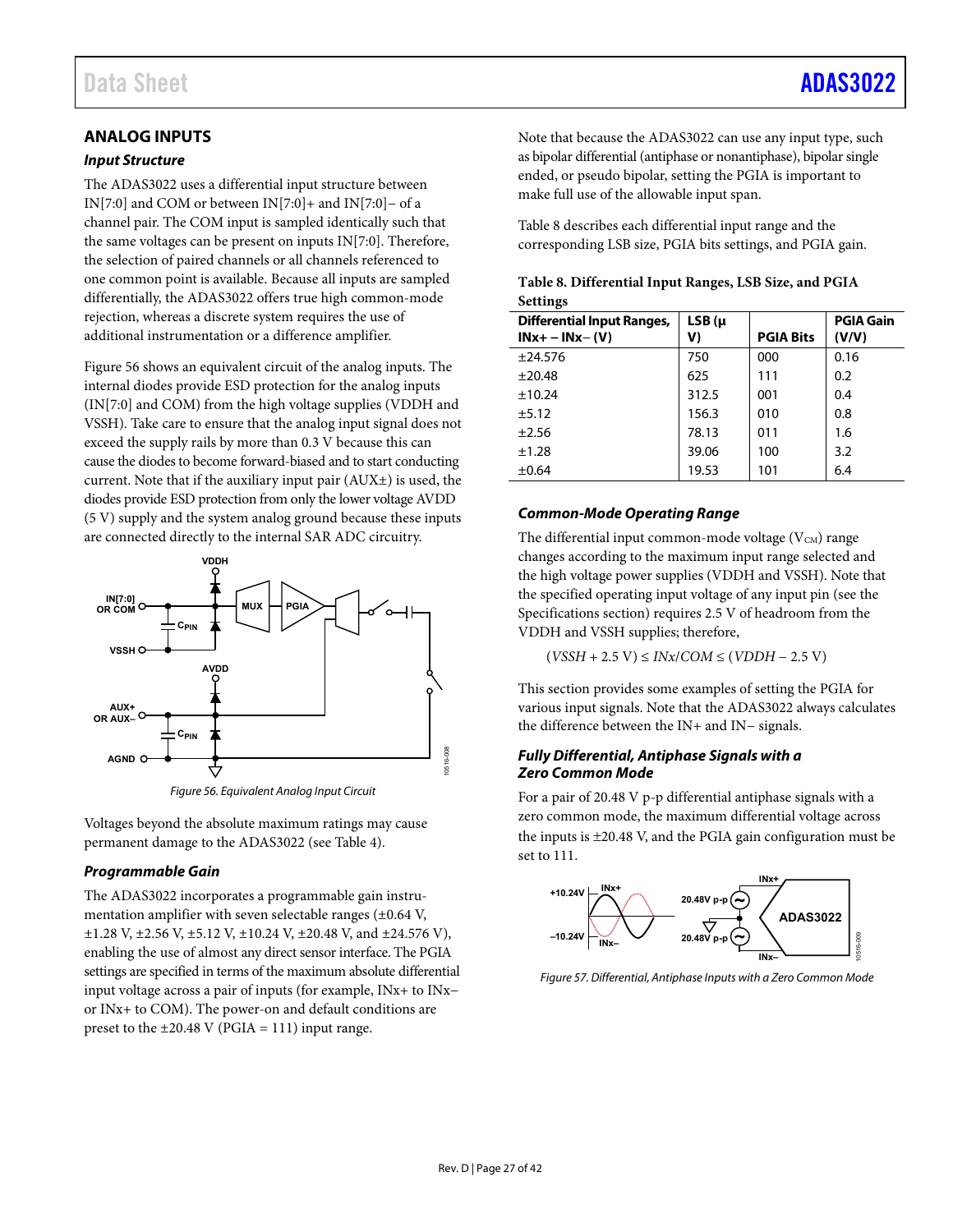#### *Fully Differential, Antiphase Signals with a Nonzero Common Mode*

For a pair of 5.12 V p-p differential antiphase signals with a nonzero common mode (dc common-mode voltage of 7 V in this example), the maximum differential voltage across the inputs is ±5.12 V (dc common-mode voltage is rejected), and the PGIA gain configuration must be set to 010.



*Figure 58. Differential, Antiphase Inputs with a Nonzero Common Mode*

#### *Differential, Nonantiphase Signals with a Zero Common Mode*

For a pair of 10.24 V p-p differential nonantiphase signals with a zero common mode, the maximum differential voltage across the inputs is  $\pm 10.24$  V, and the PGIA gain configuration must be set to 001.



*Figure 59. Differential, Nonantiphase Inputs with a Zero Common Mode*

#### <span id="page-27-2"></span>*Single-Ended Signals with a Nonzero DC Offset (Asymmetrical)*

When a 12 V p-p signal with a 6 V dc level-shift is connected to one input (INx+) and the dc ground sense of the signal is connected to INx− or COM, the PGIA gain configuration is set to 000 for the ±24.576 V range because the maximum differential voltage across the inputs is 12 V p-p and only half the codes available for the transfer function are used.



<span id="page-27-0"></span>*Figure 60. Typical Single-Ended Unipolar Input—Uses Only Half the Codes*

### *Single-Ended Signals with a 0 V DC Offset (Symmetrical)*

Compared with the example in th[e Single-Ended Signals with a](#page-27-2)  [Nonzero DC Offset \(Asymmetrical\)](#page-27-2) section, a better solution for single-ended signals, if possible, is to remove as much dc offset as possible between INx+ and INx− to produce a bipolar input voltage that is symmetric around the ground sense. In this example, the differential voltage across the inputs is never greater than ±0.64 V, and the PGIA gain configuration is set to 101 for the 1.28 V p-p range. This scenario uses all of the codes available for the transfer function, making full use of the allowable differential input range.



*Figure 61. Better Single-Ended Configuration—Uses All Codes*

<span id="page-27-1"></span>Notice that the voltages in this example are not integer values due to the 4.096 V reference and the PGIA scaling ratios.

#### <span id="page-27-3"></span>*Multiplexer*

The ADAS3022 uses a high voltage, high performance, low charge injection multiplexer and a total of nine inputs (IN[7:0] and COM). Using the INx and COM bits of the configuration register, the ADAS3022 is configurable for differential inputs between any of the eight input channels (IN[7:0]) and COM or for up to four input pairs[. Figure 62](#page-28-0) shows various methods for configuring the analog inputs for the type of channel (single or paired). Refer to the [Configuration Register](#page-37-0) section for more information.

The analog inputs can be configured as follows:

- [Figure 62A](#page-28-0): IN[7:0] referenced to a system ground.
- [Figure 62B](#page-28-0): IN[7:0] with a common reference point.
- [Figure 62C](#page-28-0): IN[7:0] differential pairs. For pairs,  $COM = 0$ . The positive channel is configured with INx. If INx is even, then IN0, IN2, IN4, and IN6 are used. If INx is odd, then IN1, IN3, IN5, and IN7 are used, as indicated by the channels with parentheses i[n Figure 62C](#page-28-0). For example, for the IN0/IN1 pair with the positive channel on IN0,  $INx = 000$ <sup>2</sup>. For the IN4/IN5 pair with the positive channel on IN5,  $INx = 101<sub>2</sub>$ . Note that when the channel sequencer is used, as detailed in th[e On Demand Conversion Mode](#page-38-0) section, the positive channels are always IN0, IN2, IN4, and IN6.
- [Figure 62D](#page-28-0): inputs configured in a combination of any of the preceding configurations (showing that the ADAS3022 can be configured dynamically).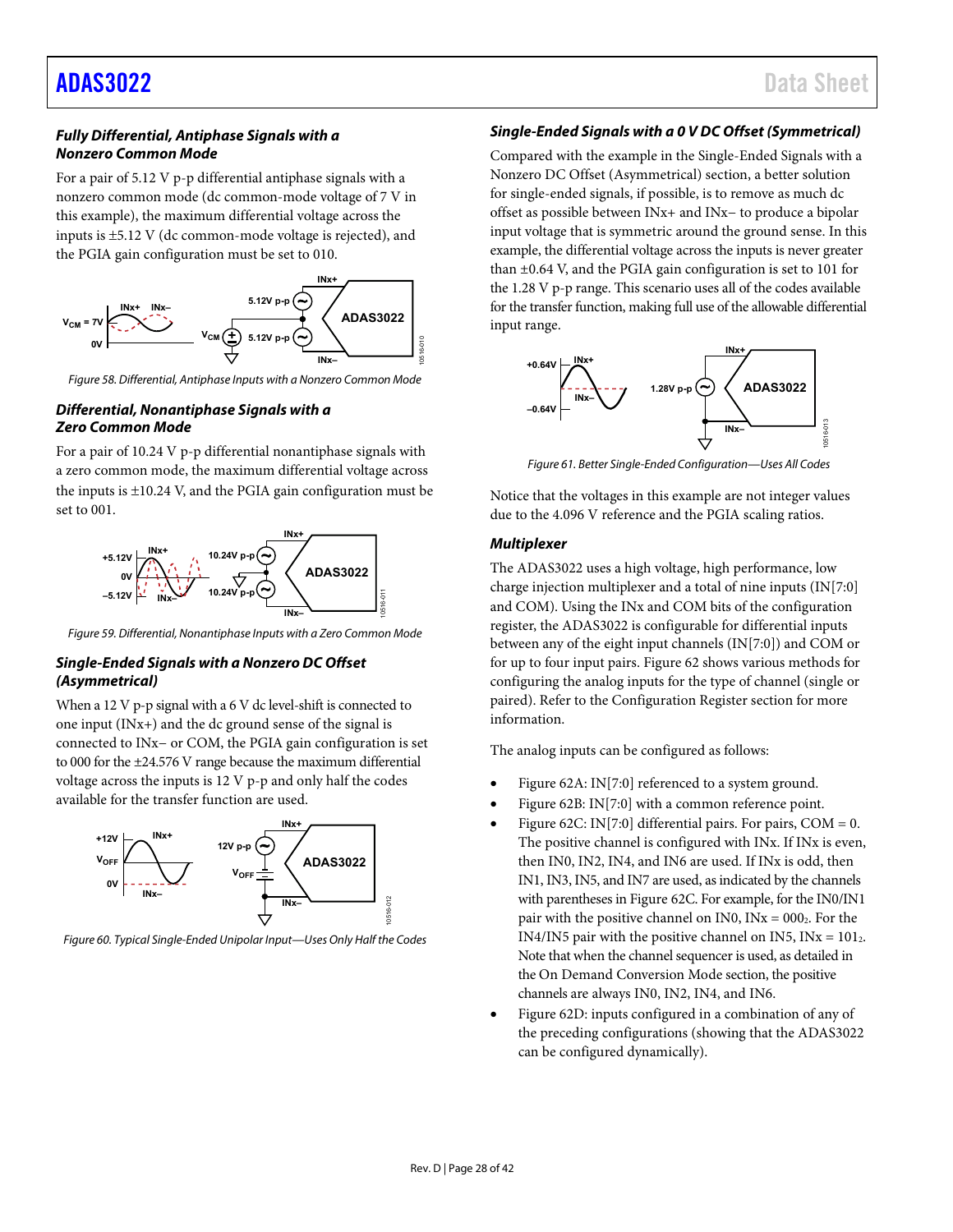

*Figure 62. Multiplexed Analog Input Configurations*

#### <span id="page-28-0"></span>*Channel Sequencer*

The ADAS3022 includes a channel sequencer that is useful for scanning channels in a repeated fashion. Refer to th[e On](#page-38-0)  [Demand Conversion Mode](#page-38-0) section for more information.

#### <span id="page-28-1"></span>*Auxiliary Input Channel*

The ADAS3022 includes an auxiliary input channel pair (AUX+ and AUX−) that bypasses the mux and PGIA stages, allowing direct access to the SAR ADC core for applications where the additional dedicated channel pair is required. As detailed previously, the inputs are protected only from AVDD and AGND because the high voltage supplies are used for the mux and PGIA stages but not the lower voltage ADC core.

When the source impedance of the driving circuit is low, the AUX± inputs can be driven directly. Large source impedances significantly affect the ac performance, especially THD. The dc performance parameters are less sensitive to the input impedance. The maximum source impedance depends on the amount of THD that can be tolerated. The THD degrades as a function of the source impedance and the maximum input frequency.

#### *Driver Amplifier Choice*

For systems that cannot drive AUX± directly, a suitable op amp buffer must be used to preserve the ADAS3022 performance. The driver amplifier must meet the following requirements:

The noise generated by the driver amplifier must be kept as low as possible to preserve the SNR and the transition noise performance of the ADAS3022. The noise from the amplifier is filtered by the ADAS3022 analog input circuit or by an external filter, if one is used. Because the typical noise of the SAR ADC core of the ADAS3022 is 35  $\mu$ V rms (V<sub>REF</sub> = 4.096 V), the SNR degradation due to the amplifier is

$$
SNR_{LOSS} = 20 \log \left( \frac{35}{\sqrt{35^2 + \frac{\pi}{2} f_{-3dB} (Ne_N)^2}} \right)
$$

where:

*f−3dB* is the input bandwidth (8 MHz) of the' SAR ADC core of the ADAS3022 expressed in megahertz or the cutoff frequency of an input filter, if one is used.

*N* is the noise gain of the amplifier (for example, 1 in buffer configuration).

*eN* is the equivalent input noise voltage of the op amp expressed in nV/√Hz.

- For ac applications, the driver must have a THD performance commensurate with the ADAS3022.
- The analog input circuit must settle a full-scale step onto the capacitor array at a 16-bit level (0.0015%). In amplifier data sheets, settling at 0.1% to 0.01% is more commonly specified. This may differ significantly from the settling time at a 16-bit level and must be verified prior to driver selection.

#### **Table 9. Recommended Driver Amplifiers**

| <b>Amplifier</b>     | <b>Typical Application</b>               |
|----------------------|------------------------------------------|
| ADA4841-1, ADA4841-2 | Very low noise, small, and low power     |
| ADA4897-1, ADA4897-2 | Very low noise, low and high frequencies |
| AD8655               | 5 V single supply, low noise             |
| AD8021, AD8022       | Very low noise and high frequency        |
| <b>OP184</b>         | Low power, low noise, and low frequency  |
| AD8605, AD8615       | 5 V single supply, low power             |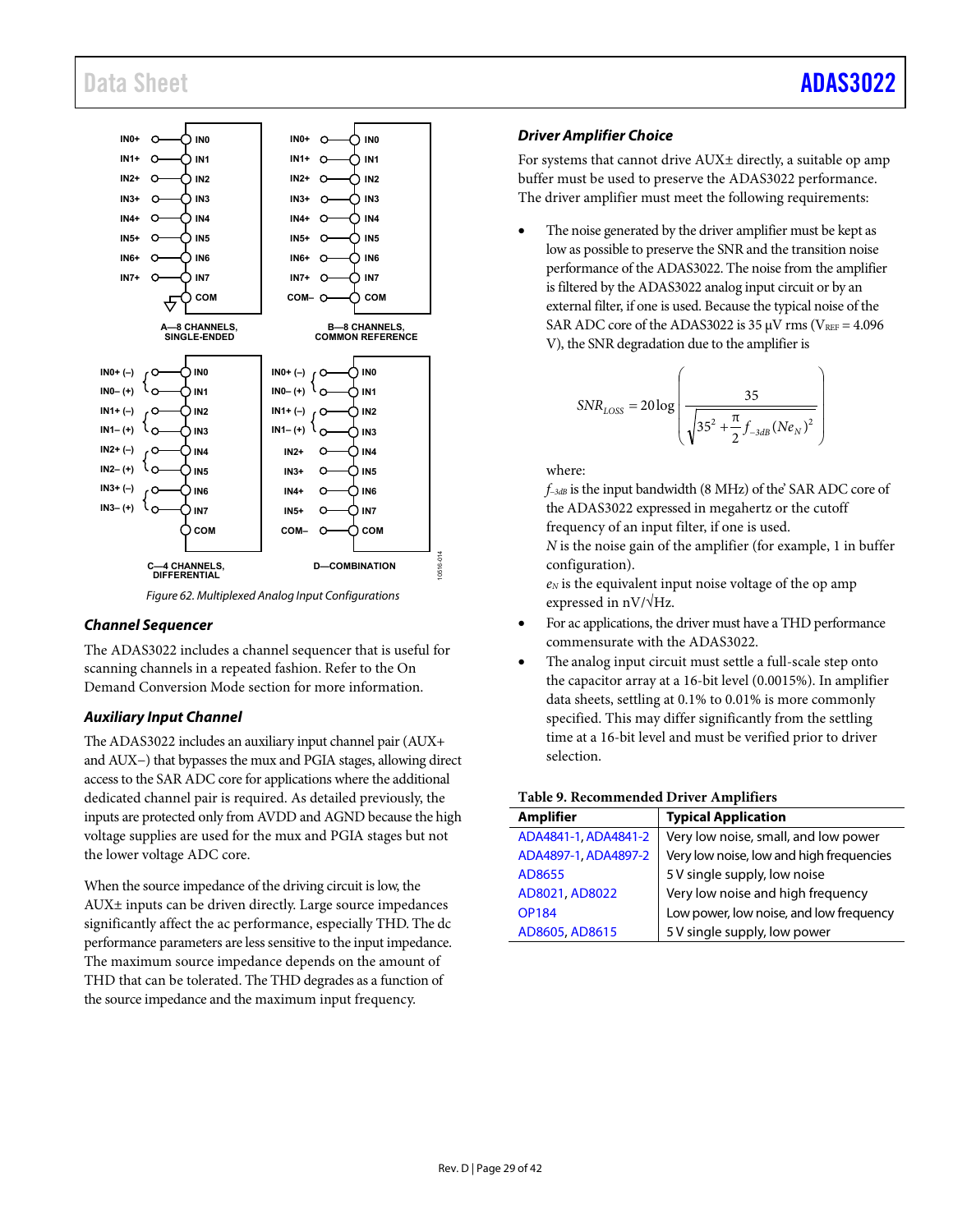### <span id="page-29-0"></span>**VOLTAGE REFERENCE OUTPUT/INPUT**

The ADAS3022 allows the choice of an internal reference or an external reference using the on-chip buffer/amplifier, or an external reference.

The internal reference of the ADAS3022 provides excellent performance and can be used in almost all applications. To set the reference selection mode, use the internal reference enable bit (REFEN) and the REFIN pin as described in this section. REF1 and REF2 must be tied together externally.

#### *Internal Reference*

The precision internal reference is factory trimmed and is suitable for most applications.

Setting the REFEN bit in the CFG register to 1 (default) enables the internal reference and produces 4.096 V on the REF1 and REF2 pins; this 4.096 V output serves as the main system reference. The unbuffered 2.5 V (typical) band gap voltage is output on the REFIN pin, which requires an external parallel decoupling using 10 µF and 0.1 µF capacitors to reduce the noise on the output. Because the current output of REFIN is limited, it can be used as a source if followed by a suitable buffer, such as th[e AD8031.](http://www.analog.com/AD8031?doc=ADAS3022.pdf) Note that excessive loading of the REFIN output also lowers the 4.096 V system reference because the internal amplifier uses a fixed gain.

The internal reference output is trimmed to the targeted value of 4.096 V with an initial accuracy of  $\pm 8$  mV. The reference is also temperature compensated to provide a typical drift of ±5 ppm/°C.

When the internal reference is used, the ADAS3022 must be decoupled as shown in [Figure 63.](#page-29-1) Note that both REF1 and REF2 connections are required, along with suitable decoupling on the REFIN output and the RCAP internally regulated supply.



*Figure 63. 4.096 V Internal Reference Connection*

#### <span id="page-29-1"></span>*External Reference and Internal Buffer*

The external reference and internal buffer are useful when a common system reference is used or if improved drift performance is required.

Setting REFEN to 0 disables the internal band gap reference, allowing the user to provide an external voltage reference (2.5 V typical) to the REFIN pin.

The internal buffer remains enabled, thus reducing the need for an external buffer amplifier to generate the main system reference.

With  $REFIN = 2.5$  V,  $REF1$  and  $REF2$  output 4.096 V, which serves as the main system reference.

For this configuration, connect the external source as shown in [Figure 64.](#page-29-2) Any type of 2.5 V reference, including those with low power, low drift, and a small package, can be used in this configuration because the internal buffer handles the dynamics of the ADAS3022 reference.



*Figure 64. External Reference Using Internal Buffer*

#### <span id="page-29-2"></span>*External Reference*

For applications that require a precise, low drift 4.096 V reference, an external reference can also be used.

This option requires disabling the internal buffer by setting REFEN to 0 and driving or connecting REFIN to AGND; therefore, both hardware and software control are necessary. Attempting to drive the REF1 and REF2 pins prior to disabling the internal buffer can cause source/sink contention in the driving amplifiers.

Connect the precision 4.096 V reference, which serves as the main system reference, through a low impedance buffer (such as th[e AD8031](http://www.analog.com/AD8031?doc=ADAS3022.pdf) or th[e AD8605\)](http://www.analog.com/AD8605?doc=ADAS3022.pdf) to REF1 and REF2 as shown in [Figure](#page-29-3) 65. Recommended references include th[e ADR434,](http://www.analog.com/ADR434?doc=ADAS3022.pdf)  [ADR444,](http://www.analog.com/ADR444?doc=ADAS3022.pdf) and [ADR4540.](http://www.analog.com/ADR4540?doc=ADAS3022.pdf)



*Figure 65. External Reference*

<span id="page-29-3"></span>If an op amp is used as the external reference source, take note of any concerns regarding driving capacitive loads. Capacitive loading for op amps usually refers to the ability of the amplifier to remain marginally stable in ac applications but can also play a role in dc applications, such as a reference source. Keep in mind that the reference source sees the dynamics of the bit decision process on the reference pins and further analysis beyond the scope of this data sheet may be required.

10516-016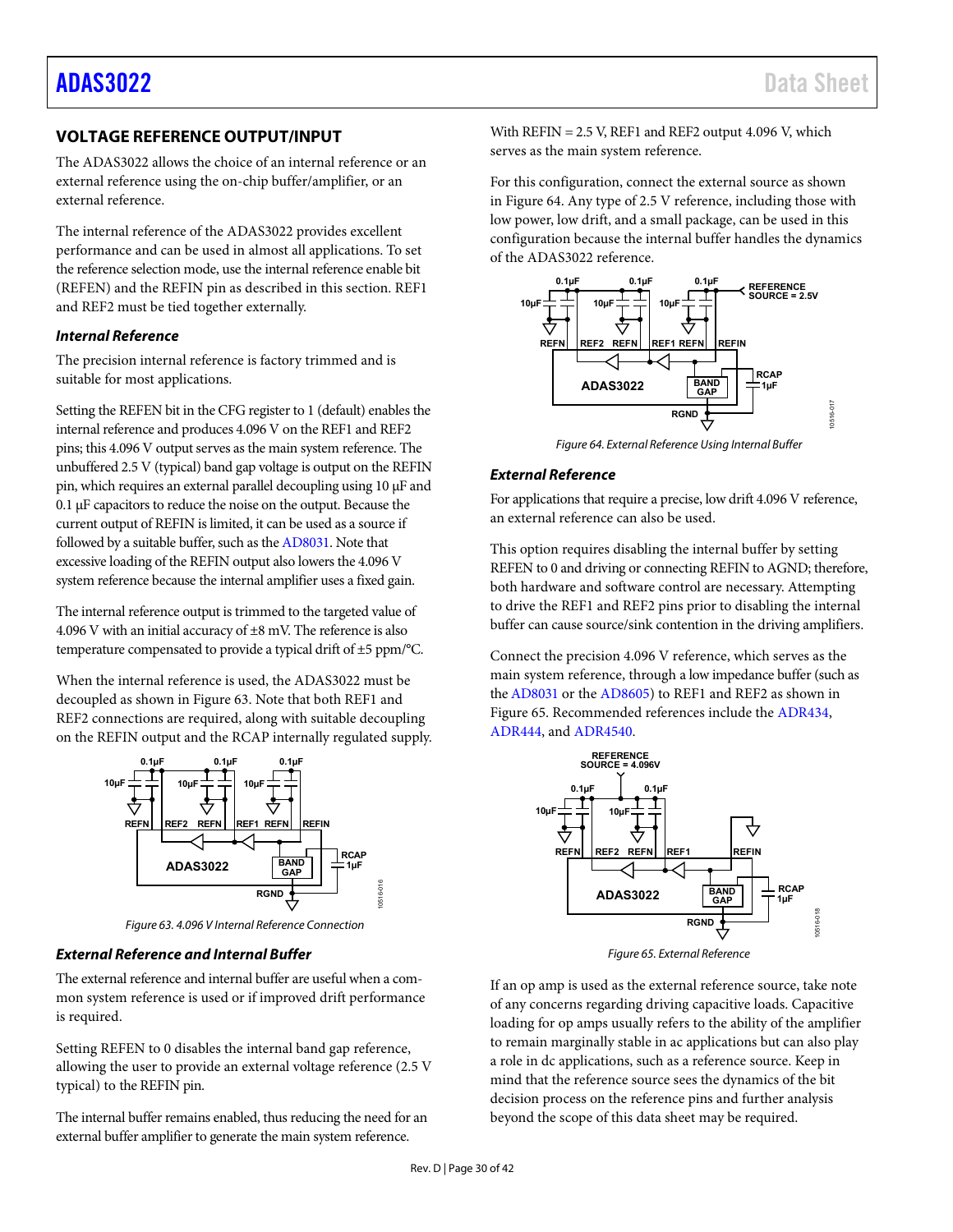#### *Reference Decoupling*

With any of the reference topologies described in the Voltage Reference Input/Output section, the REF1 and REF2 reference pins of the ADAS3022 have dynamic impedances and require sufficient decoupling, regardless of whether the pins are used as inputs or outputs. This decoupling usually consists of a low equivalent series resistor (ESR) capacitor connected to each REF1 and REF2 and to the accompanying REFN return paths. Using X5R, 1206 size ceramic chip capacitors is recommended for decoupling in all the reference topologies described in the Voltage Reference Input/Output section.

The placement of the reference decoupling capacitors plays an important role in the system performance. Mount the decoupling capacitors on the same side as the ADAS3022, close to the REF1 and REF2 pins, with thick PCB traces. Route the return paths to the REFN inputs, which are in turn connected to the analog ground plane of the system. The resistance of the return path to ground must be minimized by using as many through vias as possible when it is necessary to connect to an internal PCB layer.

The REFN and RGND inputs must be connected with the shortest distance to the analog ground plane of the system, preferably adjacent to the solder pads, using several vias. One common mistake is to route these traces to an individual trace that connects to the ground of the system. This can introduce noise, which may adversely affect LSB sensitivity. To prevent such noise, it is highly recommended to use PCBs with multiple layers, including ground planes, rather than using single- or double-sided boards. Refer t[o UG-484](http://www.analog.com/UG-484?doc=ADAS3022.pdf) for more information about the PCB layout of the [EVAL-ADAS3022EDZ.](http://www.analog.com/ADAS3022?doc=ADAS3022.pdf)

For applications that use multiple ADAS3022 devices or other PulSAR ADCs, it is more effective to use the internal reference buffer to buffer the external reference voltage, thus reducing SAR conversion crosstalk.

The voltage reference temperature coefficient (TC) directly affects the full-scale accuracy of the system; therefore, in applications where full-scale accuracy is crucial, care must be taken with the TC. For example, a  $\pm 15$  ppm/°C TC of the reference changes the full-scale accuracy by ±1 LSB/°C.

#### <span id="page-30-0"></span>**POWER SUPPLY**

The ADAS3022 uses five supplies: AVDD, DVDD, VIO, VDDH, and VSSH (see [Table 10\)](#page-30-1). Note that ACAP, DCAP, and RCAP are included i[n Table 10](#page-30-1) for informational purposes only because these supplies are outputs of the on-chip supply regulators. Refer t[o UG-484](http://www.analog.com/UG-484?doc=ADAS3022.pdf) for more information about how these supplies are generated on the [EVAL-ADAS3022EDZ.](http://www.analog.com/ADAS3022?doc=ADAS3022.pdf)

<span id="page-30-1"></span>

|  |  |  | <b>Table 10. Power Supplies</b> |
|--|--|--|---------------------------------|
|--|--|--|---------------------------------|

| <b>Name</b> | <b>Function</b>       | Required                                        |
|-------------|-----------------------|-------------------------------------------------|
| <b>AVDD</b> | Analog 5 V core       | Yes                                             |
| <b>DVDD</b> | Digital 5 V core      | Yes, or can connect to<br><b>AVDD</b>           |
| VIO         | Digital input/output  | Yes, and can connect<br>to DVDD (for 5 V level) |
| <b>VDDH</b> | Positive high voltage | Yes, $+15V$ typ                                 |
| VSSH        | Negative high voltage | Yes, $-15V$ typ                                 |
| <b>ACAP</b> | Analog 2.5 V core     | No, on chip                                     |
| <b>DCAP</b> | Digital 2.5 V core    | No, on chip                                     |
| <b>RCAP</b> | Analog 2.5 V core     | No, on chip                                     |

#### *Core Supplies*

AVDD and DVDD supply the ADAS3022 analog and digital cores, respectively. Sufficient decoupling of these supplies is required, consisting of at least a 10 µ F capacitor and a 100 nF capacitor on each supply. The 100 nF capacitors must be placed as close as possible to the ADAS3022. To reduce the number of supplies needed, DVDD can be supplied from the analog supply by connecting a simple RC filter between AVDD and DVDD, as shown in [Figure 66.](#page-31-2)

VIO is the variable digital input/output supply and can be directly interfaced to any logic between 1.8 V and 5 V (DVDD supply maximum). To reduce the supplies needed, VIO can alternatively be connected to DVDD when DVDD is supplied from the analog supply through an RC filter. The recommended low dropout regulators ar[e ADP3334,](http://www.analog.com/ADP3334?doc=ADAS3022.pdf) [ADP1715,](http://www.analog.com/ADP1715?doc=ADAS3022.pdf) an[d ADP7102/](http://www.analog.com/ADP7102?doc=ADAS3022.pdf) [ADP7104](http://www.analog.com/ADP7104?doc=ADAS3022.pdf) for the AVDD, DVDD, and VIO supplies.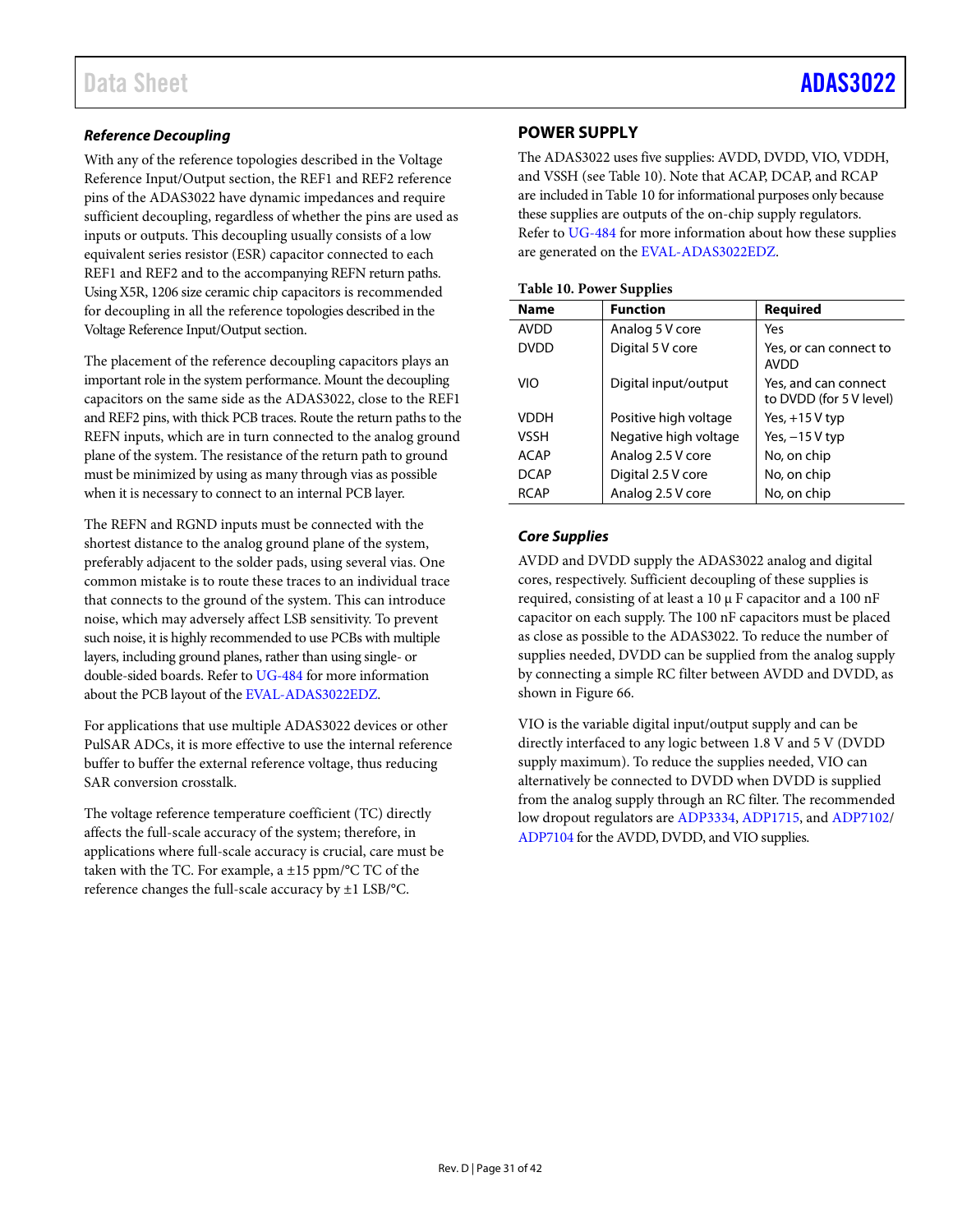

*Figure 66. ADAS3022 Supply Connections*

#### <span id="page-31-2"></span>*High Voltage Supplies*

The high voltage bipolar supplies (VDDH and VSSH) are required and must be at least 2.5 V larger than the maximum input. For example, the supplies must be  $\pm 15$  V for headroom in the ±24.576 V differential input range. Sufficient decoupling of these supplies is also required, consisting of at least a 10 µ F capacitor and a 100 nF capacitor on each supply.

#### *Power Dissipation Modes*

The ADAS3022 offers two power dissipation modes: fully operational mode and power-down mode.

#### **Fully Operational Mode**

In fully operational mode, the ADAS3022 can perform conversions as soon as all internal bias currents are established.

#### <span id="page-31-1"></span>**Power-Down Mode**

To minimize the operating currents of the device when it is idle, place the device in full power-down mode by bringing the PD input high. This places the ADAS3022 into a deep sleep mode, in which CNV activity is ignored and the digital interface is inactive. Refer to the [Reset and Power-Down \(PD\) Inputs](#page-32-2) section for timing details. In deep sleep mode, the internal regulators (ACAP, RCAP, and DCAP) and the voltage reference are also powered down. To reestablish operation, return PD low.

Note that before the device can operate at the specified performance, the reference voltage must charge up the external reservoir capacitor(s) and be allowed the specified settling time. Returning PD and RESET low from high resets the ADAS3022 digital core, including the CFG register, to its default state. Therefore, the desired CFG must be rewritten to the device and two dummy conversions must be completed before the device operation is restored to the configuration programmed prior to PD assertion.

### <span id="page-31-0"></span>**CONVERSION MODES**

The ADAS3022 offers two conversion modes to accommodate varying applications. The mode is set with the conversion mode select bit (CMS, Bit 1 of the CFG register).

#### *Warp Mode (CMS = 0)*

Setting CMS to 0 is useful when an aggregate throughput rate of 1 MSPS is required. However, in this mode, the maximum time between conversions is restricted. If this maximum period is exceeded, the conversion result may be corrupted. Therefore, this mode is more suitable for continually sampled applications.

#### *Normal Mode (CMS = 1, Default)*

Setting CMS to 1 is useful for all applications with a maximum aggregate throughput of 900 kSPS. In this mode, there is no restriction in terms of the maximum time between conversions. This mode is the default condition from the assertion of an asynchronous RESET. The main difference between normal mode and warp mode is the BUSY time; to uner is slightly longer in normal mode than it is in warp mode.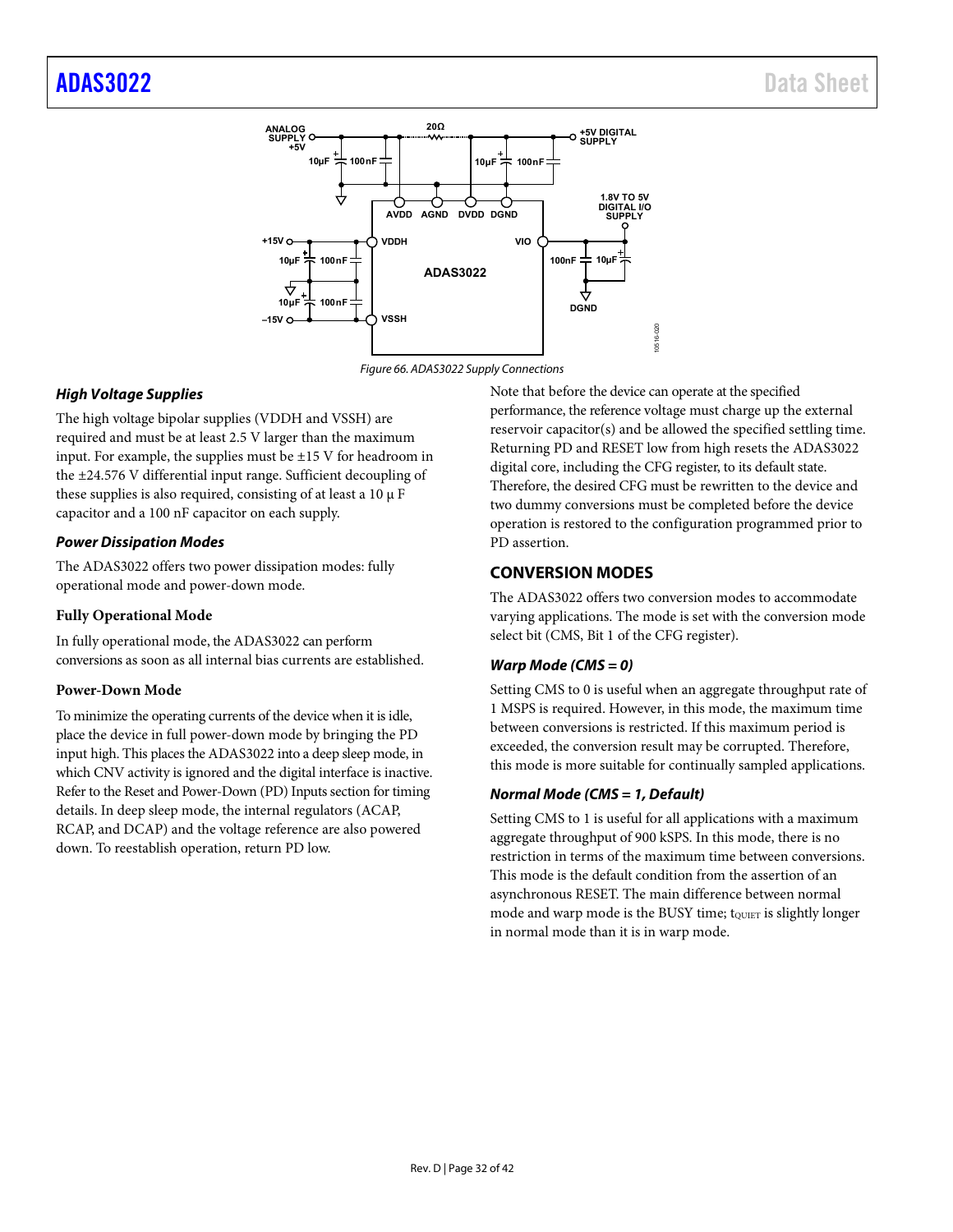## <span id="page-32-0"></span>DIGITAL INTERFACE

The ADAS3022 digital interface consists of asynchronous inputs, a busy indicator, and a 4-wire serial interface for conversion result readback and configuration register programming.

This interface uses the three asynchronous signals (CNV, RESET, and PD) and a 4-wire serial interface composed of CS, SDO, SCK, and DIN.  $\overline{CS}$  can also be tied to CNV for some applications.

Conversion results are available on the serial data output pin (SDO), and the 16-bit configuration word (CFG) is programmed on the serial data input pin (DIN). This register controls settings such as the channel to be converted, the programmable gain setting, and the reference choice (see th[e Configuration](#page-37-0)  [Register](#page-37-0) section for more information).

### <span id="page-32-1"></span>**CONVERSION CONTROL**

Conversions are initiated by the CNV input. The ADAS3022 is fully asynchronous and can perform conversions at any frequency from dc up to 1 MHz, depending on the conversion mode.

### *CNV Rising Edge—Start of a Conversion (SOC)*

A rising edge on CNV changes the state of the ADAS3022 from track mode to hold mode and is all that is necessary to initiate a conversion. All conversion timing clocks are internally generated. After a conversion is initiated, the ADAS3022 ignores other activity on the CNV line (governed by the throughput rate) until the end of the conversion; the conversion can only be aborted by the power-down (PD) or RESET inputs.

When the ADAS3022 is performing a conversion and the BUSY output is driven high, the ADAS3022 uses a unique 2-phase conversion process to allow for safe data access and quiet times.

The CNV signal is decoupled from the  $\overline{\text{CS}}$  pin, allowing multiple ADAS3022 devices to be controlled by the same processor. For applications where SNR is critical, the CNV source must have very low jitter. This can be achieved by using a dedicated oscillator or by clocking CNV with a high frequency, low jitter clock. For applications where jitter is more tolerable or a single device is in use, CNV can be tied to CS. For more information about sample clock jitter and aperture delay, refer to the MT-007 Tutorial, *[Aperture Time, Aperture Jitter,](http://www.analog.com/MT-007?doc=ADAS3022.pdf)  [Aperture Delay Time—Removing the Confusion](http://www.analog.com/MT-007?doc=ADAS3022.pdf)*.

Although CNV is a digital signal, it must be designed to ensure fast, clean edges with minimal overshoot, undershoot, and ringing. The CNV trace must be shielded by connecting a trace to ground, and a low value (such as 50  $\Omega$ ) serial resistor termination must be added close to the output of the component that drives this line. In addition, take care to avoid digital activity close to the sampling instant because such activity may result in degraded SNR performance.

### *BUSY Falling Edge—End of a Conversion (EOC)*

The EOC event is indicated by BUSY returning low and can be used as a host interrupt. In addition, the EOC gates data access to and from the ADAS3022. If the current conversion result is not read prior to the following EOC event, the data is lost. Furthermore, if the CFG update is not completed prior to EOC, it is discarded and the current configuration is applied to future conversions. This pipeline ensures that the ADAS3022 has sufficient time to acquire the next sample to the specified 16-bit accuracy.

#### *Conversion Timing*

A detailed timing diagram of the conversion process is shown in [Figure 67.](#page-32-3) 



*Figure 67. Basic Conversion Timing*

#### <span id="page-32-3"></span>*Register Pipeline*

To ensure that all CFG updates are applied during a known safe instant to the various circuit elements, the asynchronous data transfer is synchronized to the ADAS3022 timing engine using the EOC event. This synchronization introduces an inherent delay between updating the CFG register setting and the application of the configuration to a conversion. This pipeline from the end of the current conversion (n) consists of a two-deep delay (shown as  $(n + 2)$  i[n Figure 67\)](#page-32-3) before the CFG setting takes effect. This means that two SOC and EOC events must elapse before the setting (that is, new channel, gain, and so on) takes effect. Note that the nomenclature  $(n)$ ,  $(n + 1)$ , and so on is used in the remainder of the following digital sections for simplicity.

There is no pipeline after the end of a conversion, however, before data can be read back.

### <span id="page-32-2"></span>**RESET AND POWER-DOWN (PD) INPUTS**

The asynchronous RESET and PD inputs can be used to reset and power down the ADAS3022, respectively. Timing details are shown i[n Figure 68.](#page-33-1)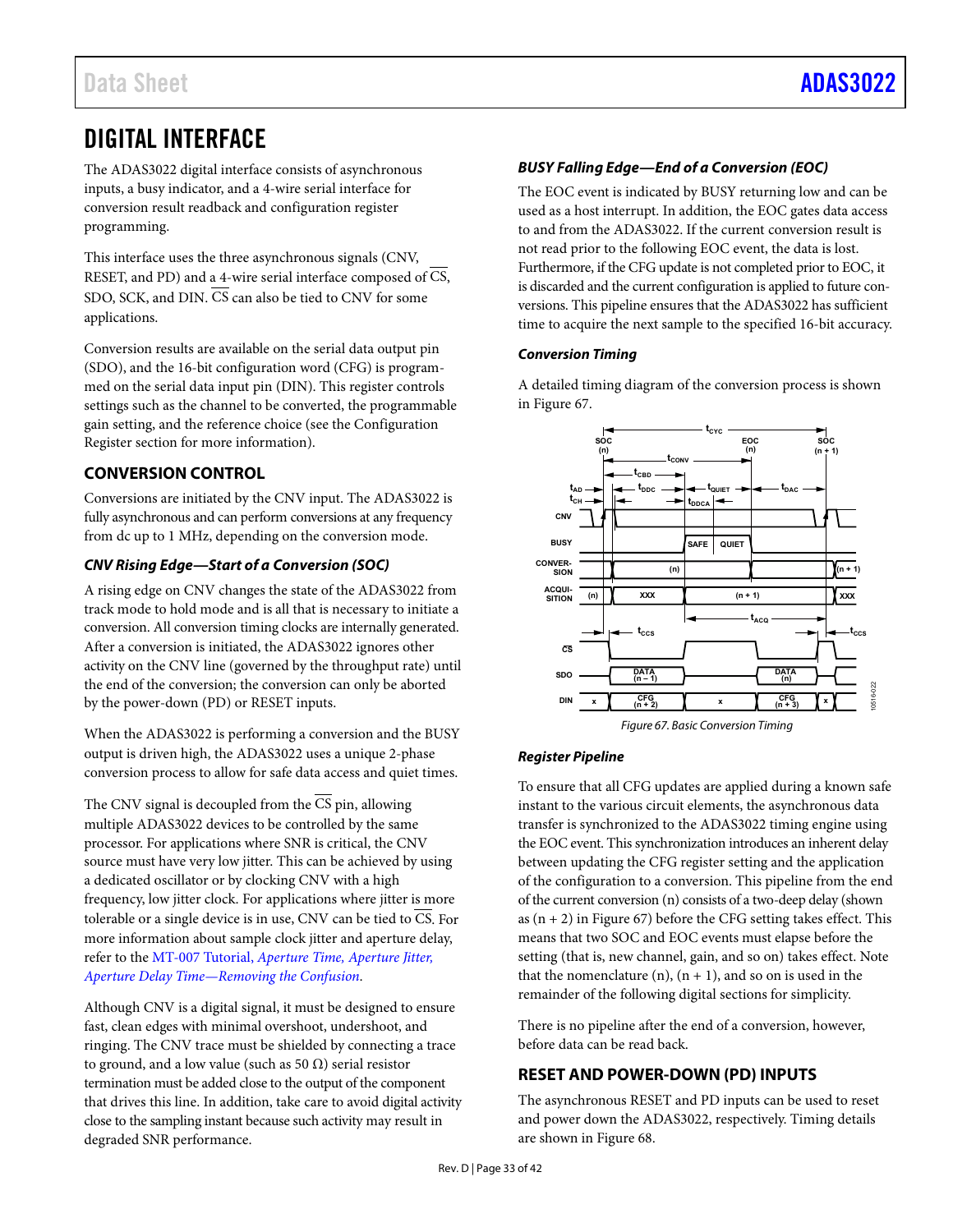A rising edge on RESET or PD aborts the conversion process and places SDO into high impedance, regardless of the CS level. Note that RESET has a minimum pulse width (active high) time for setting the ADAS3022 into the reset state. See th[e Configuration](#page-37-0)  [Register](#page-37-0) section for the default CFG setting when the ADAS3022 returns from the reset state. If the default setting is used after RESET is deasserted (Logic 0), a period equal to the acquisition time  $(t_{ACQ})$  must elapse before CNV can be asserted for the conversion result to be valid. If a conversion initiates, the result corrupts. In addition, the output data from the previous conversion is cleared upon a reset. Attempting to access the data result prior to initiating a new conversion results in an invalid result.

When the device returns from power-down mode or from a reset and the default CFG is not used, there is no t<sub>ACQ</sub> requirement; the first two conversions from power-up are undefined/invalid because the two-deep delay pipeline requirement must be satisfied to reconfigure the device to the desired setting.



<span id="page-33-1"></span>WHEN THE PART IS RELEASED FROM POWER-DOWN, t<sub>ACQ</sub> IS NOT REQUIRED,<br>AND THE FIRST TWO CONVERSIONS, n AND n + 1, ARE UNDEFINED.

*Figure 68. RESET and PD Timing*

#### <span id="page-33-0"></span>**SERIAL DATA INTERFACE**

The ADAS3022 uses a simple 4-wire interface and is compatible with FPGAs, DSPs, and common serial interfaces, such as serial peripheral interface (SPI), queued serial peripheral interface (QSPI), and MICROWIRE™. The interface uses the CS, SCK, SDO, and DIN signals. Timing details for the serial interface are shown in [Figure 69.](#page-33-2) SDO is activated when  $\overline{CS}$  is asserted. The conversion result is output on SDO and is updated on SCK falling edges. Simultaneously, the 16-bit CFG word is updated, if desired, on the serial data input (DIN). The state of the clock phase select bit (CPHA, Bit 0) determines whether the MSB is output again on the first clock or whether the MSB − 1 bit is output when SDO activates after the EOC.

Note that in [Figure 68](#page-33-1) an[d Figure 69,](#page-33-2) SCK is shown idling high. SCK can idle high or low, requiring that the system developer design an interface that suits setup and hold times for both SDO and DIN.



*Figure 69. Serial Timing*

#### <span id="page-33-4"></span><span id="page-33-2"></span>*CPHA*

The clock phase select bit (CPHA, Bit 0) sets the first bit of the conversion result on SDO after the end of a conversion (see [Figure 70\)](#page-33-3).

Setting CPHA to 0 outputs the MSB when  $\overline{CS}$  is asserted. Subsequent SCK falling edges clock out bits in an MSB − 1, MSB − 2, and so on fashion. This mode is useful for hosts limited to 16 clock edges where the first falling (or rising) edge can be used to latch the data.

Setting CPHA to 1 outputs the MSB not only when CS is asserted but also after the first SCK falling edge. Subsequent SCK falling edges clock out bits in an MSB − 1, MSB − 2, and so on fashion. This mode can be useful for sign extension applications.



#### <span id="page-33-3"></span>*Sampling on the SCK Falling Edge*

To achieve the fastest data transfer rate, the host must sample data on the SCK falling edge, as long as there is a sufficient hold time of  $\leq$ tspoH (see [Figure 69\)](#page-33-2). When using this method, data transfers must occur during the safe conversion time (t<sub>DDC</sub>). Because this time is fixed, extending data reading or writing into the quiet conversion phase  $(t_{\text{QUIET}})$  may cause data corruption. However, for systems that need slightly more time, tDDCA (data during conversion additional) can be used.

10516-023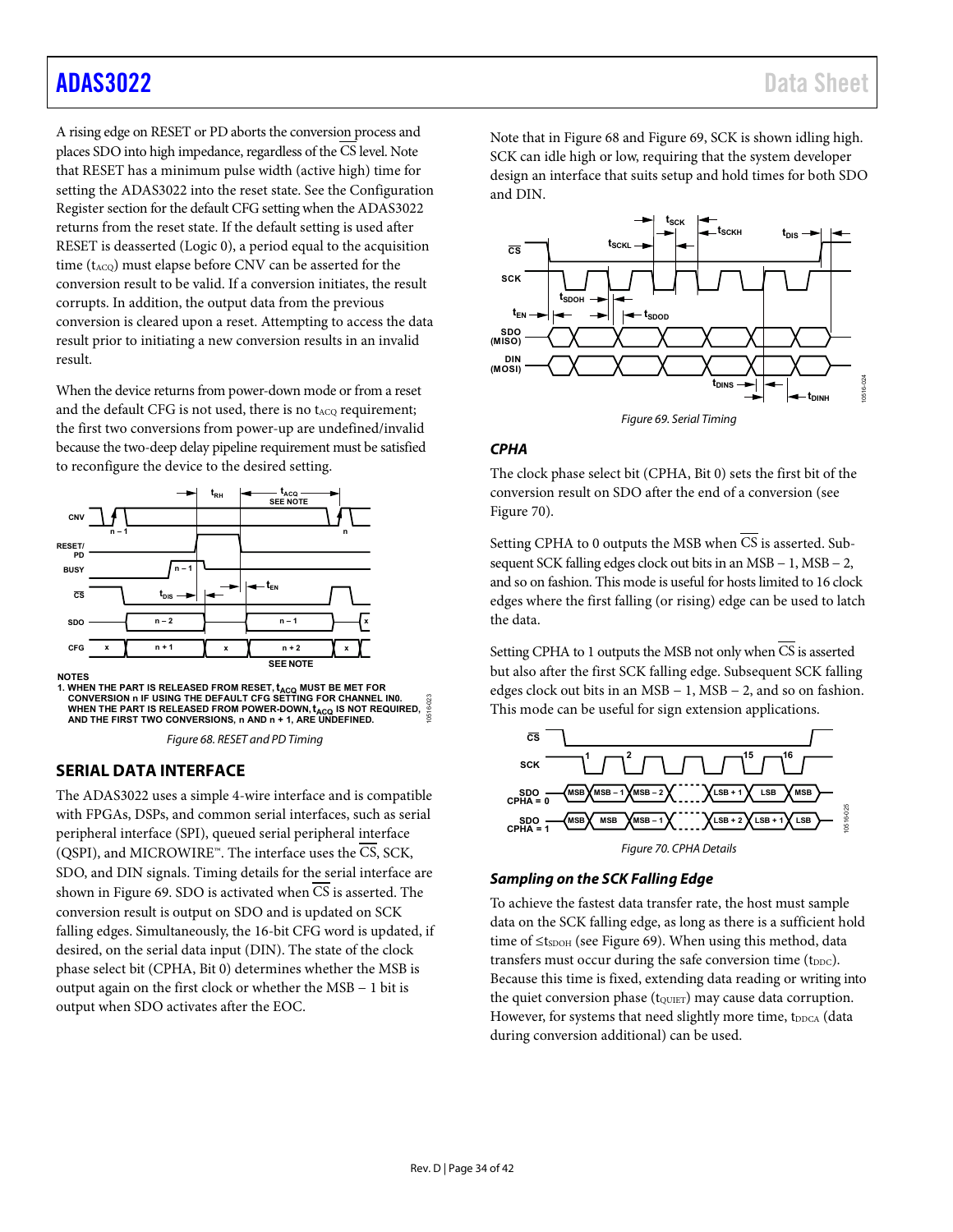#### *Sampling on the SCK Rising Edge (Alternate Edge)*

SPI or other alternate edge transfers typically require more time to access data because the total data transfer time of these slower hosts can be  $>t_{\text{DDC}}$ . If this is the case, the time from tower to the next CNV rising edge, which is known as the data access time after conversion  $(t_{DAC})$  and is determined by the user, must be adjusted by lowering the throughput rate (CNV frequency), thus providing the necessary time. If this does not allow enough time, the data access can be broken up so that some data access occurs during this time followed by the remainder of data access occurring during the next t<sub>DDC</sub> and t<sub>DDCA</sub> times.

#### *CFG Readback*

The CFG result associated with the current conversion can be read back with an additional 16 SCK burst following the conversion result (se[e Figure 70\)](#page-33-3). After the LSB of the conversion result clocks out, the MSB of the CFG associated with that conversion follows. Subsequent SCK falling edges repeat the conversion result and CFG word. For example, when CPHA is 0, the MSB of the conversion result is output on the 32nd falling edge.

#### <span id="page-34-0"></span>**GENERAL CONSIDERATIONS**

Because the time to access data is somewhat restricted, the following guidelines are useful in determining the ADAS3022 throughput, or CNV frequency, and the serial interface details. Note that in [Figure 71](#page-34-1) to [Figure 73,](#page-35-1)  $t_{AD}$  is for reference purposes only and denotes a time without digital activity because such activity must not occur prior to or just after sampling.

#### *Data Access During Conversion—Maximum Throughput*

The maximum throughput rate per channel is determined mainly by the maximum SCK period of the host. When using the maximum throughput rate of 1 MSPS, the ADAS3022 has an almost symmetric period for both safe data and quiet times (approximately 500 ns each; se[e Figure 71\)](#page-34-1). Consequently,  $t_{\text{DDC}}$ is basically fixed and only provides the host approximately 500 ns to access data. Note that i[n Figure 71,](#page-34-1)  $t_{AD}$  is for reference purposes only and denotes a time without digital activity because such activity should not occur during the sampling edge. For 17 SCK edges (worst case), the minimum SCK frequency required to achieve a 1 MSPS (1 µs between CNV rising) aggregate throughput rate is

$$
f_{SCK} \ge \frac{17}{t_{AD} + t_{DDC}} \ge 34 \text{ MHz}
$$

Although additional time to access data can be attained by transferring data during t<sub>DDCA</sub>, this is not recommended because the ADAS3022 performs sensitive bit decisions during this time. If  $t_{\text{DDCA}}$  is used, however, the minimum SCK frequency is

$$
f_{SCK} \ge \frac{17}{t_{AD} + t_{DDC} + t_{DDCA}} \ge 25 \text{ MHz}
$$



#### <span id="page-34-1"></span>*Data Access After/Spanning Conversion—Host Determined Throughput*

For hosts that do not have the 34 MHz or 25 MHz SCK rates available, the maximum throughput rate cannot be achieved because the data access time after conversion, t<sub>DAC</sub>, must be increased to allow more time to access data. In this case, there are three methods to access data:

- The first method is to adjust t<sub>DAC</sub> for 17 SCK edges (worst case) and the additional  $\overline{\text{CS}}$  to CNV setup and hold times. In this case, all data access occurs during t<sub>DAC</sub>. This is the only method that can be used when using a slow host that cannot break up data into bytes or other partial data bursts.
- A second method is to break up the data into bursts that can transfer part of the data during tDAC of the current conversion and the rest of the data during t<sub>DDC</sub> of the next conversion. Note that  $\overline{\text{CS}}$  can stay low throughout the CNV rising phase; however, serial clock activity must pause while the input is being sampled.
- A third method is to use the second method along with the additional t<sub>DDCA</sub>, again noting that digital activity must cease after this time to prevent the current conversion from becoming corrupted.

In any of these methods, if the time between conversions  $(t_{\text{Cyc}})$ exceeds for the fastest possible throughput mode ( $CMS = 0$ ), the conversion results are inaccurate. If this is the case, the fully asynchronous mode (CMS = 1) must be selected (see the [Conversion Modes](#page-31-0) section for details).

[Figure 72](#page-35-2) shows a basic timing diagram for all three methods. For conversion (n), the data is read back after the end of a conversion (n), with the remainder of data read into the next  $(n + 1)$  conversion.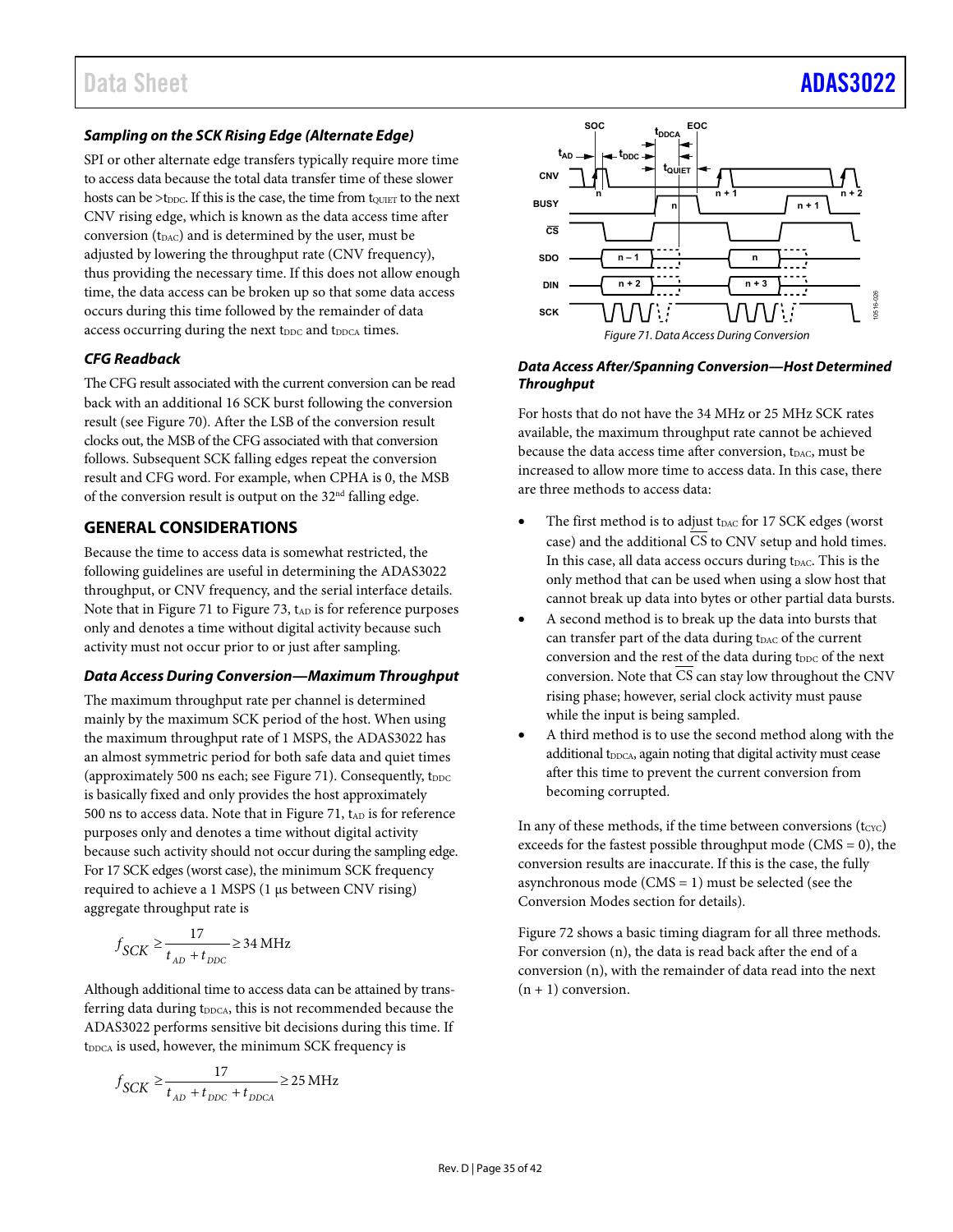## [ADAS3022](http://www.analog.com/ADAS3022?doc=ADAS3022.pdf) Data Sheet



#### <span id="page-35-0"></span>**GENERAL TIMING**

[Figure 73](#page-35-1) is a general timing diagram showing the complete register to conversion and readback pipeline delay. The figure details the timing upon power-up or upon returning from a full power-down by use of the PD input. [Figure 74](#page-36-0) an[d Figure 75](#page-36-1) show the general timing diagrams when only the auxiliary ADC input channel pair is enabled for the data read during conversion (RDC) mode and the read after conversion (RAC) mode, respectively.

<span id="page-35-2"></span>



**NOTES**

1. DATA ACCESS CAN OCCUR DURING A CONVERSION (t<sub>DDC</sub>), AFTER A CONVERSION (t<sub>DAC</sub>), OR BOTH DURING AND AFTER A CONVERSION.<br>THE CONVERSION RESULT AND THE CFG REGISTER ARE UPDATED AT THE END OF A CONVERSION (EOC).

2. DATA ACCESS CAN ALSO OCCUR UP TO t<sub>DDCA</sub> WHILE BUSY IS ACTIVE (SEE THE DIGITAL INTERFACE SECTION FOR DETAILS). ALL OF THE BUSY<br>TIME CAN BE USED TO ACQUIRE DATA.

- 
- **3. A TOTAL OF 16 SCK FALLING EDGES IS REQUIRED FOR A CONVERSION RESULT. AN ADDITIONAL 16 EDGES ARE REQUIRED TO READ BACK THE CFG RESULT ASSOCIATED WITH THE CURRENT CONVERSION.**

**4. CS CAN BE HELD LOW OR CONNECTED TO CNV. CS WITH FULL INDEPENDENT CONTROL IS SHOWN IN THIS FIGURE.**

**5. FOR OPTIMAL PERFORMANCE, DATA ACCESS SHOULD NOT OCCUR DURING THE SAMPLING EDGE. A MINIMUM TIME**

<span id="page-35-1"></span>OF THE APERTURE DELAY (t<sub>AD</sub>) SHOULD ELAPSE PRIOR TO DATA ACCESS.

*Figure 73. General Timing Diagram*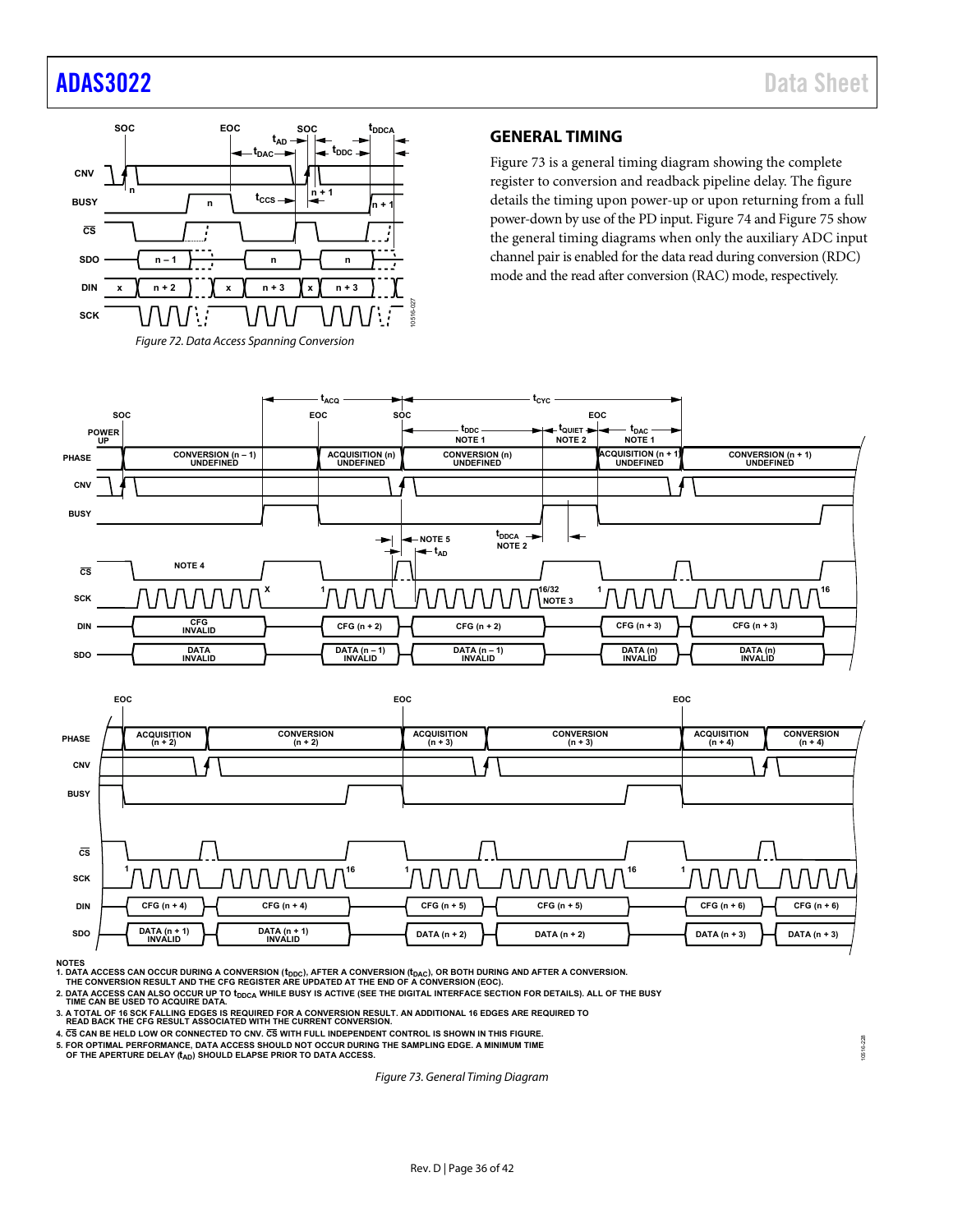<span id="page-36-0"></span>

<span id="page-36-1"></span>*Figure 75. General Timing Diagram of AUX Input Channel Pair (RAC)*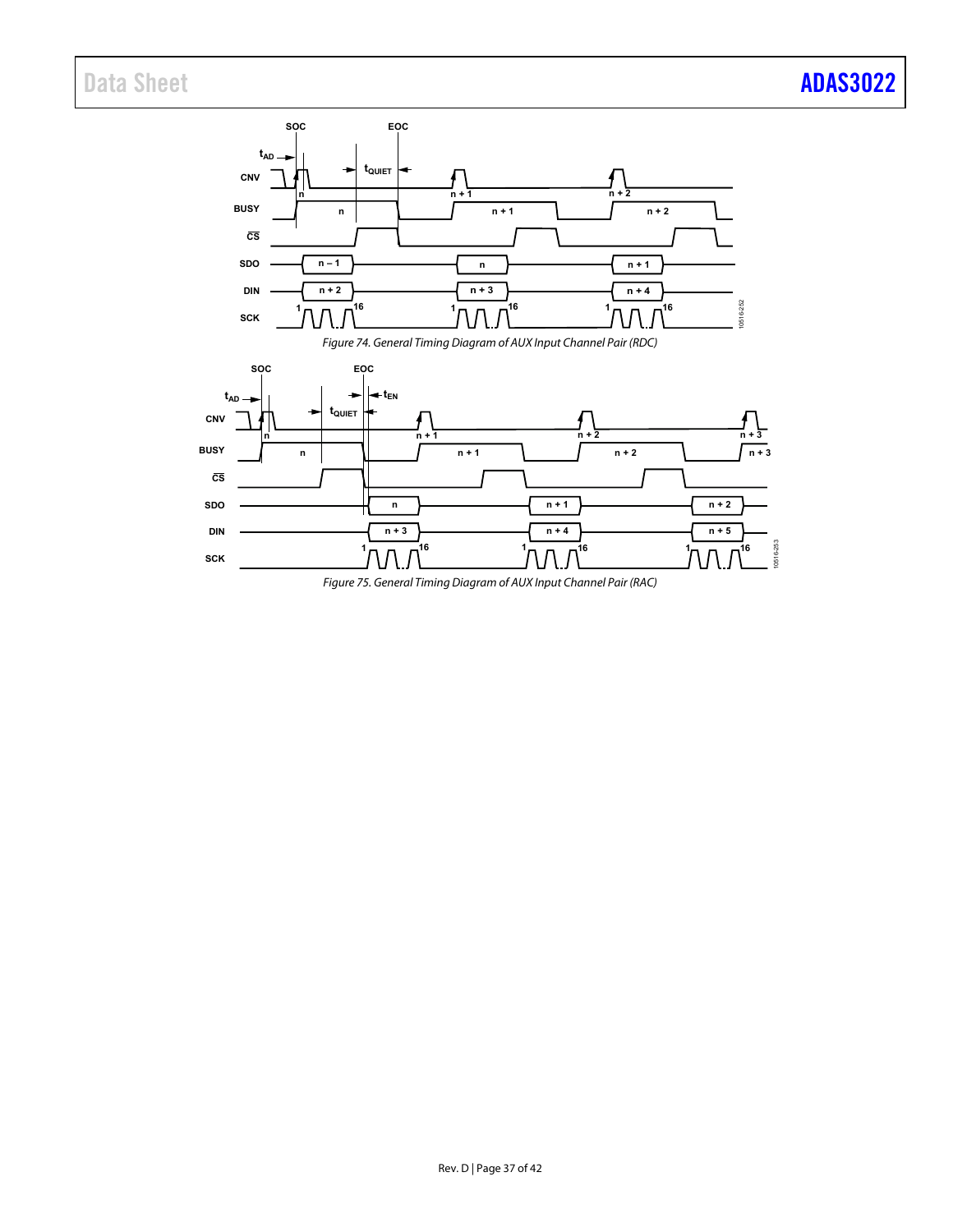### <span id="page-37-0"></span>**CONFIGURATION REGISTER**

The configuration register, CFG, is a 16-bit, programmable register for selecting all of the ADAS3022 user-programmable options (see [Table 12\)](#page-37-1). The register loads when data is read back for the first 16 SCK rising edges and updates at the next EOC. Note that there is always a two-deep delay  $(n + 2)$  when writing CFG and when reading back CFG for the setting associated with the current conversion.

The default CFG setting is applied when the ADAS3022 returns from the reset state ( $RESET = high$ ) to the operational state (RESET = low). However, when the ADAS3022 returns from the full power-down state (PD = high) to an enabled state (PD =  $low$ ), the default CFG setting is not applied, and at least two dummy conversions are required for the user-specified CFG setting to take effect.

Therefore, the default value is  $CFG[15:0] = 0x8FCF$ . This sets the ADAS3022 as follows:

- Overwrites contents of CFG register
- Selects the IN0 input channel referenced to COM
- Configures the PGIA gain to 0.20 (±20.48 V)
- Selects the multiplexer input
- Disables the internal channel sequencer
- Disables the temperature sensor
- Enables the internal reference
- Selects normal conversion mode
- Selects SPI interface mode

#### **Table 11. Configuration Register, CFG; Default Value = 0x8FCF (1000 1111 1100 1111)**

|             |                       | $\sim$ |                 | - - | <b>10</b>  |      |             |      |     |     |            |       |              |     |             |
|-------------|-----------------------|--------|-----------------|-----|------------|------|-------------|------|-----|-----|------------|-------|--------------|-----|-------------|
| $\sim$<br>. | <b>IN<sub>x</sub></b> | INx    | IN <sub>x</sub> | COM | <b>RSV</b> | PGIA | <b>PGIA</b> | PGIA | MUX | SEQ | <b>SEO</b> | TEMPB | <b>REFEN</b> | CMS | <b>CPHA</b> |

| <b>Bits</b> | <b>Bit Name</b>                                                                                                                  | <b>Description</b>                                                                                                                                     |                           |           |                                                                                                                                                                                                                                             |  |  |  |  |  |
|-------------|----------------------------------------------------------------------------------------------------------------------------------|--------------------------------------------------------------------------------------------------------------------------------------------------------|---------------------------|-----------|---------------------------------------------------------------------------------------------------------------------------------------------------------------------------------------------------------------------------------------------|--|--|--|--|--|
| 15          | <b>CFG</b>                                                                                                                       | Configuration update.                                                                                                                                  |                           |           |                                                                                                                                                                                                                                             |  |  |  |  |  |
|             |                                                                                                                                  | $0 =$ keep current configuration settings.                                                                                                             |                           |           |                                                                                                                                                                                                                                             |  |  |  |  |  |
|             |                                                                                                                                  | $1 =$ overwrite contents of register (default).                                                                                                        |                           |           |                                                                                                                                                                                                                                             |  |  |  |  |  |
| [14:12]     | <b>IN<sub>x</sub></b>                                                                                                            | Input channel selection in binary fashion. See the Multiplexer section.                                                                                |                           |           |                                                                                                                                                                                                                                             |  |  |  |  |  |
|             |                                                                                                                                  | Channel                                                                                                                                                |                           |           |                                                                                                                                                                                                                                             |  |  |  |  |  |
|             |                                                                                                                                  | $\Omega$                                                                                                                                               | INO (default)             |           |                                                                                                                                                                                                                                             |  |  |  |  |  |
|             |                                                                                                                                  | $\cdot$                                                                                                                                                | $\ddotsc$                 | $\ddotsc$ |                                                                                                                                                                                                                                             |  |  |  |  |  |
|             |                                                                                                                                  |                                                                                                                                                        |                           |           | IN <sub>7</sub>                                                                                                                                                                                                                             |  |  |  |  |  |
| 11          | <b>COM</b>                                                                                                                       |                                                                                                                                                        |                           |           | IN[7:0] common channel input. AUX+ and AUX- are not referenced to COM.                                                                                                                                                                      |  |  |  |  |  |
|             |                                                                                                                                  |                                                                                                                                                        |                           |           | 0 = channels are referenced in differential pairs: INO/IN1, IN2/IN3, IN4/IN5, and IN6/IN7 (see the On Demand                                                                                                                                |  |  |  |  |  |
|             |                                                                                                                                  |                                                                                                                                                        | Conversion Mode section). |           |                                                                                                                                                                                                                                             |  |  |  |  |  |
|             |                                                                                                                                  | 1 = each channel is referenced to a common sense, COM (default).                                                                                       |                           |           |                                                                                                                                                                                                                                             |  |  |  |  |  |
| 10          | <b>RSV</b>                                                                                                                       | Reserved. Setting or clearing this bit has no effect.                                                                                                  |                           |           |                                                                                                                                                                                                                                             |  |  |  |  |  |
| [9:7]       | Programmable gain selection (see the Input Structure section). In basic sequencer modes, this register configures<br><b>PGIA</b> |                                                                                                                                                        |                           |           |                                                                                                                                                                                                                                             |  |  |  |  |  |
|             |                                                                                                                                  |                                                                                                                                                        |                           |           | the range for all channels. In advanced sequencer mode, this register sets the range for INO (COM = 1) or the INO/IN1<br>pair (COM = 0). See the Advanced Mode section for the PGIA configurations of individual channels or channel pairs. |  |  |  |  |  |
|             |                                                                                                                                  | Bit 9                                                                                                                                                  | Bit 8                     | Bit 7     | <b>Absolute Input Voltage Range</b>                                                                                                                                                                                                         |  |  |  |  |  |
|             |                                                                                                                                  | $\Omega$                                                                                                                                               | $\Omega$                  | 0         | ±24.576V                                                                                                                                                                                                                                    |  |  |  |  |  |
|             |                                                                                                                                  | 0                                                                                                                                                      | 0                         |           | ±10.24V                                                                                                                                                                                                                                     |  |  |  |  |  |
|             |                                                                                                                                  | 0                                                                                                                                                      |                           | 0         | ±5.12V                                                                                                                                                                                                                                      |  |  |  |  |  |
|             |                                                                                                                                  | 0                                                                                                                                                      |                           |           | $\pm$ 2.56 V                                                                                                                                                                                                                                |  |  |  |  |  |
|             |                                                                                                                                  |                                                                                                                                                        | 0                         | 0         | ±1.28V                                                                                                                                                                                                                                      |  |  |  |  |  |
|             |                                                                                                                                  |                                                                                                                                                        | 0                         |           | $\pm 0.64$ V                                                                                                                                                                                                                                |  |  |  |  |  |
|             |                                                                                                                                  |                                                                                                                                                        |                           | 0         | Not used                                                                                                                                                                                                                                    |  |  |  |  |  |
|             |                                                                                                                                  |                                                                                                                                                        |                           |           | $\pm$ 20.48 V (default)                                                                                                                                                                                                                     |  |  |  |  |  |
| 6           | <b>MUX</b>                                                                                                                       |                                                                                                                                                        |                           |           | Multiplexer/auxiliary channel input (see the Auxiliary Input Channel section).                                                                                                                                                              |  |  |  |  |  |
|             |                                                                                                                                  |                                                                                                                                                        |                           |           |                                                                                                                                                                                                                                             |  |  |  |  |  |
|             |                                                                                                                                  | $0$ = selects auxiliary channel on AUX $\pm$ inputs as active channel.<br>1 = uses the selected analog front end (AFE) channel/channel pair (default). |                           |           |                                                                                                                                                                                                                                             |  |  |  |  |  |
|             |                                                                                                                                  |                                                                                                                                                        |                           |           |                                                                                                                                                                                                                                             |  |  |  |  |  |

#### <span id="page-37-1"></span>**Table 12. Configuration Register Bit Description**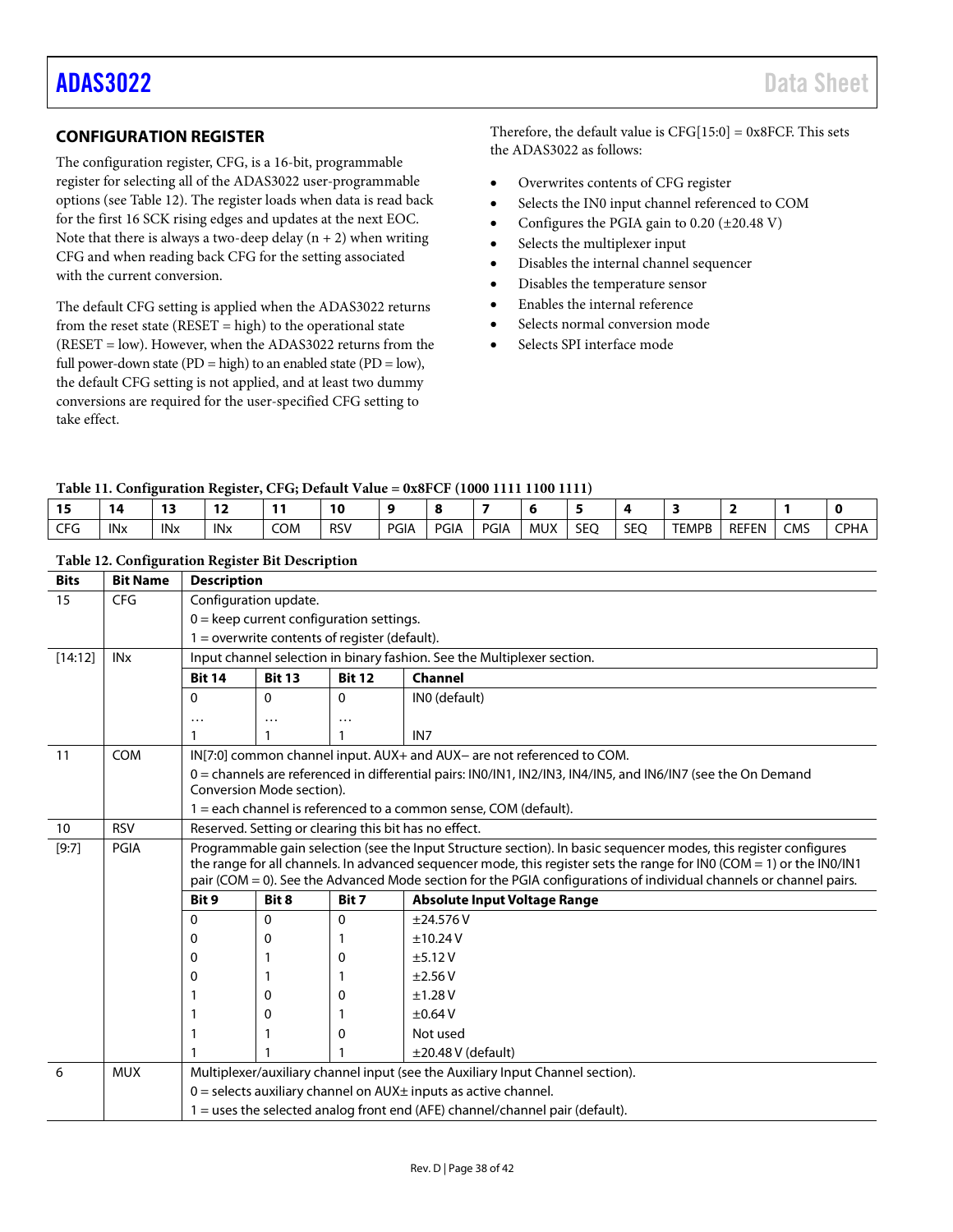| <b>Bits</b>    | <b>Bit Name</b> | <b>Description</b>                                                                                                                                                                                                                                                                         |                                    |                                                                                                                                            |  |  |  |  |  |  |
|----------------|-----------------|--------------------------------------------------------------------------------------------------------------------------------------------------------------------------------------------------------------------------------------------------------------------------------------------|------------------------------------|--------------------------------------------------------------------------------------------------------------------------------------------|--|--|--|--|--|--|
| $[5:4]$        | <b>SEQ</b>      | Channel sequencer. Allows for scanning channels sequentially from INO to INx. INx is the last channel converted prior<br>to resetting the sequence back to IN0 and is specified by the channel selected in the INx[2:0] configuration bits (see<br>the On Demand Conversion Mode section). |                                    |                                                                                                                                            |  |  |  |  |  |  |
|                |                 | <b>Function</b><br>Bit 5<br><b>Bit 4</b>                                                                                                                                                                                                                                                   |                                    |                                                                                                                                            |  |  |  |  |  |  |
|                |                 | 0                                                                                                                                                                                                                                                                                          | Disable sequencer (default)<br>0   |                                                                                                                                            |  |  |  |  |  |  |
|                |                 | 0                                                                                                                                                                                                                                                                                          |                                    | Update configuration during basic sequence                                                                                                 |  |  |  |  |  |  |
|                |                 |                                                                                                                                                                                                                                                                                            | 0                                  | Initialize advanced sequencer                                                                                                              |  |  |  |  |  |  |
|                |                 |                                                                                                                                                                                                                                                                                            |                                    | Initialize basic sequencer                                                                                                                 |  |  |  |  |  |  |
| 3              | TEMPB           |                                                                                                                                                                                                                                                                                            |                                    | Temperature sensor enable control (see the On Demand Conversion Mode section).                                                             |  |  |  |  |  |  |
|                |                 | $0 =$ internal temperature sensor enabled.                                                                                                                                                                                                                                                 |                                    |                                                                                                                                            |  |  |  |  |  |  |
|                |                 | $1 =$ internal temperature sensor disabled (default).                                                                                                                                                                                                                                      |                                    |                                                                                                                                            |  |  |  |  |  |  |
| $\overline{2}$ | <b>REFEN</b>    | Internal reference selection (see the Pin Configuration and Function Descriptions and Voltage Reference<br>Input/Output sections for more information).                                                                                                                                    |                                    |                                                                                                                                            |  |  |  |  |  |  |
|                |                 | $0 =$ disables the internal reference. The internal reference buffer is disabled by pulling REFIN to ground.                                                                                                                                                                               |                                    |                                                                                                                                            |  |  |  |  |  |  |
|                |                 | $1$ = enables the internal reference (default).                                                                                                                                                                                                                                            |                                    |                                                                                                                                            |  |  |  |  |  |  |
| $\overline{1}$ | <b>CMS</b>      | Conversion mode select (see the Conversion Modes section).                                                                                                                                                                                                                                 |                                    |                                                                                                                                            |  |  |  |  |  |  |
|                |                 | $0 =$ uses the warp mode for conversions with a time between conversion restriction.                                                                                                                                                                                                       |                                    |                                                                                                                                            |  |  |  |  |  |  |
|                |                 | $1 =$ uses the normal mode for conversions (default).                                                                                                                                                                                                                                      |                                    |                                                                                                                                            |  |  |  |  |  |  |
| $\Omega$       | <b>CPHA</b>     |                                                                                                                                                                                                                                                                                            | MSB select (see the CPHA section). |                                                                                                                                            |  |  |  |  |  |  |
|                |                 |                                                                                                                                                                                                                                                                                            |                                    | 0 = asserting $\overline{CS}$ after the end of a conversion places the MSB on SDO, and the first SCK falling edge places (MSB – 1) on SDO. |  |  |  |  |  |  |
|                |                 | 1 = asserting CS after the end of a conversion places the MSB on SDO, and the first SCK falling edge repeats MSB on SDO<br>(default).                                                                                                                                                      |                                    |                                                                                                                                            |  |  |  |  |  |  |

#### <span id="page-38-0"></span>**ON DEMAND CONVERSION MODE**

When the channel sequencer is disabled, the input channels can be selected for the on demand conversions based on the MUX and TEMPB bit settings, as shown i[n Table 13.](#page-38-2) For example, the only internal TEMP sensor channel conversions in this mode can be obtained by setting the  $MUX = TEMPB = 0$ .

#### <span id="page-38-2"></span>**Table 13. Input Channel Select**

| <b>MUX</b> | TEMPB | Output                              |
|------------|-------|-------------------------------------|
|            |       | INx[14:12] Channels                 |
|            |       | Invalid                             |
|            |       | AUX± Input Channels                 |
|            | 0     | Internal Temperature Sensor Channel |

#### <span id="page-38-1"></span>**CHANNEL SEQUENCER DETAILS**

The ADAS3022 includes a channel sequencer, which is useful for scanning channels in a sequential order. Channels are scanned individually with reference to COM or as pairs and can also include the auxiliary channel pair and/or the internal temperature sensor measurement. After the last programmed measurement is sampled, the ADAS3022 sequencer is reset to the first channel (IN0) or channel pair (IN0/IN1) and repeats the sequence until the sequencer is disabled or an asynchronous RESET or PD occurs.

When the channel sequencer is enabled, for all differential pairs, the positive terminals are the even channels (IN0, IN2, IN4, and IN6), and the negative terminals are, conversely, the odd channels (IN1, IN3, IN5, and IN7). When the channel sequencer is disabled, the user can assign either positive or negative terminals to even or odd channels for all differential pairs, depending on the INx[14:12] settings. For example, if  $INx[14:12] = 001$  when using the IN0/IN1 pair, IN1 is the positive input and IN0 is the negative input.

Each sequence loop always starts with IN0 or IN0/IN1 and terminates with either the last channel/channel pair set in the INx bits, the temperature sensor, or the auxiliary input channel, depending on the configuration word[. Table 14](#page-38-3) provides a quick reference for how the device responds to the programmed configuration. For the first case, the channel sequencer scans Channel IN0 through Channel IN3 in a repeated fashion. Note that the last conversion is corrupted when exiting the sequencer.

<span id="page-38-3"></span>**Table 14. Typical Channel Sequencer Example**

| INx[14:12] | <b>COM</b> | <b>MUX</b> | <b>TEMPB</b> | <b>End of Sequence</b> |
|------------|------------|------------|--------------|------------------------|
| 011        |            |            |              | IN3 (to COM)           |
| 111        |            |            |              | IN7 (to COM)           |
| 11x        |            |            |              | IN6 to IN7             |
| 111        |            |            | 0            | <b>TEMPB</b>           |
| 111        |            | 0          |              | AUX <sub>±</sub>       |
| 111        |            |            | 0            | AUX <sub>±</sub>       |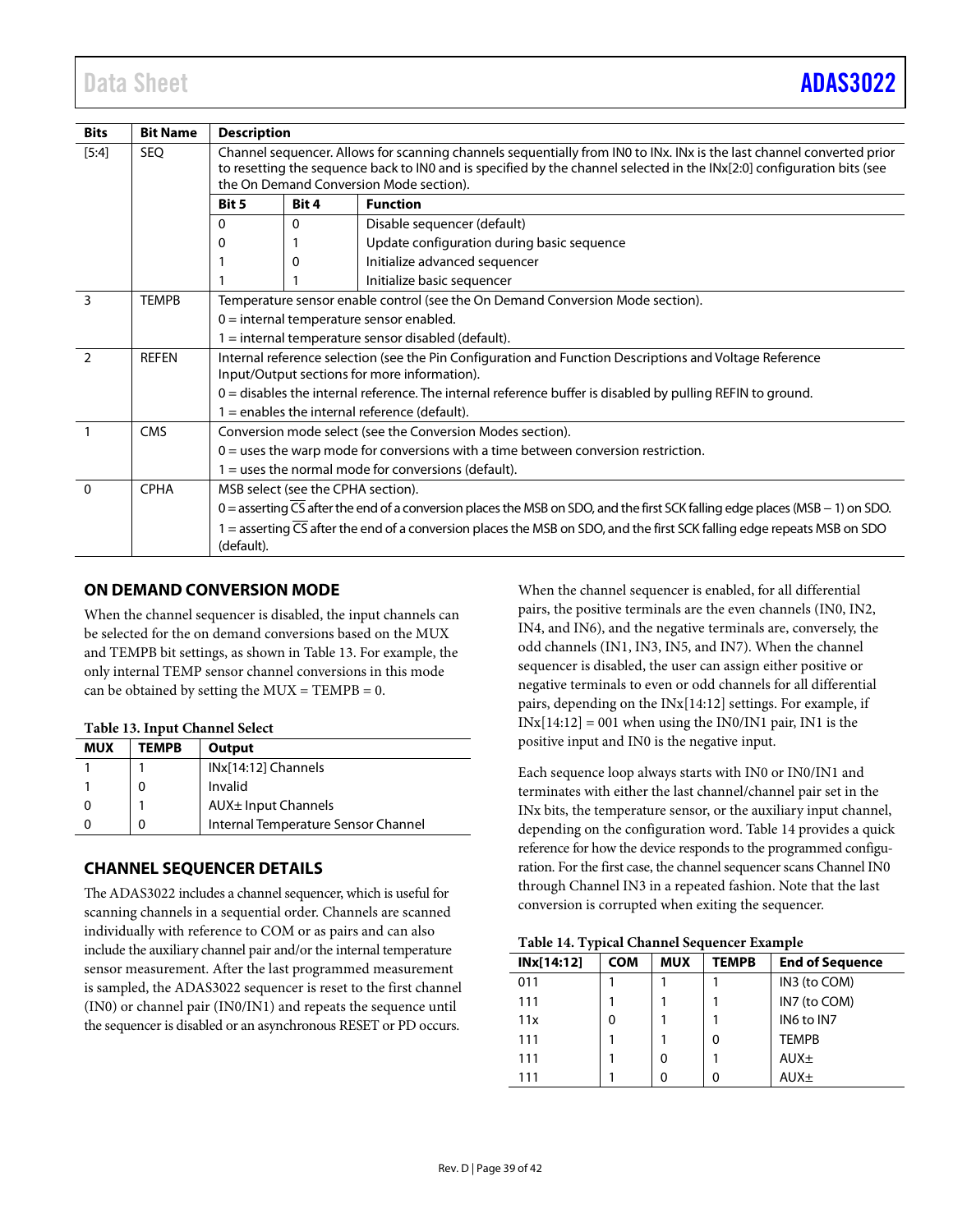#### *INx and COM Inputs (MUX = 1, TEMPB = 1)*

To use individual INx channels with reference to COM or pairs of INx channels in a sequence without converting the AUX or temperature sensor channels, the MUX and TEMPB bits must be set to 1. The last channel to be converted in the sequence is specified by the channel set in the INx bits. After the last channel is scanned, the next conversion starts over at IN0 or IN0/IN1. For paired channels, the channels are paired depending on the last channel set in INx. Note that the channels are always paired with the positive input on the even channels (IN0, IN2, IN4, IN6) and the negative input on the odd channels (IN1, IN3, IN5, IN7). Therefore, setting INx to 110 or 111 scans all pairs with the positive inputs dedicated to IN0, IN2, IN4, and IN6. For example, to scan four single channels, set INx to 011, COM to 1, and MUX to 1, which results in a sequence order of IN0, IN1, IN2, IN3, IN0, IN1, IN2, and IN3.

#### *INx and COM Inputs with AUX Inputs (MUX = 0, TEMPB = 1)*

To use individual INx channels with reference to COM or pairs of INx channels with the AUX inputs in a sequence, the MUX bit must be set to 0 to append the AUX channel to the end of the sequence (after the channel set in INx is scanned). Note that the AUX input is a pair, whereas the INx channel can be referenced to COM or pairs of INx channels. For example, to scan four single channels and the AUX inputs, set INx to 011, COM to 1, and MUX to 0, which results in a sequence order of IN0, IN1, IN2, IN3, AUX, IN0, IN1, IN2, IN3, AUX, and so on.

#### *INx and COM Inputs with Temperature Sensor (MUX = 1, TEMPB = 0)*

To append the temperature sensor conversion to the end of the input channel sequence, the TEMPB bit must be set low in the configuration word. Note that the temperature sensor requires at least 5 µs between conversions. The data is output in straight binary format.

#### *INx and COM Inputs with AUX Inputs and Temperature Sensor(MUX = 0, TEMPB = 0)*

Both temperature sensor conversions and auxiliary channel conversions can be appended to the end of the input sequence by setting the MUX and TEMPB bits in the CFG register. For example, to scan all input channels with respect to COM, the temperature sensor, and the auxiliary channel at once, the user must set INx to 111, COM to 1, MUX to 0, and TEMPB to 0. The resulting sequence is IN0, IN1, IN2, IN3, IN4, IN5, IN6, IN7, temperature sensor, and AUX.

#### *Sequencer Modes*

The ADAS3022 has two sequencer modes that are configured with the SEQ bits: basic mode and advanced mode. Basic mode can be used when all channels are configured with the same PGIA range. Advanced mode allows individual channel ranges to be programmed using two additional advanced sequence registers, ASR0 and ASR1. The SEQ bits are used to enable the sequencer. Setting SEQ to 01, 10, or 11 specifies which sequencer mode is used. Depending on the mode, basic or advanced sequencing determines the next data into DIN.

Note that for any sequencer update there exists a two-deep delay when writing the register for the setting to take effect.

#### **Basic Sequencer Mode (SEQ = 11)**

The basic mode is useful for systems that use the same PGIA range on all channels. In basic sequencer mode, all that is required is a single CFG word to place the ADAS3022 in an automatically scanned mode. On the second conversion following the EOC for sequencer CFG, the sequencer starts.

After the CFG for basic sequence updates, DIN must be held low for at least the MSB during the data readback or a new CFG word updates, disabling the sequencer.

#### **Update During Sequence (SEQ = 01)**

Some of the CFG settings, such as PGIA and CMS, can be updated during a sequence. Writing a new CFG word with the appropriate bits to be changed for the  $(n + 2)$  conversion updates the sequencer from that point; all channels then use, for example, the new PGIA value. Note that changing bits in INx for the last channel or changing COM reinitializes the sequencer at the  $(n + 2)$  conversion. A more practical method is to use the advanced sequencer mode as described in the [Advanced Sequencer Mode \(SEQ = 10\)](#page-39-0) section.

#### <span id="page-39-0"></span>**Advanced Sequencer Mode (SEQ = 10)**

The advanced mode is useful for systems that require different gains for different individual INx inputs or different pairs of INx inputs. In this mode, two additional registers are used to program the various gain settings. After the initial CFG word enabling the advanced sequencer mode is written, the ADAS3022 expects to receive at least one additional data transfer for the first advanced sequencer register, ASR0, or both advanced sequencer registers, depending on how many channels are in the sequence. Each ASR requires a conversion and a corresponding EOC to load the data into the device. The user cannot simply write 48 bits all at once because, as with all CFG word transfers, only the first 16 bits are latched and updated at EOC.

Note that the PGIA setting for IN0 or IN0/IN1 is written in the initial CFG register, and if using pairs of INx channels, only ASR0 is required. After the CFG and the associated advanced sequencer registers are updated, DIN must be held low for at least the MSB of subsequent data transfers; otherwise, the advanced sequencer mode aborts.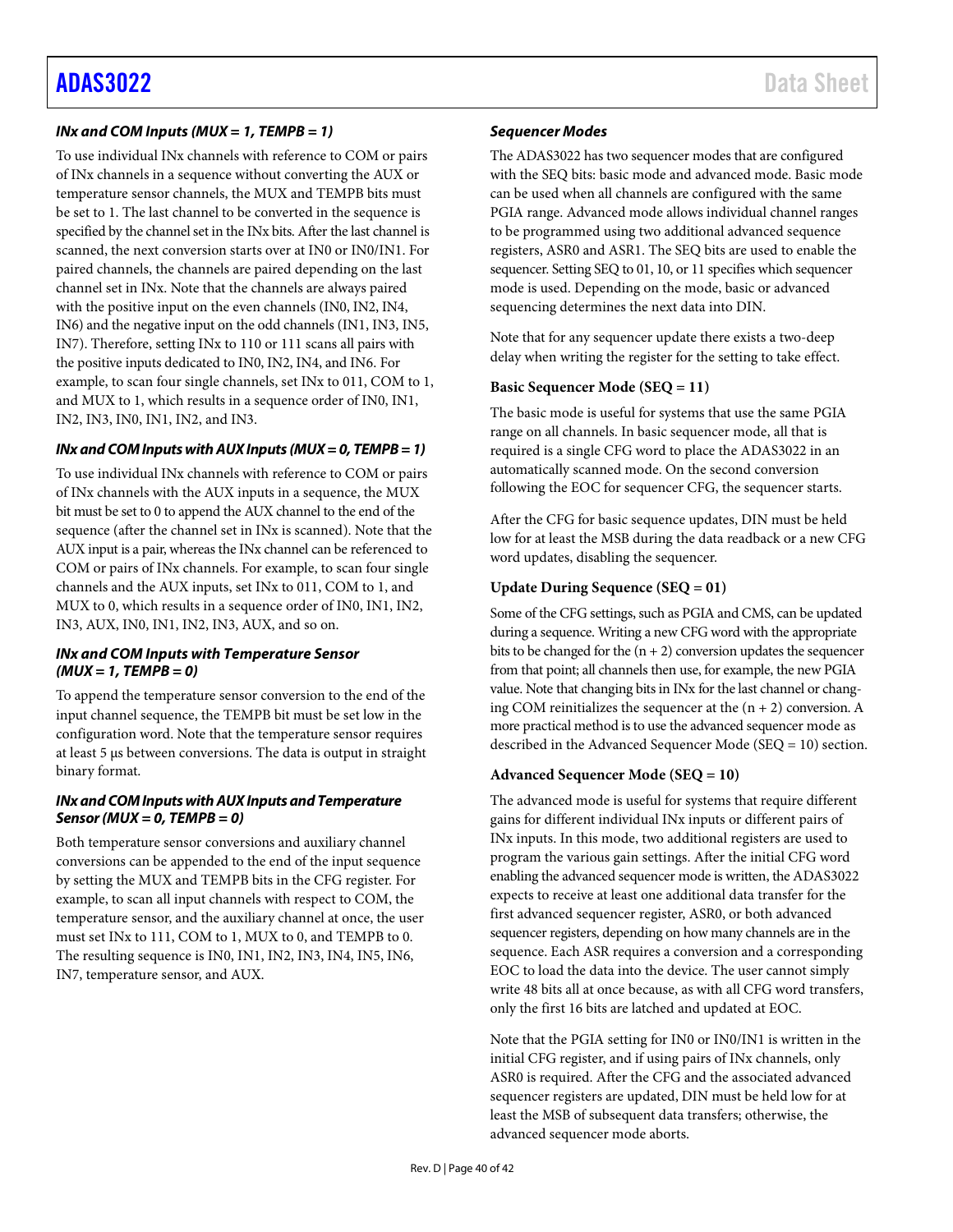### **Table 15. Advanced Sequencer Register 0**

| <b>Bits</b>    | <b>Function</b>                                        |
|----------------|--------------------------------------------------------|
| 15             | ASRO write enable                                      |
|                | $0 =$ update ASR0 following CFG for advanced sequencer |
|                | $1 =$ enters normal CFG update                         |
| [14:11]        | Reserved                                               |
| [10:8]         | PGIA for IN1 or IN2/IN3                                |
| $\overline{7}$ | Reserved                                               |
| [6:4]          | PGIA for IN2 or IN4/IN5                                |
| 3              | Reserved                                               |
| [2:0]          | PGIA for IN3 or IN6/IN7                                |

### **Table 16. Advanced Sequencer Register 1**

| <b>Bits</b> | <b>Function</b>                  |  |  |  |
|-------------|----------------------------------|--|--|--|
| 15          | ASR1 write enable                |  |  |  |
|             | $0 =$ update ASR1 following ASR0 |  |  |  |
|             | $1 =$ enters normal CFG update   |  |  |  |
| [14:12]     | PGIA for IN4                     |  |  |  |
| 11          | Reserved                         |  |  |  |
| [10:8]      | PGIA for IN5                     |  |  |  |
|             | Reserved                         |  |  |  |
| [6:4]       | PGIA for IN6                     |  |  |  |
| 3           | Reserved                         |  |  |  |
| [2:0]       | PGIA for IN7                     |  |  |  |